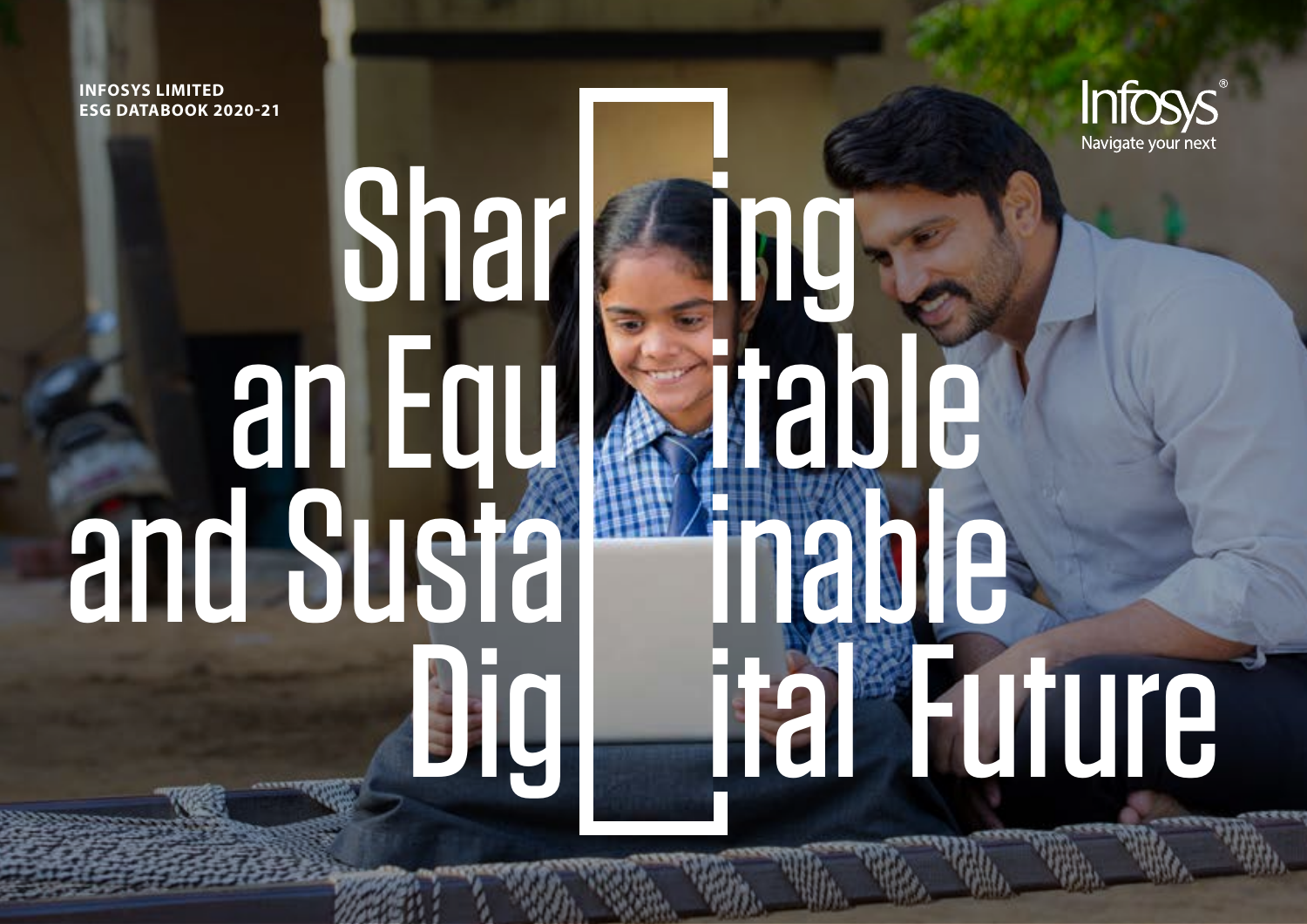

| <b>Annexure Topic</b> |                                                                        | <b>Page Number</b> |
|-----------------------|------------------------------------------------------------------------|--------------------|
|                       | <b>Reporting boundary</b>                                              | $\overline{2}$     |
| $\overline{2}$        | <b>Data center management Strategy</b>                                 | 3                  |
| 3                     | <b>Climate change risk and opportunities assessment and management</b> | 4                  |
| 4                     | <b>Key Performance Indicators</b>                                      | 17                 |
| 5                     | <b>Data computational methods</b>                                      | 24                 |
| 6                     | <b>Emissions factors used for GHG calculations</b>                     | 27                 |
| 7                     | <b>GRI content index</b>                                               | 29                 |
| 8                     | <b>SASB Disclosure</b>                                                 | 35                 |
| 9                     | <b>Independent Assurance Statement</b>                                 | 36                 |

*External Document © 2021 Infosys Limited*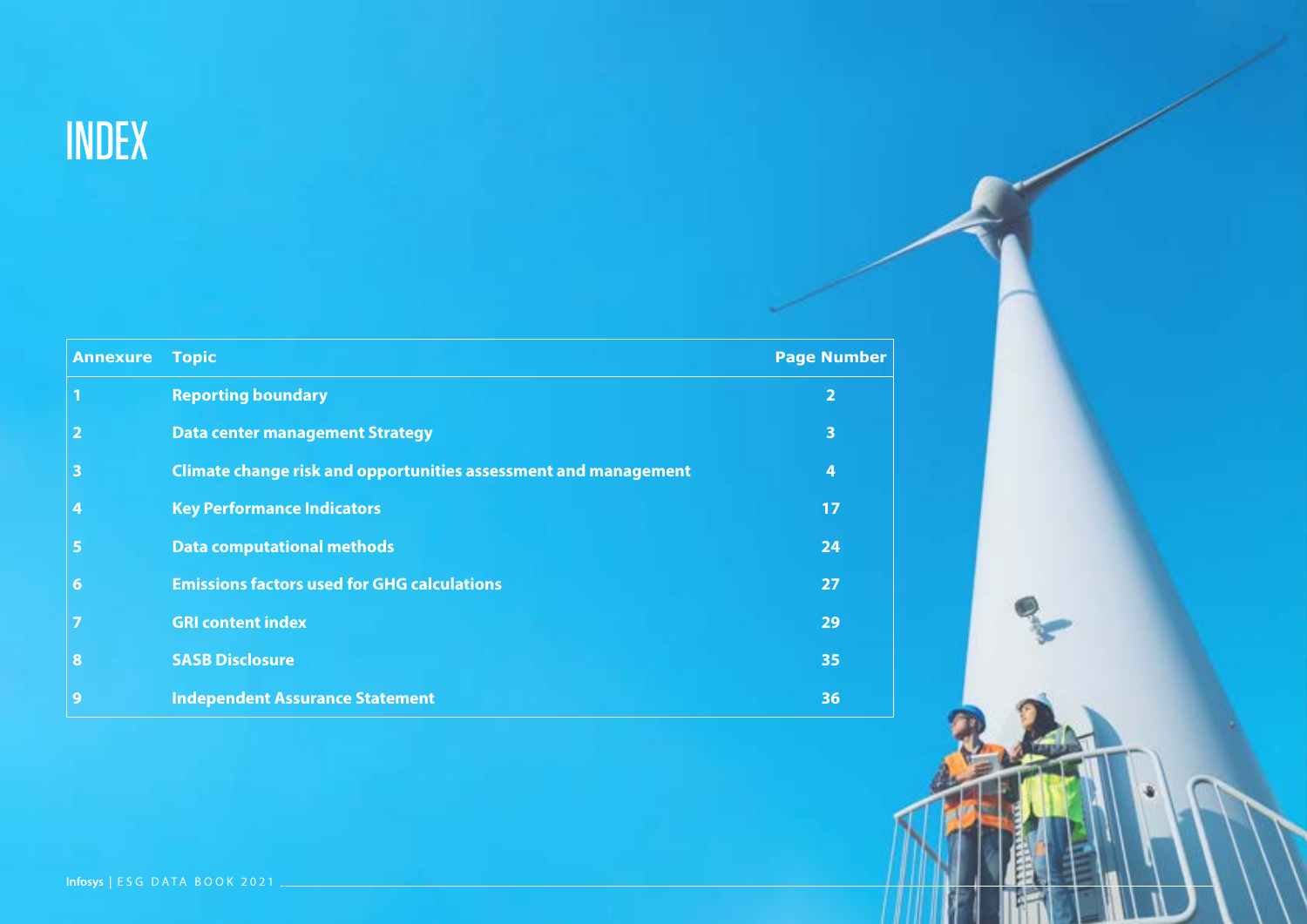<span id="page-2-0"></span>The reporting boundary for all our environmental, social and governance disclosures, unless otherwise stated, covers the operations of Infosys Limited and its subsidiaries. Infosys is an IT company and has company-owned offices, leased offices and employees working in client offices.

Infosys has defined topic boundary based on the significance of the impacts and the potential for reductions that could be undertaken/influenced by the organization.

# Boundary for environment data disclosure

The topic boundary for each environmental aspect has been defined at a country level, taking into account the impacts and reduction potential. All countries with over 1% of Infosys employee strength were taken for further consideration. Amongst these countries, all offices with a seating capacity of 500+ have been considered as significant locations



# **1. Disclosure boundary for water, energy and waste**

|                                             | Reporting on the following |            |       |  |  |
|---------------------------------------------|----------------------------|------------|-------|--|--|
| <b>Country of operation</b>                 | <b>Energy</b>              | Water      | Waste |  |  |
| India (all offices)                         | Yes                        | Yes        | Yes   |  |  |
| China (Dalian, Hangzhou, Shanghai, Shenzen) | Yes                        | <b>Yes</b> | Yes   |  |  |
| Australia (Melbourne)                       | Yes                        | <b>Yes</b> | Yes   |  |  |
| Philippines (Manila)                        | Yes                        | <b>Yes</b> | Yes   |  |  |
| Poland (Lodz)                               | Yes                        | No         | Yes   |  |  |
| USA (Atlanta, Austin, Raleigh, Richardson)  | Yes                        | Yes        | Yes   |  |  |

*Additionally, as an IT company, Infosys has chosen to monitor and report all locations with data centers. This includes additional offices in Quincy, Plano, London.*

# **2. Disclosure boundary for GHG emissions**

In line with the principles of GHG protocol, Infosys has chosen the 'Operational Control' approach for consideration of GHG emissions. The topic boundary for GHG emissions therefore includes all our owned offices and only those leased offices with operational control. Therefore, the disclosure boundary for GHG emissions for fiscal 2021 includes all offices in India, owned offices in Shanghai, and leased offices in Dalian, Hangzhou and Shenzen, China. In addition, given that it is an IT company, Infosys has chosen to monitor and report power and emissions data for all locations with data centers, viz.: London (UK), Quincy and Plano (USA).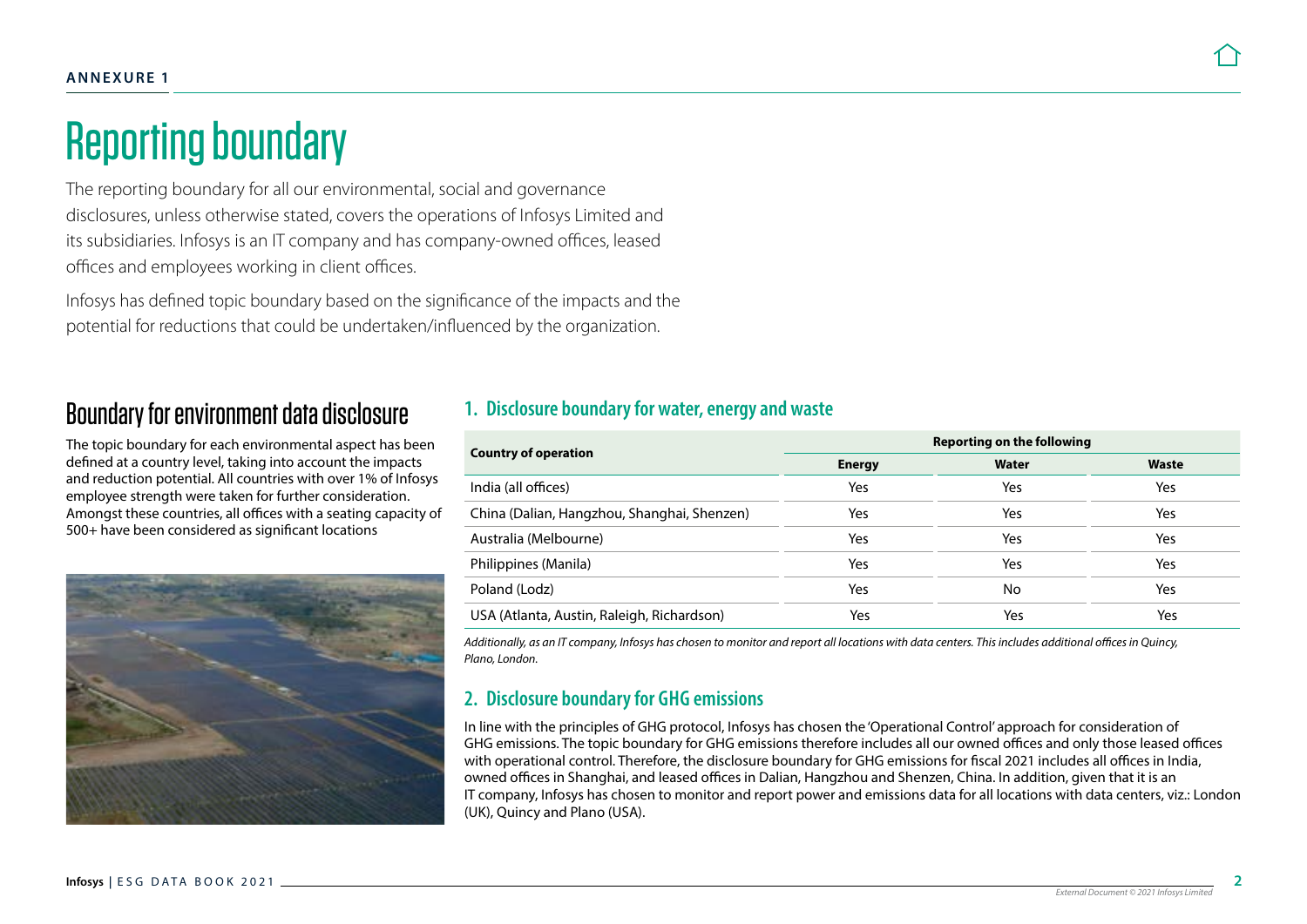# <span id="page-3-0"></span>Data center management strategy

Data centers have been key to powering our shared digital IT infrastructure core, helping business, our employees, partners and clients to connect, collaborate and accelerate business-led innovations and digital business initiatives across the world. With the advent of cloud and microserviceled design approaches, enterprise datacenters are moving to be the edge of the cloud and distributed architecture patterns of hybrid clouds are evolving to the next level.

The direction and patterns of application access has shifted with users getting more mobile, demanding a hybrid workplace environment. With employees working in hybrid workplace/cloud environments and developing innovative platforms, services and digital experiences, a shared digital infrastructure supported by an ecosystem of on-premise/ co-location data center facilities and Cloud Infrastructure is quintessential for powering and sustaining successful digital journeys.

Sustainability is an inextricable part of how we design and operate our datacenter facilities and IT services. An enterprise strategic initiative has been undertaken to modernize the data centers helping us drive sustainable Total Cost of Ownership TCO reductions, increasing server density per rack by 12x and establishing a future-ready clean and green datacenter managed at scale.

Data centers at Infosys campuses account for 5 – 7% of the total power consumption of our global operations annually. In fiscal 2021, the total power consumption of operations has reduced due to employees working from home. However, the power consumption of data centers remained almost similar to previous years. Data center power consumption in fiscal 2021 amounted to over 11% of total power consumption.

Over the years, we have implemented several measures to improve efficiency in our data centers.

New data centers are designed in a very efficient manner, including arrangement of racks, hot aisle / cold aisle containment, efficient air conditioning strategies and lighting, and Uninterruptible Power Supply (UPS) systems. Use of passive cooling technologies are adopted in favorable weather conditions.

Existing data centers are being retrofitted by rearrangement and consolidation of server racks, replacing old airconditioning, lighting systems and UPS systems with new efficient ones.

Implementing a Building management system with capability to remotely monitor key operational parameters like rack level temperature and real time PUE (Power Usage Effectiveness) has helped in ensuring reliability and efficiency of our data centers.

The PUE of our data centers across India locations ranges from 1.31 to 2.56, with a weighted average PUE of 1.62.

### **Data center PUE:**

| Parameter  | Fiscal 2021 | Fiscal 2020 | Fiscal 2019 |
|------------|-------------|-------------|-------------|
| <b>PUE</b> | 1.62        | 1.61        | 1.68        |

On the governance front, we have implemented security cadence and information security practices, heightened vigilance in protecting the digital core and defending against emerging threats in the new era of remote working.

We are also actively collaborating with industry bodies

to develop a user guide for implementing an Energy Conservation Building Code (ECBC) for data centers for the benefit of the larger industry eco-system.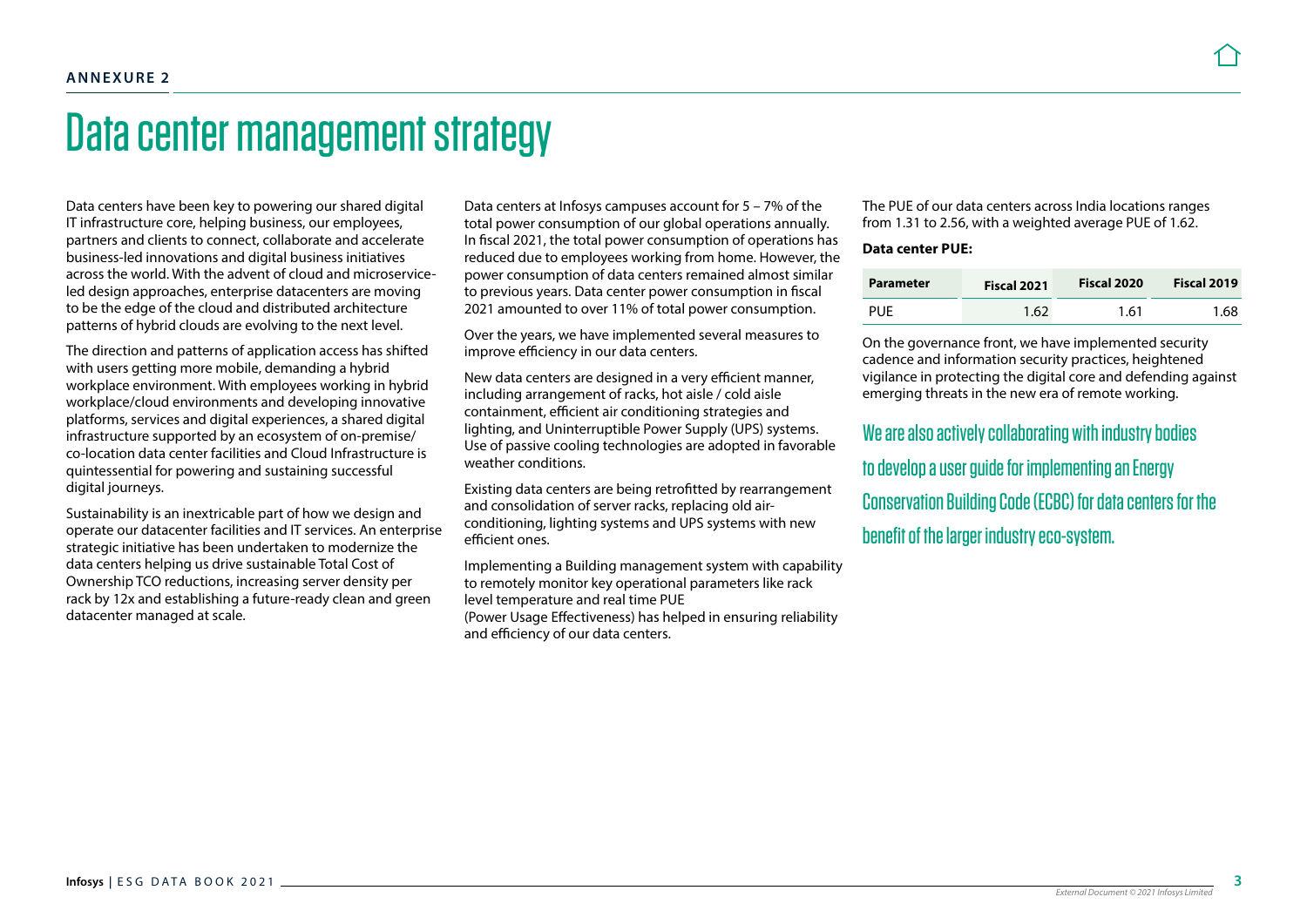# <span id="page-4-0"></span>Climate change risk and opportunities assessment and management Aligned with Taskforce on Climate-related Financial Disclosures (TCFD) Guidance

# 1. Governance

Disclose the organization's governance around climate-related risks and opportunities

# **a. Board's oversight of climate-related risks and opportunities**

**The climate change risks and opportunities are reviewed at a Board level committee – the Risk Management Committee (RMC).** The committee comprises four Independent Directors, including the Chairperson of RMC. The climate change risks and opportunities are covered under the 'operational risks' for the Company and are reviewed on a quarterly basis.

**Additionally, the CSR committee of the Board (comprising three Independent Directors and the COO—the Whole-Time Director) is also responsible for overseeing the execution of the Company's CSR policy, including the areas of Climate Action.** The committee meets quarterly to track the progress of our climate action commitments and the required budgets for mitigating and building resilience against climate change.

# **b. Describe management's role in assessing and managing climate-related risks and opportunities**

The Risk Management committee and the CSR committee assess and oversee the activities of climate action as a part of their quarterly meetings. **At an operational level, this has been assigned as the responsibility of the COO and the CFO.** Under the guidance of our COO, the EVP and Head of Sustainability drives projects to meet the goals related to climate action. These goals are cascaded to various Business Unit Managers, who look after the identification, implementation, and monitoring of the projects. The Business Unit Managers work in collaboration with the Corporate and location wise EHS - Facilities teams. In this way, climate action is driven both top-down as well as bottom-up. The requirements of projects and progress are provided by the location-level teams, which is then reported to the Business Unit Head and the COO/CFO for allocation of funds.

**The Risk Council comprising the CEO, COO, CFO, CRO and the General Counsel, provides cadence or oversight on the risk management process.** The Office of Risk Management team reports into the Risk Council on a regular basis on all the major risks and strategies related to climate change, and business operation, among other risks. The Risk Council reviews the adequacy, progress and the effectiveness of the mitigation actions and further reports to RMC.

The climate change risks can also cause potential disruptions to our business operations due to calamities like floods, cyclones, droughts, epidemic and pandemic, etc. in cities where we operate. **The Business Continuity Management System (BCMS) team headed by our COO is therefore very actively involved in monitoring and managing these climate change related risks.** Our ERM framework is developed by incorporating the best practices based on the Committee of Sponsoring Organizations of the Treadway Commission (COSO) and ISO 31000 and then tailored to suit our unique business requirements. Infosys continues to be certified for ISO 22301:2012, ISO 9001:2015, ISO 14001:2015 and ISO 45001:2018, which help the organization to act smartly on climate-related issues and provide best practices in the sector. Reviewing and guiding risk management policies, monitoring and overseeing progress against goals and targets for addressing climate-related issues, and climate change risks and opportunities are reviewed at a Board-level committee – the Risk Management Committee.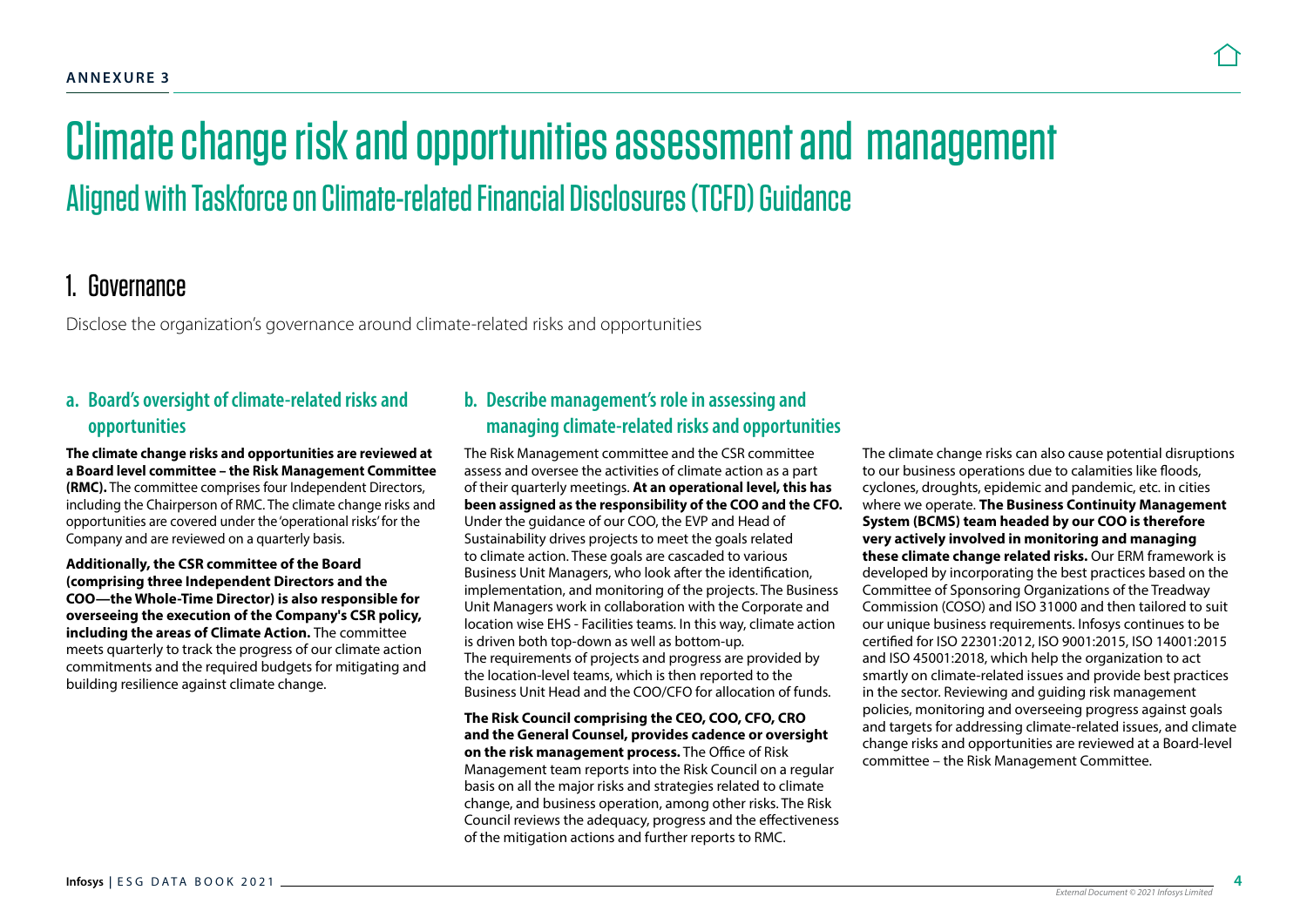# 2. Strategy

Disclose the actual and potential impacts of climate-related risks and opportunities on the organization's businesses, strategy, and financial planning where such information is material.

### **a. Describe the climate-related risks and opportunities the organization has identified over the short, medium, and long term**

Some of the risk and opportunity categories considered by Infosys during the current year for its assessment include:

|                        | Relevance<br>and inclusion   | <b>Explanation</b>                                                                                                                                                                                                                                                                                                                                                                                                                                                                                                                                                                                                                                                                                                                                                                                                                                                                                             |
|------------------------|------------------------------|----------------------------------------------------------------------------------------------------------------------------------------------------------------------------------------------------------------------------------------------------------------------------------------------------------------------------------------------------------------------------------------------------------------------------------------------------------------------------------------------------------------------------------------------------------------------------------------------------------------------------------------------------------------------------------------------------------------------------------------------------------------------------------------------------------------------------------------------------------------------------------------------------------------|
| Current<br>regulation  | Relevant, always<br>included | The Securities Exchange Board of India (SEBI) has mandated the top 1000 Indian listed companies (by market capitalization) to report on Environmental,<br>Social and Governance (ESG) parameters as part of their Annual Financial Reporting from financial year 2019 onwards. The National Voluntary Guidelines<br>(NVGs) by the Ministry of Corporate affairs, Government of India, outlines a set of guiding Principles for Responsible Business (PRBs) and provides guidance<br>and frameworks for the implementation of the same. The environment indicators include GHG emissions and related dimensions. Any mandatory emission<br>reporting requirements in countries where we operate outside India is a potential risk.                                                                                                                                                                              |
|                        |                              | Additionally, the various countries have specific climate change management disclosure requirements for listed companies: for example, the Johannesburg<br>Stock Exchange, Australia Securities Exchange, the US Securities and Exchange Commission, to name a few. Infosys, a listed company in the US, is required<br>file Form 20F, disclosing risks, including climate change risks.                                                                                                                                                                                                                                                                                                                                                                                                                                                                                                                       |
|                        |                              | Risks arising out of threats posed to our financial, organizational or reputation standing resulting from potential violations or non-conformance with laws,<br>regulations, codes of conduct or contractual compliance have been considered a significant risk category for Infosys. The climate change related regulatory<br>requirements are therefore regularly tracked and monitored by the Infosys team.                                                                                                                                                                                                                                                                                                                                                                                                                                                                                                 |
| Emerging<br>regulation | Relevant, always<br>included | Following the Paris Agreement, member countries have offered emission reduction commitments in the form of Intended Nationally Determined Contributions<br>(INDCs). India for example has set out to reduce its emission intensity by 33-35% by 2030 and achieve 40% cumulative electric power installed capacity from<br>non-fossil fuel-based energy sources. Given our global presence, this could have an impact on Infosys' direct operations. In the event that these targets are<br>passed on to various industry sectors, either in terms of a carbon tax or emission reduction or RE intake, Infosys sees a risk for its business and operations. To<br>mitigate the risk, Infosys sees a substantive financial implication. Emission reduction targets or a carbon tax passed on to our clients in sectors such as oil & gas,<br>mining, energy, etc, may have an impact on our business and growth. |
|                        |                              | Also, the Government of India through the Ministry of Corporate Affairs is rolling out new requirements for Business Responsibility and Sustainability Reporting<br>(BRSR) for the Top 1000 companies listed on SEBI. This includes specific disclosures on company's management of climate change risks and opportunities in<br>addition to the performance in these areas. Given that these are compliance requirements, non-compliance can adversely impact the brand and reputation of<br>the Company.                                                                                                                                                                                                                                                                                                                                                                                                     |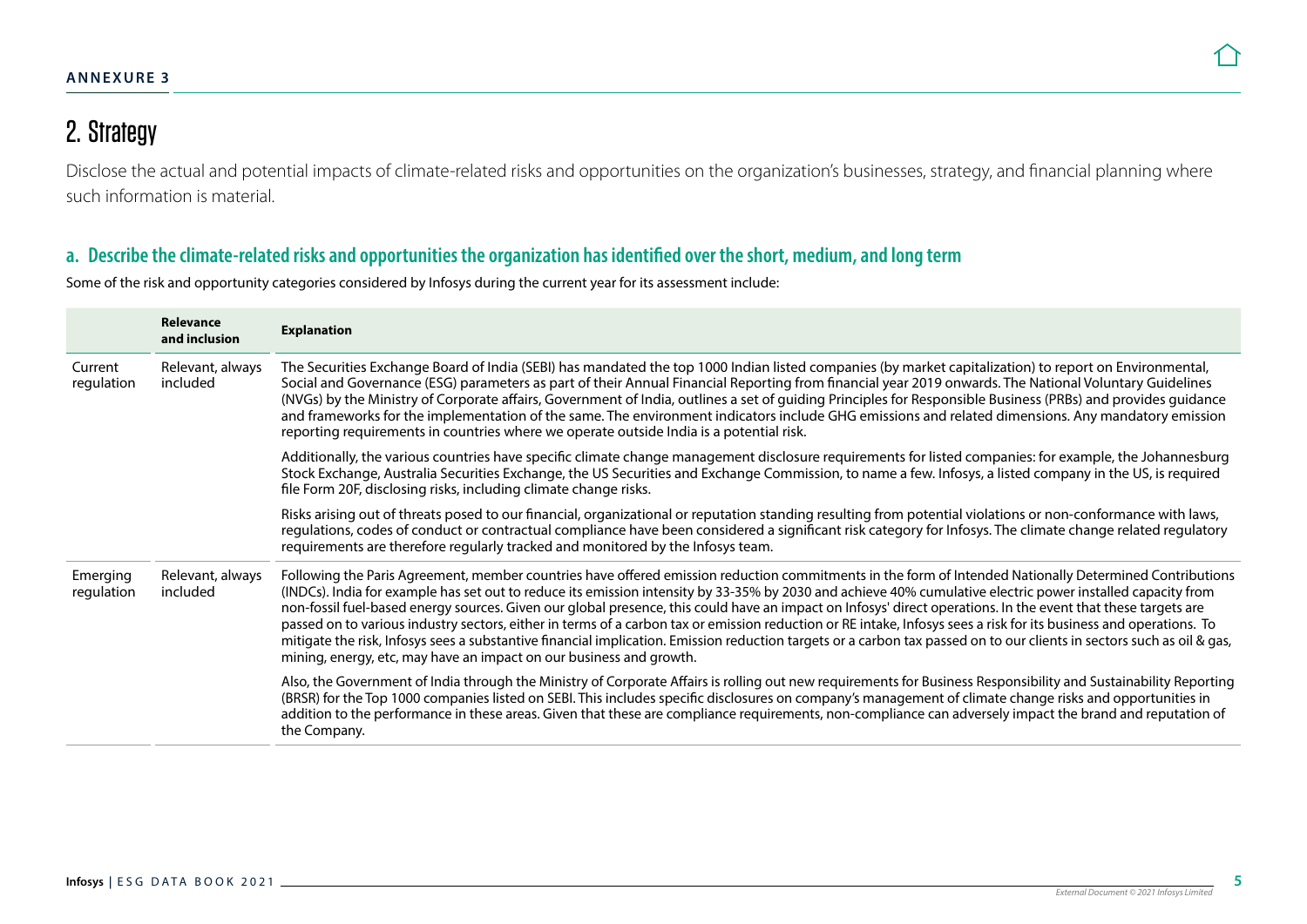|            | <b>Relevance</b><br>and inclusion | <b>Explanation</b>                                                                                                                                                                                                                                                                                                                                                                                                                                                                                                                                                                                                                                                                                                                                                                                                                                                                                                                                                                                                                                                                                                                                                                                                                                                                                              |
|------------|-----------------------------------|-----------------------------------------------------------------------------------------------------------------------------------------------------------------------------------------------------------------------------------------------------------------------------------------------------------------------------------------------------------------------------------------------------------------------------------------------------------------------------------------------------------------------------------------------------------------------------------------------------------------------------------------------------------------------------------------------------------------------------------------------------------------------------------------------------------------------------------------------------------------------------------------------------------------------------------------------------------------------------------------------------------------------------------------------------------------------------------------------------------------------------------------------------------------------------------------------------------------------------------------------------------------------------------------------------------------|
| Technology | Relevant, always                  | There are two aspects to technology related risks and opportunities – how it impacts our clients and how it impacts us.                                                                                                                                                                                                                                                                                                                                                                                                                                                                                                                                                                                                                                                                                                                                                                                                                                                                                                                                                                                                                                                                                                                                                                                         |
|            | included                          | Clients: Infosys can utilize its expertise in both digital/IT as well as sustainability, low carbon transition, to offer solutions to clients in their sustainability<br>and low carbon journey. The Sustainability Practice Unit (SPU) established during the year intends to capitalize on our expertise taking the offering to our<br>clients through the following 4 overarching Pathways to Sustainability: 1) Ecowatch - Powered by Microsoft Business Applications, 2) Zero Carbon Building<br>(ZCB) pathways, 3) Product Lifecycle Management as a Foundation for a Circular Economy, and 4) Financial Services Offerings for Sustainable Investment<br>Decisions (ESG). Additionally, Infosys campuses serve as 'living labs' for clean tech adoption. As a key pillar of our climate change mitigation strategy, we<br>offer clean technology services to clients to help them reduce their carbon footprint and overall environmental impacts. We have implemented various<br>solutions for our clients in manufacturing, pharma, utilities and service industries. Our efforts are organized around the twin objectives of: developing<br>products and solutions that are cleaner; and improving underlying processes through the effective use of advanced technologies like IoT, AI and robotics. |
|            |                                   | Infosys: We have seen a steady increase in the cost of electricity and diesel over the years in India and most of the countries where we operate, and we<br>anticipate the same trend to continue in the coming years. The uncertainty regarding future energy prices remains a potential operational risk to Infosys. In<br>addition, the Infosys carbon neutral commitment meant that Infosys needed to look at the various technological interventions required to become carbon<br>neutral. Infosys started on this journey way back in 2008 to reduce its carbon footprint. Infosys has therefore focused on low-carbon and energy efficient<br>systems through its investments in the Green Buildings and Solar power plants. While Technology can be a risk, Infosys has used the same to its advantage,<br>and has been successful in staying ahead of the curve.                                                                                                                                                                                                                                                                                                                                                                                                                                       |
| Legal      | Not relevant                      | Infosys, being an IT Consulting and Services company, does not have nor foresees any climate change specific litigation or claims. However, it constantly<br>strives to ensure compliance for all its operations with respect to climate change as detailed in sections above.                                                                                                                                                                                                                                                                                                                                                                                                                                                                                                                                                                                                                                                                                                                                                                                                                                                                                                                                                                                                                                  |
| Market     | Relevant, always<br>included      | In response to increasing awareness on climate change and other related socio-environmental issues, clients increasingly request for our emission<br>performance or CDP score during request for proposals (RFP) or the bidding stage. This could translate into a filtering criterion or a strongly weighted<br>parameter in their decisions to work with a particular entity. If Infosys performance is not managed in these areas, Infosys may lose to competition who<br>could exceed its environmental/social performance as assessed by clients. The Company responds to multiple sustainability supplier assessments from<br>its clients, including the CDP supply chain response every year. Infosys perceives this as an increasing risk and hence has invested heavily in people and<br>resources to address this risk.                                                                                                                                                                                                                                                                                                                                                                                                                                                                               |
| Reputation | Relevant, always<br>included      | Having taken some early actions, including the commitment at the UN to become carbon neutral, and achieving it in fiscal 2021, Infosys has established<br>itself as a leader for its climate action. This has not only built our reputation but also, given us an edge over our peers/competition. The ESG vision detailing<br>our 10 year plan for climate action and other areas of ESG was yet another such commitment.                                                                                                                                                                                                                                                                                                                                                                                                                                                                                                                                                                                                                                                                                                                                                                                                                                                                                      |
|            |                                   | In the event the company fails to meet its voluntary commitments, it is likely that our brand and reputation will be affected.                                                                                                                                                                                                                                                                                                                                                                                                                                                                                                                                                                                                                                                                                                                                                                                                                                                                                                                                                                                                                                                                                                                                                                                  |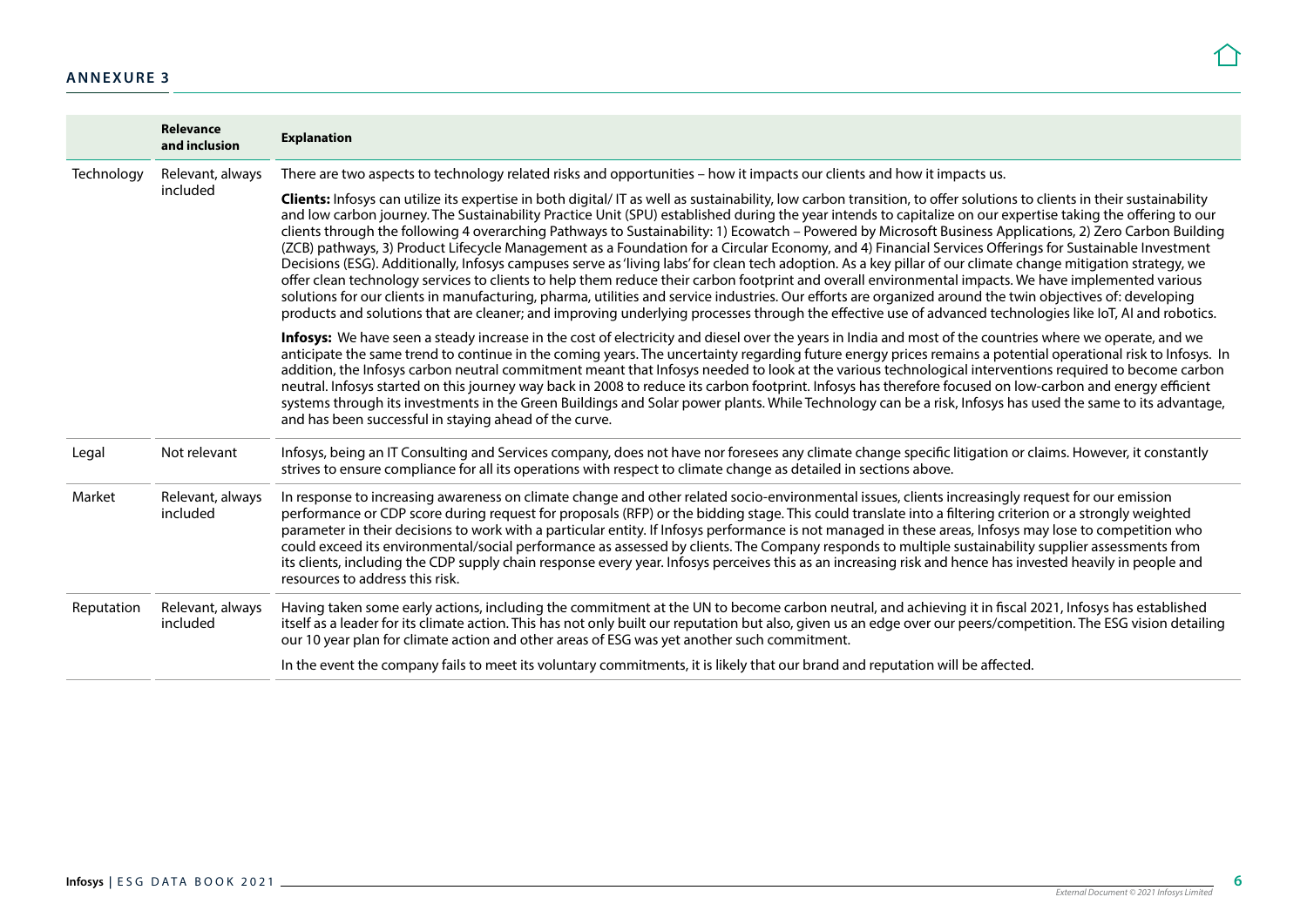|                     | Relevance<br>and inclusion   | <b>Explanation</b>                                                                                                                                                                                                                                                                                                                                                                                                                                                                                                                                                                                                                                                                                                                                                                                                                                                                                                                                                                                                                                                                                                                                                                                                                                                                                                                                                                                                 |
|---------------------|------------------------------|--------------------------------------------------------------------------------------------------------------------------------------------------------------------------------------------------------------------------------------------------------------------------------------------------------------------------------------------------------------------------------------------------------------------------------------------------------------------------------------------------------------------------------------------------------------------------------------------------------------------------------------------------------------------------------------------------------------------------------------------------------------------------------------------------------------------------------------------------------------------------------------------------------------------------------------------------------------------------------------------------------------------------------------------------------------------------------------------------------------------------------------------------------------------------------------------------------------------------------------------------------------------------------------------------------------------------------------------------------------------------------------------------------------------|
| Acute<br>physical   | Relevant, always<br>included | Acute physical risks are part of our operational risks. With a very large operational footprint in India, we have recognized there are direct climate change<br>impacts arising from (1) physical damage to our building infrastructure and other physical assets and (2) disruptions of the city's functional infrastructure<br>such as transport network and utilities including power and water supply in the cities that we operate can severely hamper business continuity.<br>Furthermore, extreme weather events can affect the morale of employees, affecting business operations. Extreme weather events due to climate change<br>can lead to health epidemics. For example, drought can bring increases in food prices, or shortages of certain foods and flooding can cause cholera,<br>diarrhea, malaria, etc. Changes in the availability of natural resources like water in regions where we operate could directly impact our operations and<br>employee welfare, which will affect our ability to do business and ensure business continuity. With large operating campuses in major urban cities of India,<br>water stress and scarcity pose a significant near-term risk for us which will impact our ability to do business. We are already experiencing such impacts in<br>some of our campuses, and we have implemented risk management process to minimize potential impact on our business. |
| Chronic<br>physical | Relevant, always<br>included | The carbon dioxide level in the atmosphere crossed the 416-ppm mark in 2021. The global average temperature has already risen by 0.98°C above the pre-<br>industrial level. Despite the Paris Agreement and global climate action, global warming continues unabated. Some of our large office campuses are located<br>in coastal cities that are prone to sea level rise and consequent business continuity risks. Unabated global warming can lead to chronic water scarcity across<br>our operational geographies, especially in India, leading to operational challenges.                                                                                                                                                                                                                                                                                                                                                                                                                                                                                                                                                                                                                                                                                                                                                                                                                                      |

**Based on the risk mapping above, Infosys estimated the financial implications of 3 key risks and opportunities.**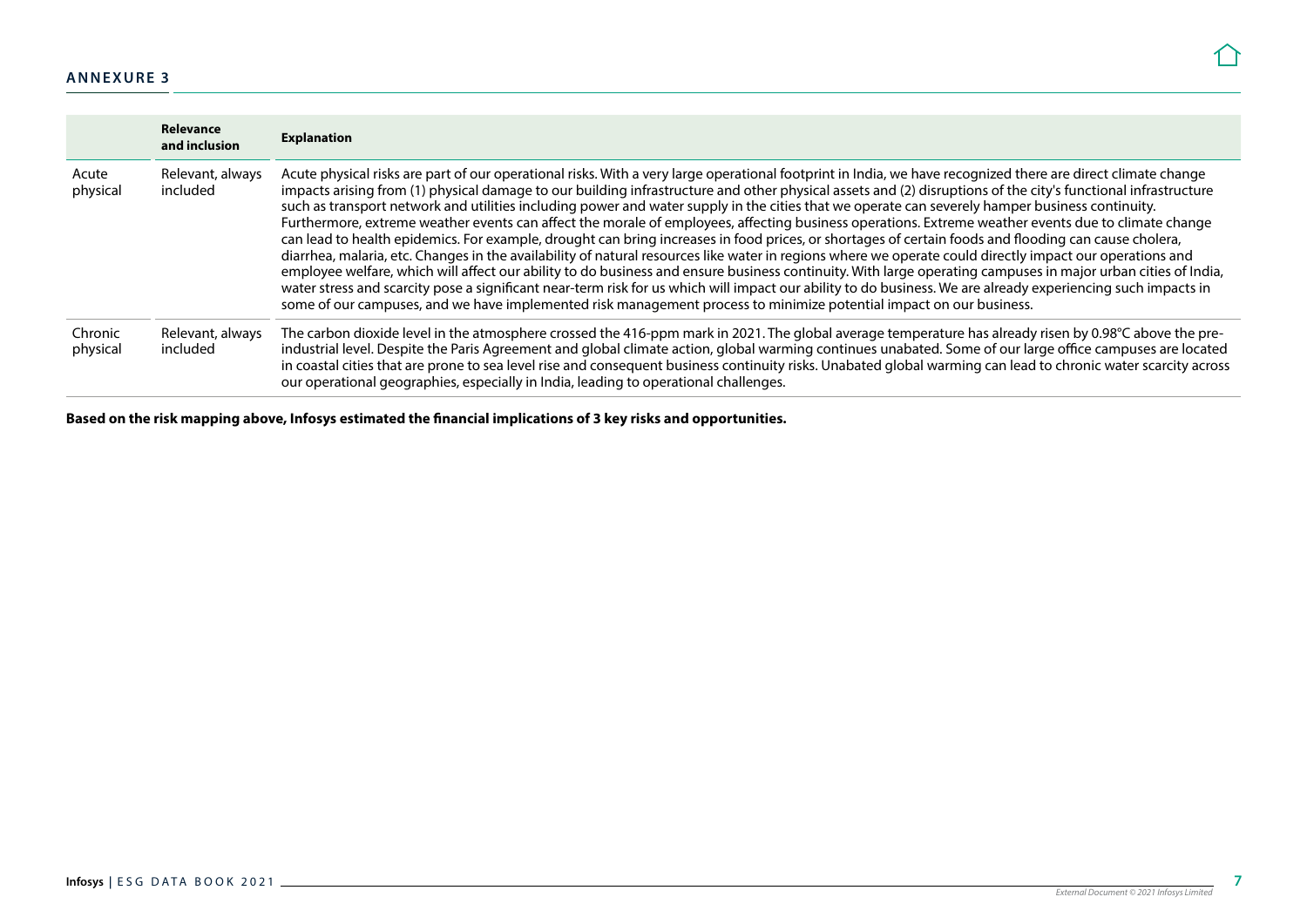### **Risk 1**

Increased indirect (operating) costs due to non-adoption of lower emissions technology (EE program)

**Where in the value chain does the risk driver occur:**  Direct operations

### **Risk type:** Technology

**Company-specific description:** We have seen a steady increase in the cost of electricity and diesel over the years in India and most of the countries where we operate. We anticipate the same trend to continue in the coming years. The uncertainty regarding future energy prices remains a potential risk to Infosys. While Infosys spends less than 5% of its operating cost for energy procurement, this is still a significant number given our overall operating cost and revenues.

**Time horizon:** Long-term

**Likelihood:** Very likely

**Magnitude of impact:** Low

### **Financial impact:** US\$ 545 million

**Explanation of financial impact figure:** During fiscal 2021, the average cost of power for Infosys in India was about US\$ 99.10 per MWh. Based on the current and past trends of the cost of grid power, we expect electricity cost to increase, going forward. For our risk estimation, we have considered an escalation in energy cost by 2%. In comparison to the prescribed energy performance index by the Bureau of Energy efficiency (India) for a 3 star rated commercial building at 12.8 kWh/sq. ft, Infosys has designed its buildings for an EPI of 6.97 kWh/sq. ft. Considering our office spaces, if Infosys buildings performed as per the recommendations of BEE standards for 3-star rated commercial buildings, this could cost us about US\$ 545 million.

### **Cost of response to risk:** US\$ 34.86 million

**Description of response:** Infosys has continued focused efforts to address the risks related to energy costs/taxes/ regulation, Reduction of requirement at source in new and existing operations/buildings, higher dependence on clean renewable energy through procurement and solar power installations have been a part of the company's strategy. Being an IT company with large commercial spaces, Infosys has ensured that all its new campuses are LEED Platinum-rated/ GRIHA 5 Star certified green buildings designed for resource efficiency.

### **Examples:**

- 1) All our new buildings built from 2008 onwards are designed to meet the highest LEED/GRIHA standards. During fiscal 2021, we added 3 additional projects to our LEED certified buildings, taking our total area of Green Buildings to over 26 million sq. ft. that has the highest level of green certification.
- 2) Completed implementation of 15 energy efficiency projects (EE) and have more EE projects in the pipeline.

 The cost of response to the risk is evaluated on the basis on total Energy efficiency investments for the next 10 years, in addition to the cost of subject matter experts (SME) for the given year. The cost of the SMEs in the team is arrived basis the "mean remuneration of employees" as published in our annual report. For the current analysis we have considered 25 SMEs. This does not include the cost of construction of a Green Building itself.

### **Risk 2**

Adverse impact on market capitalization due to inability to meet ESG goal

**Where in the value chain does the risk driver occur:** Direct operations

### **Risk type:** Reputation

**Company-specific description:** During fiscal 2021, Infosys launched its ESG vision 2030 which included specific goals for climate action. We have committed to remain carbon neutral for each year over the next decade. Also, we have committed to reduce our scope 1+2 emissions by 75% and our scope 3 by 30% by fiscal 2030. The ESG vision also has specific focus on not only ensuring we reduce our own footprint but also take our clients on this journey.

Our carbon neutrality announcement in fiscal 2020, as well as our strong ESG performance over the past decade, has created a well-recognized positive impact on our overall image and branding. It has also positioned us as a safe company to invest in, as seen by most major ESG fund managers (ICICI Prudential, Aditya Birla Mirae Asset, Kotak, etc.). Our stakeholders - especially our clients and employees - look at us as true leaders in climate action and are excited to work with the company. We saw a positive coverage by media as well as most international rating agencies. All this was made possible through a decade long commitment and consistent efforts made to achieve those commitments.

With the new ESG vision and the targets announced, in the event Infosys is unable to meet its targets, we expect that this can lead to a negative media coverage and impact our brand and reputation, as well as international ESG ratings. A failure to meet the targets, could also potentially affect our market capital.

### **Time horizon:** Long-term

**Likelihood:** About as likely as not

**Magnitude of impact: Magnitude of impact:**  $\bullet$  **High** 

**Financial impact: US\$ 795 million**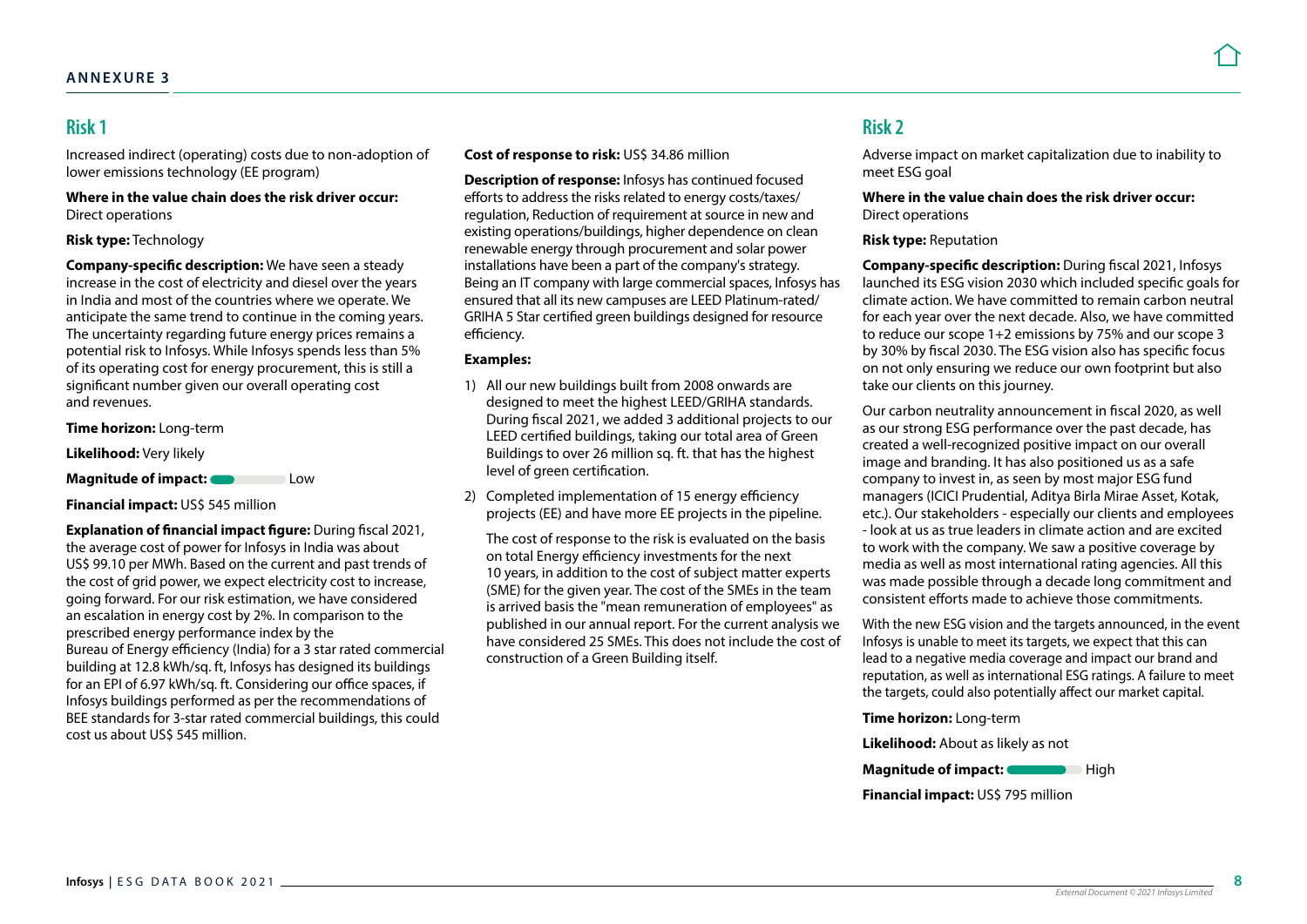**Explanation of financial impact figure:** As of fiscal 2021, the Infosys market capital stood at US\$ 79,470 million. As detailed above, any impact on our ESG ratings, can impact how the fund managers view us for investments. Even a 1% change in our market capitalization, owing to negative publicity or reduced ratings, could result in a potential loss of US\$ 795 million.

**Cost of response to risk:** US\$ 107 million

**Description of response:** In order to ensure we continue remaining carbon neutral, Infosys used a 3-pronged approach:

- **1) Energy Efficiency:** Infosys has continued focused efforts to address the risks related to energy costs/taxes/ regulation: reduction of requirement at source in new and existing operations/buildings, higher dependence on clean renewable energy through procurement and solar power installations and ensuring all its new buildings are LEED Platinum/GRIHA 5 Star certified. This year we implemented 15+ energy efficiency projects and have more EE projects in the pipeline.
- **2) Renewable Energy:** Reduction of requirement at source in new and existing operations/buildings, higher dependence on clean renewable energy through procurement and solar power installations remain our focus. Our total installed renewable energy capacity today stands at about 60MW.
- **3) Carbon Offset:** Infosys continues to identify and work on issues in rural India that also offer a potential for emission reductions. The main areas of intervention remain the clean cooking space. During fiscal 2021, we added one new household biogas project, in the Vidarbha region of Maharashtra, to our program portfolio bringing the total project list to 9 carbon offset projects.

 It is to be noted that this cost of response mentioned above is limited to the investments made in energy efficiency, RE and Carbon offset programs.

# **Risk 3**

Increased indirect (operating) costs in the event of not transitioning to lower emissions technology (Renewables)

**Where in the value chain does the risk driver occur:** Direct operations

**Risk type:** Technology

**Company-specific description:** We have seen a steady increase in the cost of electricity and diesel over the years in India and most of the countries where we operate. We anticipate the same trend to continue in the coming years. The uncertainty regarding future energy prices remains a potential risk to Infosys. While Infosys spends less than 5% of its operating cost for energy procurement, this is still a significant number given our overall operating cost and revenues. If we do not invest in Solar and other renewables through direct installations or 3rd party procurement, Infosys will have to bear the cost of the ever-increasing grid energy costs.

**Time horizon:** Long-term

**Likelihood:** Very likely

**Magnitude of impact:**  $\bullet$  Low

**Financial impact:** US\$ 100.31 million

**Explanation of financial impact figure:** During fiscal 2021, the average cost of power for Infosys in India was about US\$ 99.10 million per MWh. Based on the current and past trends of the cost of grid power, we expect electricity cost to increase, going forward. For our risk estimation, we have considered an escalation in energy cost in the range of 2%. If no investments are made on RE installations which are now relatively cheaper than grid power itself, Infosys will have to bear an additional cost of grid power.

The energy costs for Infosys, without any RE interventions, could have gone up by US\$ 100.31million over the next decade.

### **Cost of response to risk:** US\$ 61.39 million

**Description of response:** Infosys has continued focused efforts to address the risks related to energy costs/taxes/ regulation, Reduction of requirement at source in new and existing operations/buildings, higher dependence on clean renewable energy through procurement and solar power installations have been a part of the company's strategy. Being an IT company with large commercial spaces, Infosys has ensured that all its new campuses have LEED/GRIHA certified green buildings designed for resource efficiency.

### **Examples:**

During fiscal 2021, 68,478 MWh of electricity was produced from our own solar PV installation across our campuses. Along with the green power procurement and the onsite solar generation, about 50% of overall electricity requirements of our campuses in India were met through renewable power.

The cost of response to the risk is evaluated on the basis of total solar PV investment in addition to the cost of the SMEs for the given year. The cost of the SMEs in the team is arrived at on the basis of the "mean remuneration of employees" as published in our annual report. For the current analysis we have considered 25 SMEs.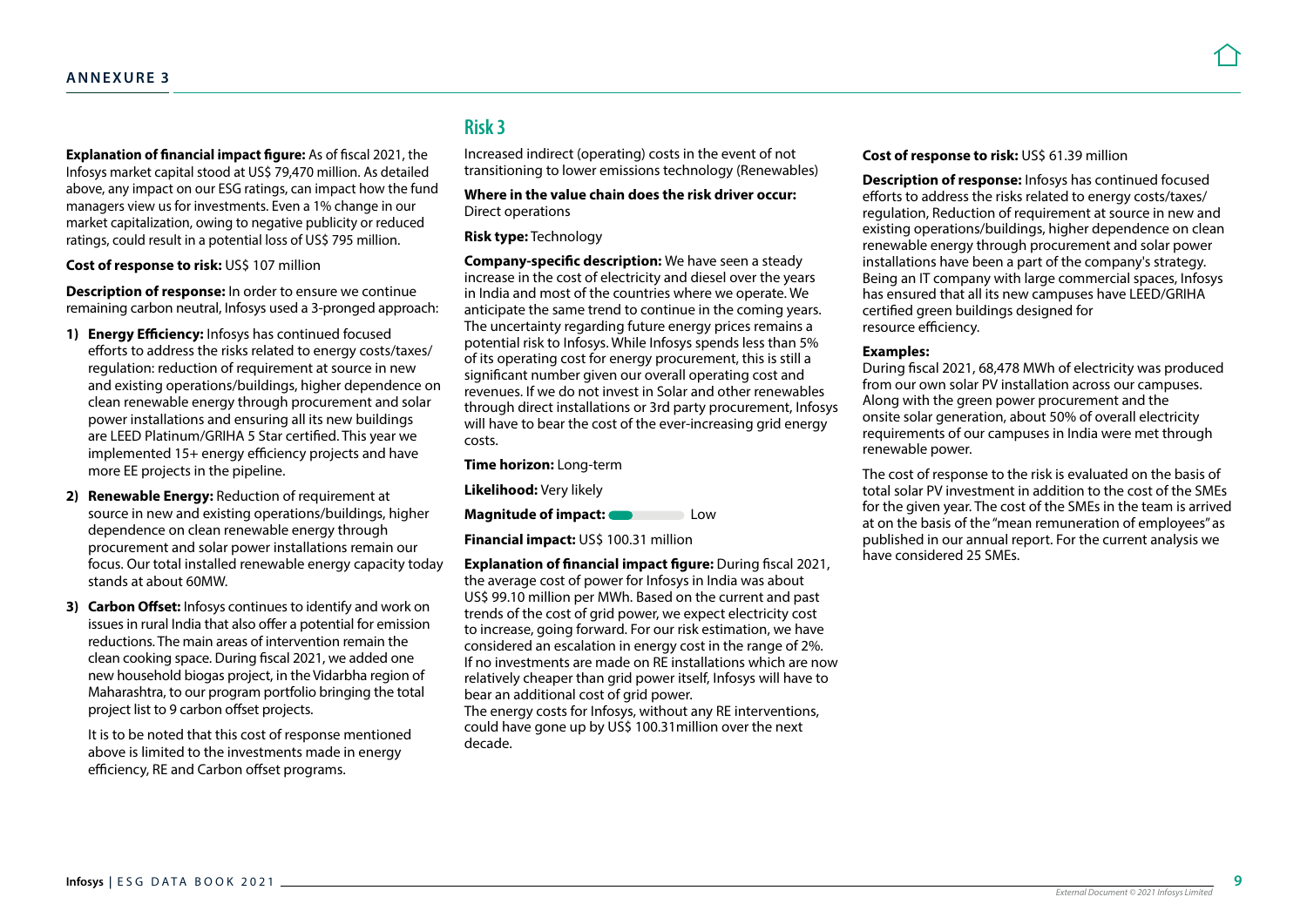### **Opportunities:**

Infosys has listed below the financial implications of the opportunities that are identified with the potential to have a substantive financial or strategic impact on our business.

### **Opportunity 1: Increased revenues resulting from increased demand in climate-related technologies and services**

### **Where in the value chain does the Opportunity, driver occurs:**

Direct operations

**Opportunity type: Products and services** 

**Company-specific description:** Infosys intends to improve its competitiveness and capitalize on the shifting client preferences using its sustainability, low carbon transition and digital/IT expertise to help its clients in their sustainability and low carbon journey. The Sustainability Practice Unit (SPU) established during the year intends to capitalize on its expertise taking the offering to our clients through the following 4 overarching Pathways to Sustainability: 1) EcoWatch – powered by Microsoft Business Applications, 2) Zero Carbon Building (ZCB) pathways, 3) Product Lifecycle Management as a Foundation for a Circular Economy, and 4) Financial Services Offerings for Sustainable Investment Decisions (ESG).

**Time horizon:** Long-term

**Likelihood:** Very likely

### **Magnitude of impact:** Medium-high

**Financial impact:** upto US\$ 1000 million

**Explanation of financial impact figure:** Infosys is an over 259,000 employees strong organization that caters to 1,626 clients across geographies. Digital technology services form about half of the total revenues for the year. North America continues to contribute two-thirds of the company's overall revenue. With US' renewed focus on Climate and all countries/ corporates working towards the Paris agreement goal, Infosys anticipates huge growth in the Climate related services. We are already getting numerous requests from our existing clients to incorporate elements of sustainability and climate action into our existing and ongoing projects. Considering

the projected growth of Infosys, the size of our projects, the number of our clients, and the new as well as renewed interest in sustainability, we expect the long-term potential financial impact figure of upto US\$ 1000 million.

**Cost to realize opportunity:** about US\$ 500 million

**Strategy to realize opportunity and explanation of cost calculation:** In 2021, Sustainability Practice Unit (SPU) will rapidly expand to include subject matter experts, business graduates, consultants, and software developers. The cost to realize the opportunity is a conservative estimate based on the growth plans of the SPU. The unit has potential to grow upto 1000 people strong in the next couple of years. SPU will be collaborating with teams within Infosys and also actively partnering with external partners. To enhance its capabilities, SPU is engaged with Ellen Macarthur Foundation, World Economic Forum, UNESDA, Arizona State University and Green for Life. SPU will also be relying on the gig economy to recruit experts internally and externally. 15% of the total cost is towards licencing fees and collaboration costs. The cost also accounts for nominal inflation.

## **Opportunity 2: Savings from use of lower-emission sources of energy (renewables)**

### **Where in the value chain does the Opportunity, driver occur:** Direct operations

**Opportunity type: Energy Source** 

**Company-specific description:** We have seen a steady increase in the cost of electricity and diesel over the years in India and most of the countries where we operate. We anticipate the same trend to continue in the coming years. The uncertainty regarding future energy prices remains a potential risk to Infosys. While Infosys spends less than 5% of its operating cost for energy procurement, this is still a significant number given our overall operating cost and revenues. Having invested in working with the various State Governments, technology providers and 3<sup>rd</sup> party renewable energy producers, Infosys has been able from

swiftly transition to nearly 50% clean renewable energy. Not only have we reached higher RE contribution, but this has also helped reduce our operational expenses by reducing grid power dependency.

**Time horizon:** Long-term

**Likelihood:** Very likely

**Magnitude of impact:** Low

### **Financial impact:** US\$ 100.31 million

**Explanation of financial impact figure:** During fiscal 2021, the average cost of power for Infosys in India was about US\$ 99.10 per MWh. Based on the current and past trends of the cost of grid power, we expect electricity cost to increase going forward. For our risk estimation, we have considered an escalation in energy cost in the range of 2%. If no investments are made on renewable energy, which are now relatively cheaper than grid power itself, Infosys would have depended completely on grid power. Through our RE investments, Infosys can potentially save up to US\$ 100.31 million over the next decade.

**Cost to realize opportunity:** US\$ 61.39 million

**Strategy to realize opportunity and explanation of cost calculation:** Infosys has continued focused efforts to address the risks related to energy costs/taxes/regulation: higher dependence on clean renewable energy through procurement and solar power installations.

During fiscal 2021, 68,478 MWh of electricity was produced from our own solar PV installations across our campuses. Along with the green power procurement and the onsite solar generation, about 50% of overall electricity requirements of our campuses in India were met by Renewable power.

The cost of response to the risk is evaluated on the basis of total solar PV investments, in addition to the cost of the SMEs for the given year. The cost of SMEs in the team is arrived at on the basis of the "mean remuneration of employees" as published in our Annual Report (AR). For the current year's analysis we have considered 25 SMEs.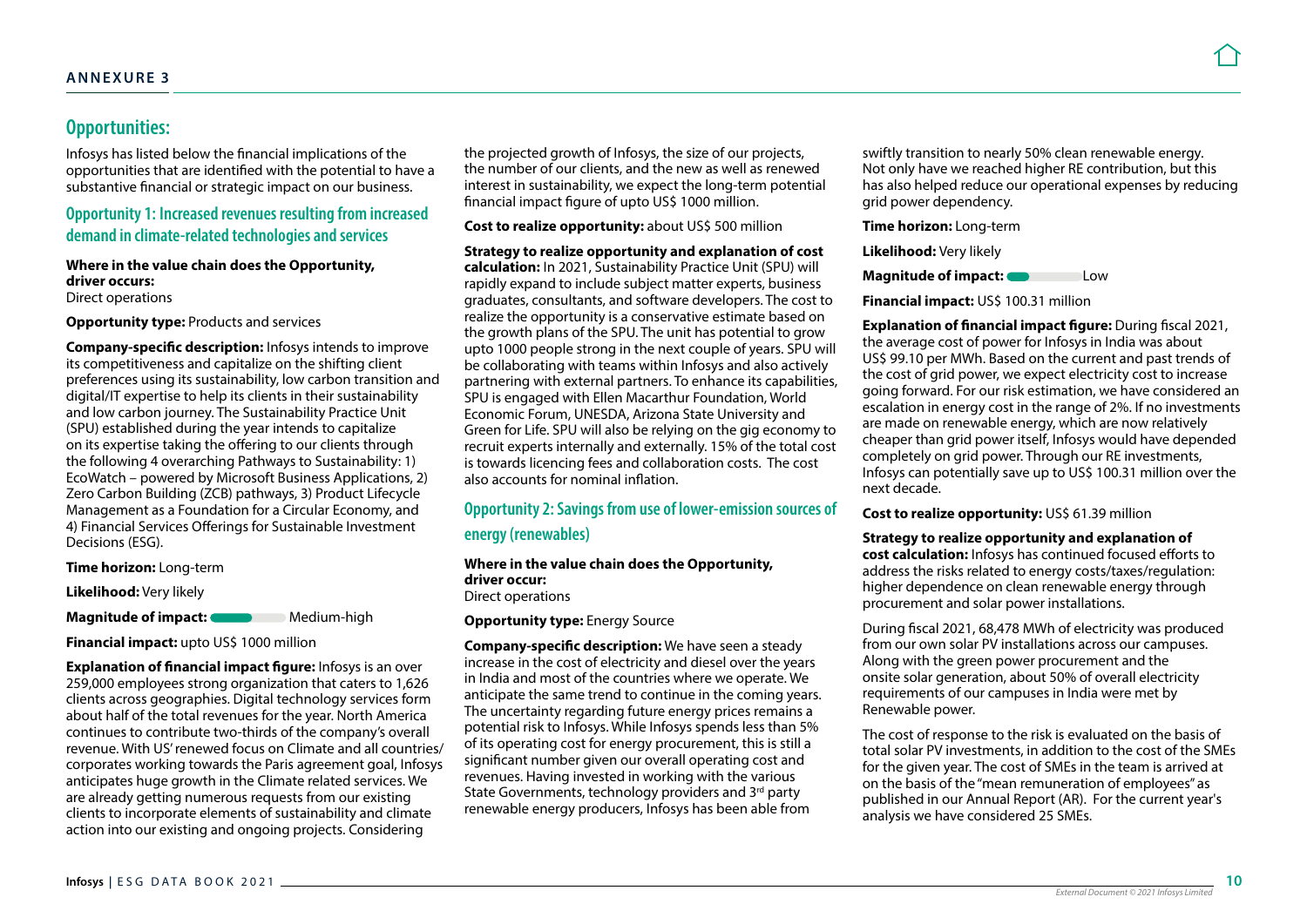### **Opportunity 3: Savings from Move to more efficient buildings**

### **(Energy efficiency Program)**

**Where in the value chain does the opportunity driver occur:**

Direct operations

### **Opportunity type:** Resource Efficiency

**Company-specific description:** We have seen a steady increase in the cost of electricity and diesel over the years in India and most of the countries where we operate. We anticipate the same trend to continue in the coming years. The uncertainty regarding future energy prices remains a potential risk to Infosys. While Infosys spends less than 5% of its operating cost for energy procurement, this is still a significant number given our overall operating cost and revenues. Recognizing the cost of power and the opportunity to reduce power demand through energy efficiency measures, Infosys has been designing and building highly efficient, LEED Platinum/GRIHA 5 star rated new offices while retrofitting existing ones. Our campuses and buildings are 24x7 remotely monitored through IOT based automation, helping us drive energy efficiency to new levels. Over the last 13 years, we have managed to reduce our per capita energy consumption by over 55%, thereby reducing our operational costs.

**Time horizon:** Long-term

**Likelihood:** Very likely

**Magnitude of impact:**  $\bullet$  Low

**Financial impact: US\$ 545 million** 

**Explanation of financial impact figure:** During fiscal 2021, the average cost of power for Infosys in India was about US\$ 99.10 per MWh. Based on the current and past trends of the cost of grid power, we expect electricity cost to increase going forward. For our risk estimation, we have considered an escalation in energy cost in the range of 2%. In comparison to the prescribed energy performance index by the Bureau of Energy efficiency (India) for a 3 star rated commercial building at 12.8 kWh/sq. ft, Infosys designs its buildings at an EPI of 6.97 kWh/sq. ft. Considering our office spaces are built at better EPIs, this could mean a potential saving of about US\$ 545 million.

**Cost to realize opportunity: US\$ 34.86 million** 

**Strategy to realize opportunity and explanation of cost calculation:** Being an IT company with large owned and operated commercial spaces commercial spaces, Infosys has ensured that all its new campuses are LEED Platinum/ GRIHA 5 Star certified green buildings designed for resource efficiency. We also undertake deep green retrofits of older buildings, bringing their energy performance on par with new buildings. We have been able certify some of our large existing campuses under LEED Platinum/GRIHA 5-star certification through a series of upgrades and retrofits.

### **Examples:**

1) All our new buildings built from 2008 onward are designed to meet LEED Platinum standards/GRIHA 5 Star. During fiscal 2021, we added 3 additional projects to our LEED certified buildings, taking our total area of Green Buildings to over 26 million sq. ft. that has the highest level of green certification

2) Completed implementation of 15 energy efficiency projects and have more EE projects in the pipeline.

The cost of response to the opportunity is evaluated on the basis of Energy efficiency for the next 10 years, in addition to the cost of the SMEs for the given year. The cost of the SMEs in the team is arrived arrived at on the basis of the "mean remuneration of employees" as published in our annual report. For the current analysis we have considered 25 SMEs.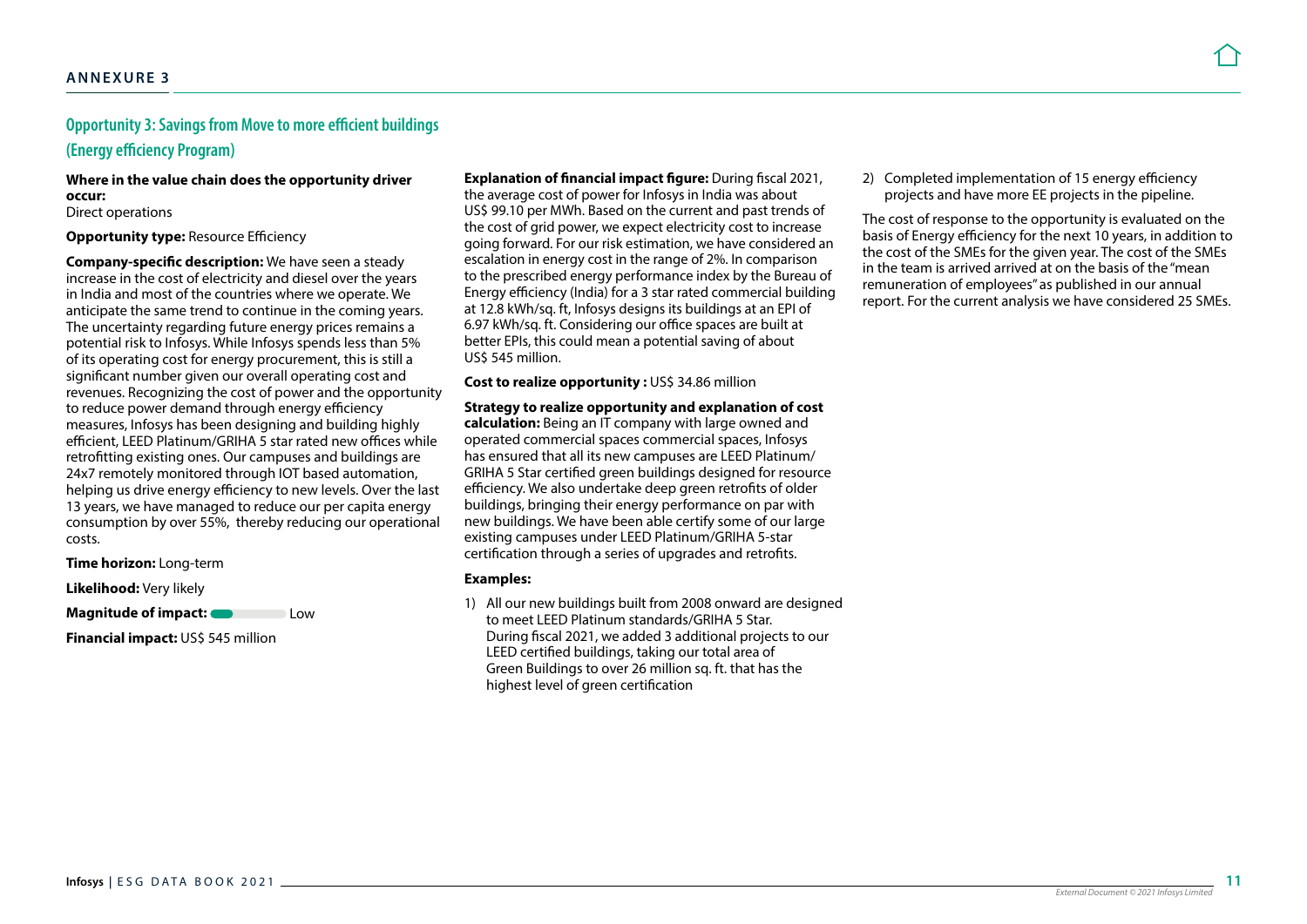# **b. Describe the impact of climate-related risks and opportunities on the organization's businesses, strategy, and financial planning**

The table below captures how the climate change risks, and opportunities have impacted (or not) Infosys' business and strategy by category:

|                                              | <b>CC risks and</b><br>opportunities<br>influenced your<br>strategy in this area? | <b>Description of influence</b>                                                                                                                                                                                                                                                                                                                                                                                                                                                                                                                                                                                                                                                                                                                                                                                                                                                                                                                                                                                                                                                                                                                                                                                                                                                                                    |
|----------------------------------------------|-----------------------------------------------------------------------------------|--------------------------------------------------------------------------------------------------------------------------------------------------------------------------------------------------------------------------------------------------------------------------------------------------------------------------------------------------------------------------------------------------------------------------------------------------------------------------------------------------------------------------------------------------------------------------------------------------------------------------------------------------------------------------------------------------------------------------------------------------------------------------------------------------------------------------------------------------------------------------------------------------------------------------------------------------------------------------------------------------------------------------------------------------------------------------------------------------------------------------------------------------------------------------------------------------------------------------------------------------------------------------------------------------------------------|
| <b>Products and</b><br>services              | Yes                                                                               | As a global leader in next-generation digital services and consulting, Infosys is a part of the supply chain ecosystem of its clients. Today, most of our<br>clients expect or even demand that Infosys, as their supplier, have a strong internal climate action program and be able to contribute to the client's<br>climate action commitments through the technology and services we offer.                                                                                                                                                                                                                                                                                                                                                                                                                                                                                                                                                                                                                                                                                                                                                                                                                                                                                                                    |
|                                              |                                                                                   | In view of the heightened client awareness                                                                                                                                                                                                                                                                                                                                                                                                                                                                                                                                                                                                                                                                                                                                                                                                                                                                                                                                                                                                                                                                                                                                                                                                                                                                         |
|                                              |                                                                                   | In response to increasing awareness on climate change and other related socio-environmental issues, clients increasingly request for Infosys'<br>emission performance or CDP score during RFP or the bidding stage. This could translate into a filtering criterion or a strongly weighted parameter<br>in their decisions to work with a particular entity. If Infosys performance is not managed in these areas, Infosys may lose to competition who could<br>exceed Infosys' environmental/social performance as assessed by clients.                                                                                                                                                                                                                                                                                                                                                                                                                                                                                                                                                                                                                                                                                                                                                                           |
|                                              |                                                                                   | The Company responds to multiple sustainability supplier assessments from its clients, including the CDP supply chain response every year.<br>Therefore, the magnitude of impact is considered low. Several clients request data from Infosys on its sustainability performance at various<br>stages like RFPs, vendor re-assessment as well as during CDP supply chain disclosures. Infosys believes that it could have potentially lost to its<br>competition, if not for its leadership in this space. Infosys committed to climate action more than a decade ago. As early as 2011, we committed to<br>100% transition to renewables and to carbon neutrality. We have built a net zero strategy around energy efficiency, renewable energy, and carbon<br>offsets. We set new standards in the industry for operational efficiency and consistently raised the bar for all stakeholders - consultants, vendors,<br>OEMs, peers and government agencies - through our climate change efforts. In fiscal 2020, Infosys became carbon neutral, giving a fillip to our<br>business strategy that includes offering zero-carbon services to our clients. Our 2030 ESG vision includes our commitment to stay carbon neutral<br>as well as enhance our targets to reduce Scope 1,2, and 3 emissions through action. |
|                                              |                                                                                   | In view of the heightened client awareness and demand for such services, Infosys sees an opportunity in capitalizing on the client requirements<br>Infosys has therefore set up the Sustainability Practice Unit, aiming to provide services and solutions in the area of climate change, smart spaces,<br>sustainability and ESG.                                                                                                                                                                                                                                                                                                                                                                                                                                                                                                                                                                                                                                                                                                                                                                                                                                                                                                                                                                                 |
| <b>Supply chain</b><br>and/or value<br>chain | Yes                                                                               | The Company recognizes that suppliers are valuable stakeholders in its business ecosystem. Its supply chain consists of three broad categories -<br>People, Services and Products. Most of Infosys' suppliers only provide services/products that ensure sustained operations for the Company and<br>do not contribute directly into Infosys' services/offerings. Therefore, the magnitude of impact related to climate change risks and opportunities is<br>considered low with respect to supply chain for fiscal 2021.                                                                                                                                                                                                                                                                                                                                                                                                                                                                                                                                                                                                                                                                                                                                                                                          |
|                                              |                                                                                   | However, from an operational excellence perspective, Infosys has driven its suppliers to look at innovations and investments in low-carbon<br>technologies. For example, the Company has looked at cleaner alternatives for its energy requirements. It has also constantly pushed its<br>construction/ equipment suppliers, to innovate and supply energy-efficient technologies. During this year, the Company continued working on<br>providing an impetus to electric vehicles. During fiscal 2021, it used 9 electric vehicles in Pune campus, which have helped reduce its footprint<br>(employee commute related) while also reducing cost for vendors.                                                                                                                                                                                                                                                                                                                                                                                                                                                                                                                                                                                                                                                     |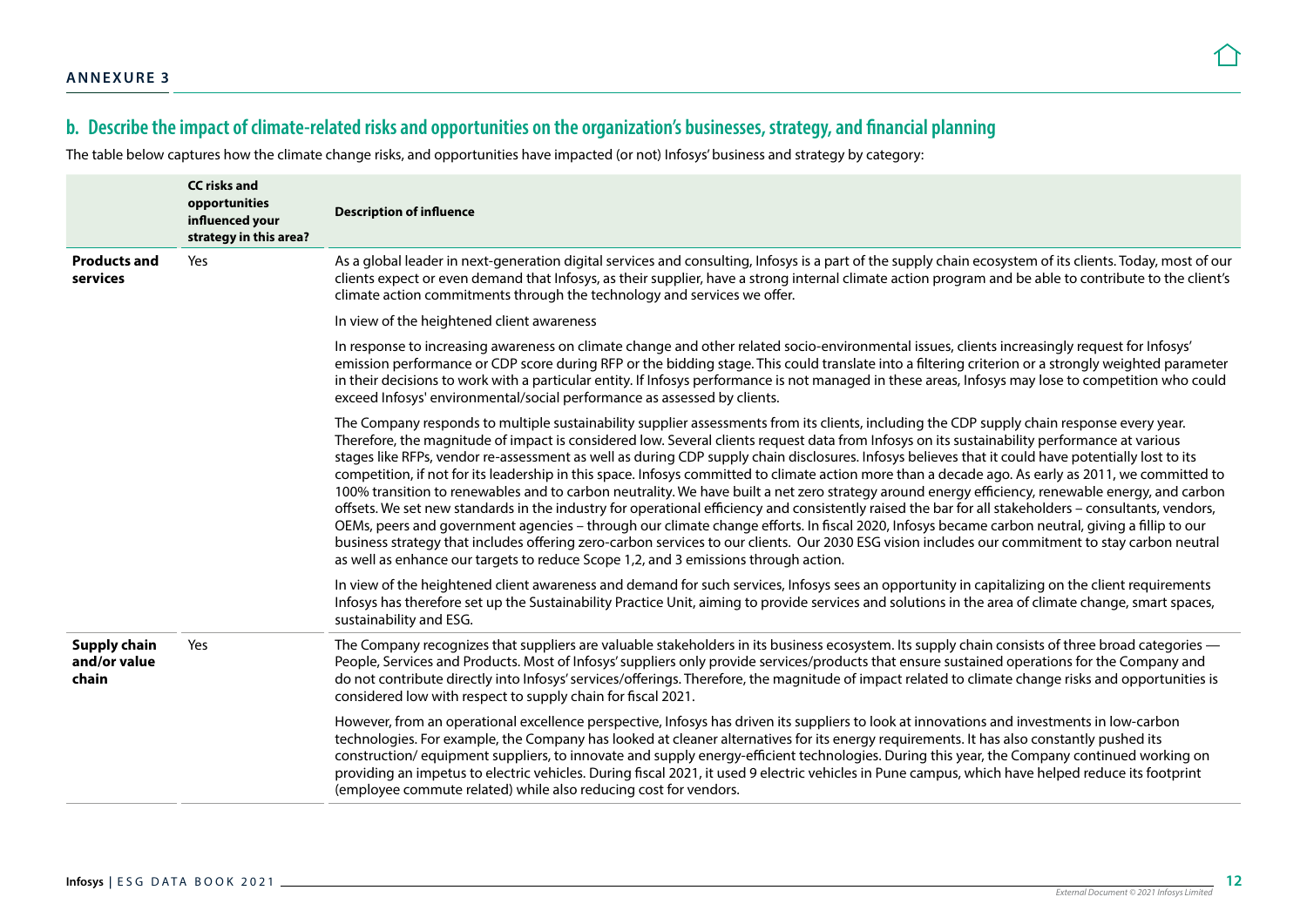|                                 | <b>CC</b> risks and<br>opportunities<br>influenced your<br>strategy in this area? | <b>Description of influence</b>                                                                                                                                                                                                                                                                                                                                                                                                                                                                                                                                                                                                                                                                                                                                                                                                                                                                                                                                                                                                                                                                                                                                           |
|---------------------------------|-----------------------------------------------------------------------------------|---------------------------------------------------------------------------------------------------------------------------------------------------------------------------------------------------------------------------------------------------------------------------------------------------------------------------------------------------------------------------------------------------------------------------------------------------------------------------------------------------------------------------------------------------------------------------------------------------------------------------------------------------------------------------------------------------------------------------------------------------------------------------------------------------------------------------------------------------------------------------------------------------------------------------------------------------------------------------------------------------------------------------------------------------------------------------------------------------------------------------------------------------------------------------|
| Investment in<br><b>R&amp;D</b> | Yes                                                                               | In the view of the potential risks of fuel-related regulation/taxes and Infosys' reputation (owing to its voluntary carbon neutral commitment), the<br>Company identified the need to be proactive and invest in reducing its emissions and carbon footprint. While the initial goal to become carbon<br>neutral for fiscal 2020 remains, the Company has decided to remain carbon neutral till each year for the next decade.                                                                                                                                                                                                                                                                                                                                                                                                                                                                                                                                                                                                                                                                                                                                            |
|                                 |                                                                                   | Infosys setup a Green Initiative team which handles the portfolio of Energy Efficiency, Smart Buildings, Building Monitoring System (BMS), Renewable<br>Energy, Climate Change Management projects. Each member has core expertise primarily focused on creating benchmarks in terms of energy<br>efficiency, renewable energy, and carbon offsets. Infosys, therefore, has invested heavily both in implementation as well as research and collaborations<br>in the climate action space.                                                                                                                                                                                                                                                                                                                                                                                                                                                                                                                                                                                                                                                                                |
|                                 |                                                                                   | Infosys was also granted a patent granted patent for innovations in Radiant Cooling technology.                                                                                                                                                                                                                                                                                                                                                                                                                                                                                                                                                                                                                                                                                                                                                                                                                                                                                                                                                                                                                                                                           |
|                                 |                                                                                   | The Company filed a new patent for a system and method developed for cleaning of Solar Panels. Infosys has also set up five different kinds of solar<br>PV technologies, namely, Poly-crystalline, Mono-crystalline, Hetero Junction Intrinsic Thin (HIT), Copper Indium Selenide Thin (CSI), and Cadmium<br>Telluride Thin (Cd-Te) films, on its campus as part of an experiment to study the efficiency of various technologies. The project analyzed the effects of<br>different weather conditions on the performance of the PV technologies. The Company also carried out this study to demonstrate the viability of the<br>best solar PV technology available in the market through continuous monitoring and analysis of the energy-generation data of these technologies, in<br>real time.                                                                                                                                                                                                                                                                                                                                                                        |
|                                 |                                                                                   | Infosys campuses serve as 'living labs' for clean tech adoption. Infosys continues to collaborate with policy makers, universities, research institutions<br>across the world to research energy-efficient building materials, green engineering solutions, monitoring systems and renewables. Some of the<br>partnerships include Indian Institute of Science (IISc), Bangalore, Lawrence Berkeley National Laboratory (LBNL), USA, IIT Bombay, Mumbai, 3M,<br>University of California, Berkeley, USA, Center for Built Environment (CBE), USA, Saint Gobain, and National Renewable Energy Laboratory (NREL), USA.                                                                                                                                                                                                                                                                                                                                                                                                                                                                                                                                                     |
| <b>Operations</b>               | Yes                                                                               | Climate change is an integral part of Infosys' business strategy. Our day to day operations are guided by our sustainability policy which focuses on four<br>tracks: 1. Making the business sustainable, 2. Making clients business sustainable, 3. Making the Infosys ecosystem sustainable and 4. Making lifestyles<br>sustainable. Climate change impacts our operations. Infosys has set up a Risk Council (consisting of the CEO, CFO, COO, CRO and the General Counsel),<br>whose work is overseen by the Risk Management Committee, with 4 Independent Board members. With respect to climate change, the Head of<br>Sustainability, along with relevant SMEs from Green Initiatives, Sustainability, BCMS and Facilities team, report all risks and opportunities to the Office of<br>Risk Management.                                                                                                                                                                                                                                                                                                                                                            |
|                                 |                                                                                   | Infosys has categorized the risks/opportunities as short term, medium term and long term. Most climate action risks are assessed in the short-to<br>long-term categories.                                                                                                                                                                                                                                                                                                                                                                                                                                                                                                                                                                                                                                                                                                                                                                                                                                                                                                                                                                                                 |
|                                 |                                                                                   | A dedicated internal team, Green Initiatives was set up in early 2008 with a focus on key operational areas to address climate change. The annual targets<br>on energy, renewables and emission reduction are part of the senior management and leadership scorecard and reviewed at a regular frequency.                                                                                                                                                                                                                                                                                                                                                                                                                                                                                                                                                                                                                                                                                                                                                                                                                                                                 |
|                                 |                                                                                   | Furthermore, in view of the potential fuel-related regulation/taxes and Infosys' reputation (owing to its voluntary carbon neutral commitment), physical<br>climate change risks like extreme weather conditions, floods, cyclones, etc., the Company considers both an increased risk to business as well as<br>preparedness for adaptation and mitigation being key to its operations. The Company has identified climate change as a physical risk to its operations<br>due to extreme weather events, resource shortages like water scarcity and changing environmental parameters like increase in temperature, etc.<br>The Company's strategy to adapt to these challenges is three pronged 1) Making its operations resilient to these risks through its business continuity<br>management system 2) Reducing its consumption of resources such as energy and water, reducing its business risk from resource scarcity 3) Making<br>itself self-sufficient in its energy and water requirements. The Company has solar PV capacity of 60 MW inclusive of both offsite and onsite solar plants<br>and rainwater harvesting systems to meet freshwater requirements. |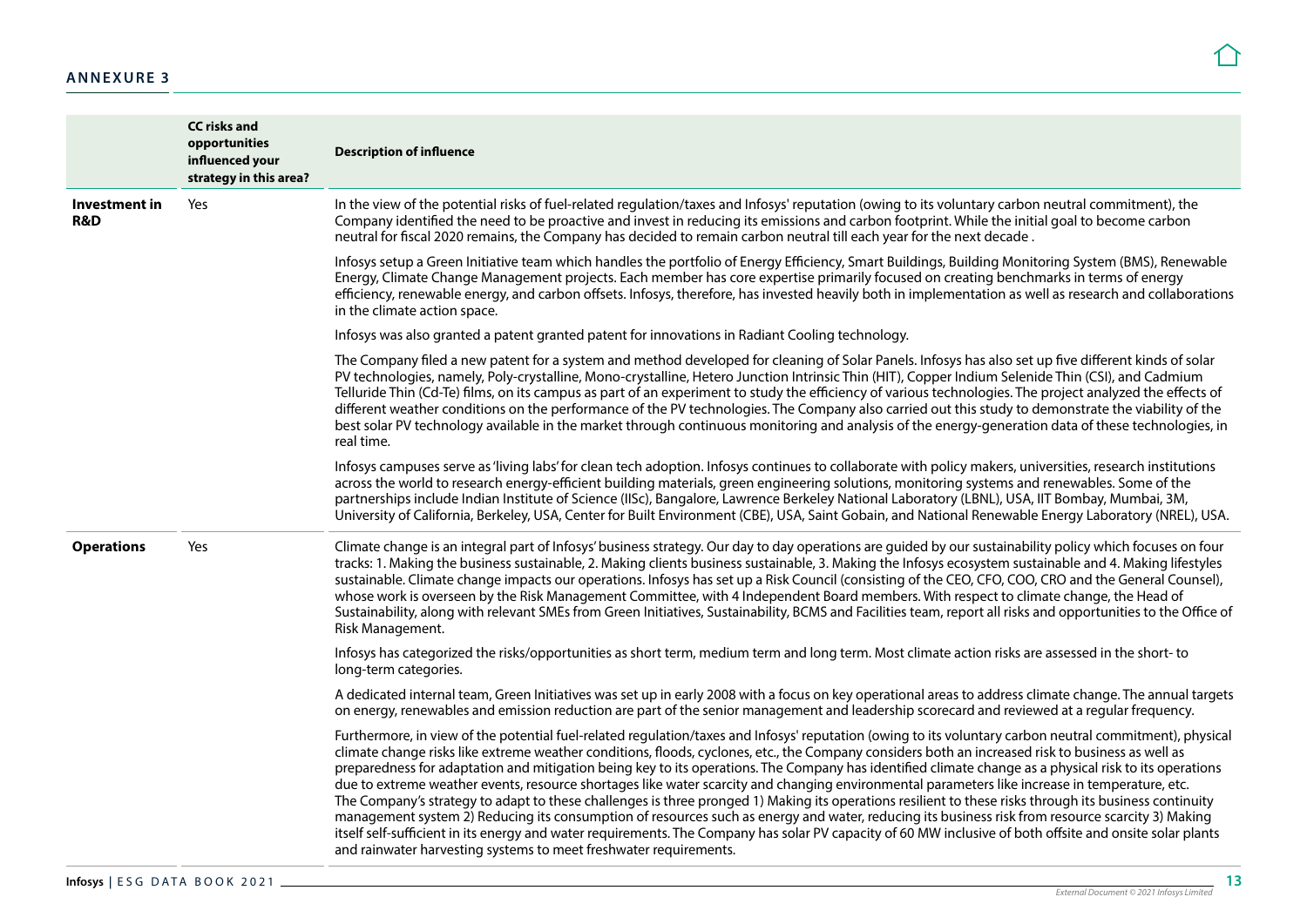Climate change risk and opportunity management have had a bearing on Infosys' financial planning by impacting its indirect cost and capital expenditures.

In fiscal 2017, Infosys introduced an internal price on carbon with the aim of taking more informed decisions on investments towards clean technologies, lower-carbon solutions, renewable energy and carbon offset projects for reducing/offseting its carbon footprint across significant operations. The initial carbon price defined was at US\$10.5, which was then revisited in fiscal 2019, and revised to US\$14.25. During this year, Infosys will revisit the internal carbon price.

As of fiscal 2021, through a series of energy efficiency projects, green buildings, installation of rooftop and onground solar, Infosys has been able to considerably reduce its dependency on grid. Today, the total green buildings for Infosys stands at 26 million sq. ft, while the overall energy consumption per million dollar revenue dropped by a whopping 77% against fiscal 2008. Further, Infosys also invested in 1 new carbon offset project in the biogas space, which can cater to its carbon neutrality related offset requirements for fiscal 2022 and beyond.

Infosys has also established the Sustainability practice unit that can cater to the external/market opportunities in the ESG space.

# **c. Describe the resilience of the organization's strategy, taking into consideration different climate-related scenarios, including a 2°C or lower scenario**

Infosys has applied the 2°C Scenario (2DS) retrospectively, to its carbon neutral program. We understand that the various scenario analyses provide insight into pathways to reach net zero by 2050. However, Infosys is already a carbon neutral company and has decided to continue its commitment to remain carbon neutral for each year up to fiscal 2030. Therefore, we already had a well-defined carbon neutral strategy to meet this commitment. Infosys considers that its current targets set are well aligned, well below the requirements of the 2DS.

Being an IT company, Infosys does not have a sector specific guidance for assessing the 2DS scenario. Infosys had considered policy changes such as emerging regulations, technology shifts and cost of energy, amongst others while assessing the 2DS scenario. The analysis included the energy consumption and the emissions projections up to fiscal 2050. These were analyzed and the expected emissions projections were estimated, to see how they co-related to the 2DS scenario and ambitions as a part of the Paris Agreement.

**Details of 2DS analysis:** Infosys conducted analysis in line with the IEA's 2DS scenario with the base year as 2013. It was seen that against the base year of 2013, Infosys should achieve at least 60.8% reduction in its absolute Scope 1+2 emissions by 2050 and at least 18.3% by fiscal 2021. Infosys has already achieved a 53.92% reduction in absolute Scope 1+2 emissions by as opposed to the expected reduction of 18.3% as of fiscal 2021.

**Well-below 2 degrees scenario:** Infosys' proposed sciencebased targets under well-below 2 degrees scenario, has been approved by Science Based Target Initiatives (SBTi) in April 2021. The science-based target defined for Infosys considers at least a 2.5% Y-o-Y reduction in the absolute scope 1 and 2 emissions going forward. Our targets include: 1) reduction in absolute scope 1 and 2 GHG emissions of 12.5% and 37.5% by fiscal 2025 and fiscal 2035 respectively from a fiscal 2020 base year, and 2) reduction in absolute scope 3 GHG emissions of 12.5% and 37.5% by fiscal 2025 and fiscal 2035 respectively from a fiscal 2020 base year.

These targets are aligned to our corporate commitments of staying carbon neutral and other existing emission reduction commitments. We have been investing in energy efficiency, renewable energy, and community-based carbon offset projects for nearly a decade now. The Company's ESG vision 2030 outlines its enhanced and continued climate action commitments to deploy the required resources to achieve them.

Infosys' decade-long climate action journey has inspired it's employees. Through its, board-level oversight, and corporate leadership commitment, it has created a resilient and sustainable program to fight climate change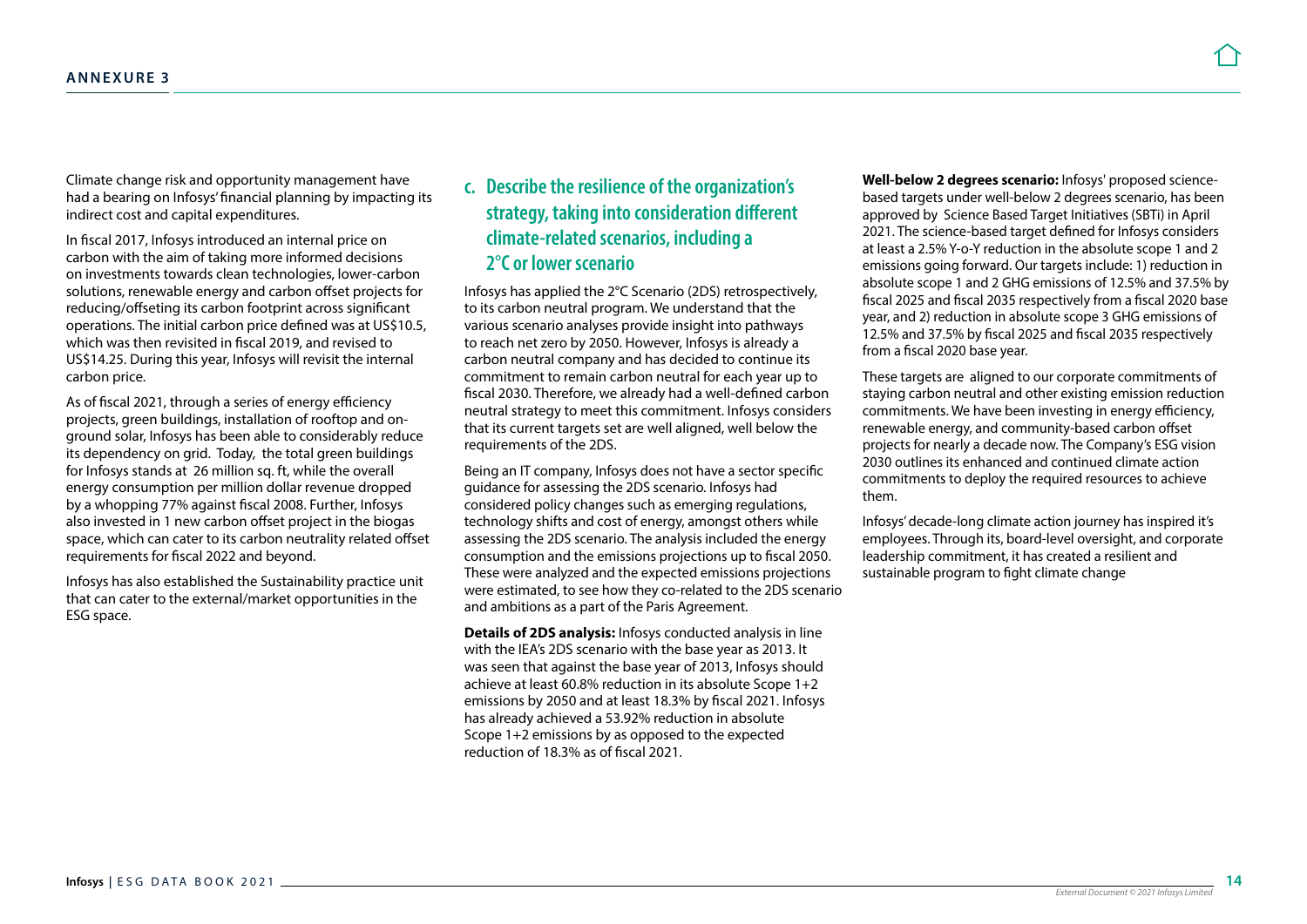# 3. Risk management:

Describe how the organization identifies, assesses, and manages climate-related risks

## **a. Describe the organization's processes for identifying and assessing climate-related risks**

At Infosys, the process of climate-related risks assessment is integrated into multi-disciplinary company-wide risk identification, assessment, and management processes. Climate change is an integral part of its business strategy and sustainability policy and therefore finds a place in the Company's enterprise risk management exercise.

Infosys Enterprise Risk Management function enables the achievement of strategic objectives by identifying, analyzing, assessing, mitigating, monitoring, and governing any risk or potential threat to these objectives. While achievement of strategic objectives is the key driver, Infosys' values, culture, obligation, and commitment to its stakeholders are the foundation on which the ERM framework is developed. The framework defines various categories of risks and the appropriate governance bodies or councils that will have an oversight on these risks. Climate change is an operational risk that is monitored through the Operational Risk council.

Infosys has a dedicated risk team headed by Chief Risk Officer to evaluate and appraise its management of critical risks to its business. Risks at Infosys are categorized as Strategic, Operational, and Legal and Compliance risks.

**Strategic Risks:** Risks arising out of the choices the Company has made in defining its strategy and the risks to the successful execution of its strategy are covered in this category. For example, risks inherent to the industry and Infosys' competitiveness are analyzed and mitigated through strategic choices of target markets, the Company's market offerings, business model and talent base. This year, the Company also launched the Sustainability Practice Unit, that focuses on market offerings for its clients wanting to transition on their low-carbon journey.

**Operational Risks:** Risks affecting the Company's policies, procedures, people and systems, thereby impacting service delivery or operations, or compromising its core values or business practices are covered in this category. Climate change risks find a place under operational risks for Infosys.

**Legal and Compliance Risks:** The risks arising out of threats posed to the Company's financial, organizational, or reputational standing resulting from litigations, non-conformance with laws, regulatory or geopolitical developments, codes of conduct and contractual compliances are covered in this category.

**Climate Change Risks:** the Company focuses, among others, on business continuity by ensuring appropriate preparedness to mitigate possible business disruptions on people, connectivity and infrastructure. Business continuity is a priority and is managed by the Phoenix program. Phoenix is Infosys' dedicated Business Continuity Management program headed by the Company's Chief Operating Officer, whose team owns the processes and monitors all the controls and compliance requirements.

# **b. Describe the organization's processes for managing climate-related risks**

As a part of its materiality exercise, Infosys considers all aspects with a dual lens - ones that have an impact on Infosys' sustainable business performance as well as those that can have an influence/impact on its stakeholders. Therefore, all aspects, including climate change, make it to Infosys' material topics. The Company also refers to international guidelines, standards and climate change trends reported in popular and academic journals and reports. This feeds into its materiality process which helps it to prioritize the risks and opportunities.

A multi-pronged approach is used to prioritize climate change risks and opportunities. While assessing the climate change risks & opportunities, they are aligned to the categorization as per most climate change related guidelines. These include transition risks (like regulatory, market, brand and reputation, compliance, etc.) and physical risks (like extreme weather events, drought, etc.).

**Physical risks** (operational risk) assessment depends on the threats and vulnerabilities the Company is exposed to from extreme weather events. In such cases, the probability, and the severity (impact) of such events are assessed. A quantitative scale of 1 to 4 is used to determine the probability, and severity of a risk. Estimated risks are prioritized based on risk ranking. The results of this riskbased approach are used to establish capital and expense allocations to establish preventive and corrective actions. These actions ensure preparedness measures and continuity of Infosys operations. Climate change risk profiling and opportunities are conducted over time horizons by the Green Initiatives team and the BCMS teams to assess outcomes, financial implications, and the impact. The risk categorization and financial implications are calculated considering the probability and the severity of potential risks. In defining the financial impacts of risks, the following guideline is used to arrive at severity of risks:

- Risks impacting over 2% of Infosys' revenues are considered critical (severity rating 4)
- Risks impacting between 1.5% and 2% of the Company's revenues are considered high (severity rating 3)
- Risks impacting between 1 % and 1.5% of Infosys' revenues are considered medium (severity rating 2)
- Risks impacting less than 1% of its revenues are considered low (severity rating 1)

The probabilities are defined using a rating of 1 to 4, 1 being the least probable while 4 being the most probable event/ risk.

All risks rated at 3 and 4, of probability and severity, are carried forward for financial impact estimation and mitigation.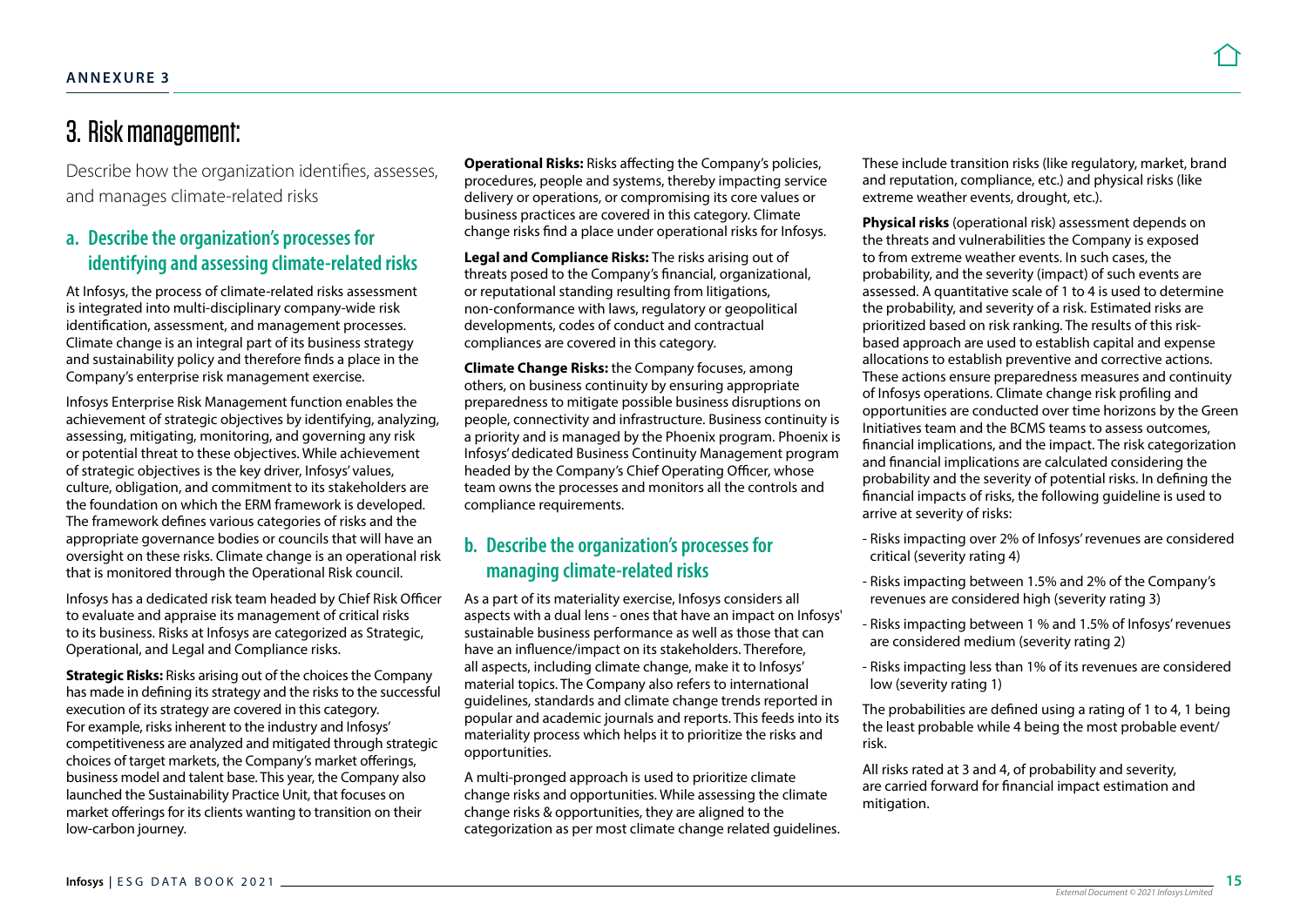**Transitional Risks:** Regulatory and reputational risks are determined based on:

1. Existing carbon and energy regulations in different regions the Company operates globally and the likelihood of them changing in the near, medium, and long term.

2. Expectations from the Company's key stakeholders and the severity of impact on its brand and reputation, if they are not addressed.

These risks in turn provide opportunities to improve on all critical aspects of climate change by bringing in changes to the existing processes and systems, which help the Company to optimize and save costs at various levels and also fuel the innovation engine both internally and externally related to Infosys' client offerings.

The business units responsible suggest various mitigation measures as required for the identified risks. The complete list of risks is then discussed during the quarterly risk meetings. Any issues either in terms of additional funds for mitigation measures, or residual risks or the secondary risks that remain are discussed as a part of these reviews during the quarterly risk meetings. Strategic decisions are taken after careful consideration of primary risks, secondary risks, consequential risks and residual risks. The Enterprise Risk Management function enables effective resource allocation through structured qualitative and quantitative risk impact assessment and prioritization based on Infosys' risk appetite. Any of these categories can have internal or external dimensions. Hence, appropriate risk indicators are used to identify these risks proactively.

# **c. Describe how processes for identifying, assessing, and managing climate-related risks are integrated into the organization's overall risk management**

As discussed in the previous sections, the process of identifying, assessing, and managing climate-related risks are integrated into the Enterprise Risk Management framework. Infosys uses a top-down and bottom-up approach for managing its risk. The materiality exercise feeds the significant topics/aspects that the Company should focus on. Any risks and/or opportunities related to these aspects are rolled up into the Enterprise Risk Management framework. Furthermore, each business unit responsible constantly tracks and manages the risks to the Company. The potential risks are assessed, and a risk rating is arrived at based on its severity, probability. The business units responsible suggest mitigation measures as required for the identified risks. The complete list of risks is then discussed during the quarterly risk meetings. Any issues either in terms of additional funds for mitigation measures, or residual risks or the secondary risks that remain are discussed as a part of these reviews during the quarterly risk meetings.

Strategic decisions are taken after careful consideration of primary risks, secondary risks, consequential risks and residual risks. The Enterprise Risk Management function enables effective resource allocation through structured qualitative and quantitative risk impact assessment and prioritization based on Infosys' risk appetite. Any of these categories can have internal or external dimensions. Hence, appropriate risk indicators are used to identify these risks proactively. The Company takes cognizance of risks faced by its key stakeholders and their cumulative impact while framing its risk responses.

Our Enterprise Risk Management framework is developed by incorporating the best practices based on COSO and ISO 31000 and then tailored to suit Infosys' unique business requirements.

# 4. Metrics and targets

Disclose the metrics and targets used to assess and manage relevant climate-related risks and opportunities where such information is material

a. Disclose the metrics used by the organization to assess climate-related risks and opportunities in line with its strategy and risk management process

 Starting fiscal 2021, Infosys has chosen to track its performance as follows,

Scope 1 and 2 combined: As percentage reduction over business as usual scenario in absolute terms.

Scope 3: As absolute percentage reduction with respect to 2020 baseline.

Additionally, on a year on year basis, the scope 1+2 and scope 3 emissions will be tracked as 'emissions (tCO<sub>2</sub>e) per million US\$ revenue generation.

Up until fiscal 2020, Infosys tracked its performance on all environmental aspects, normalized against its employee base that occupied and used the premises. However, to align to most international standards/reporting guidelines and/or rating agency review criteria, Infosys has decided to rework its intensity against US\$ million revenue generated. Please refer to Annexure 5, for details.

b. Describe the targets used by the organization to manage climate-related risks and opportunities and performance against targets

### **[Read more +](https://www.infosys.com/content/dam/infosys-web/en/about/corporate-responsibility/esg-vision-2030/vision-and-ambition-2030.html)**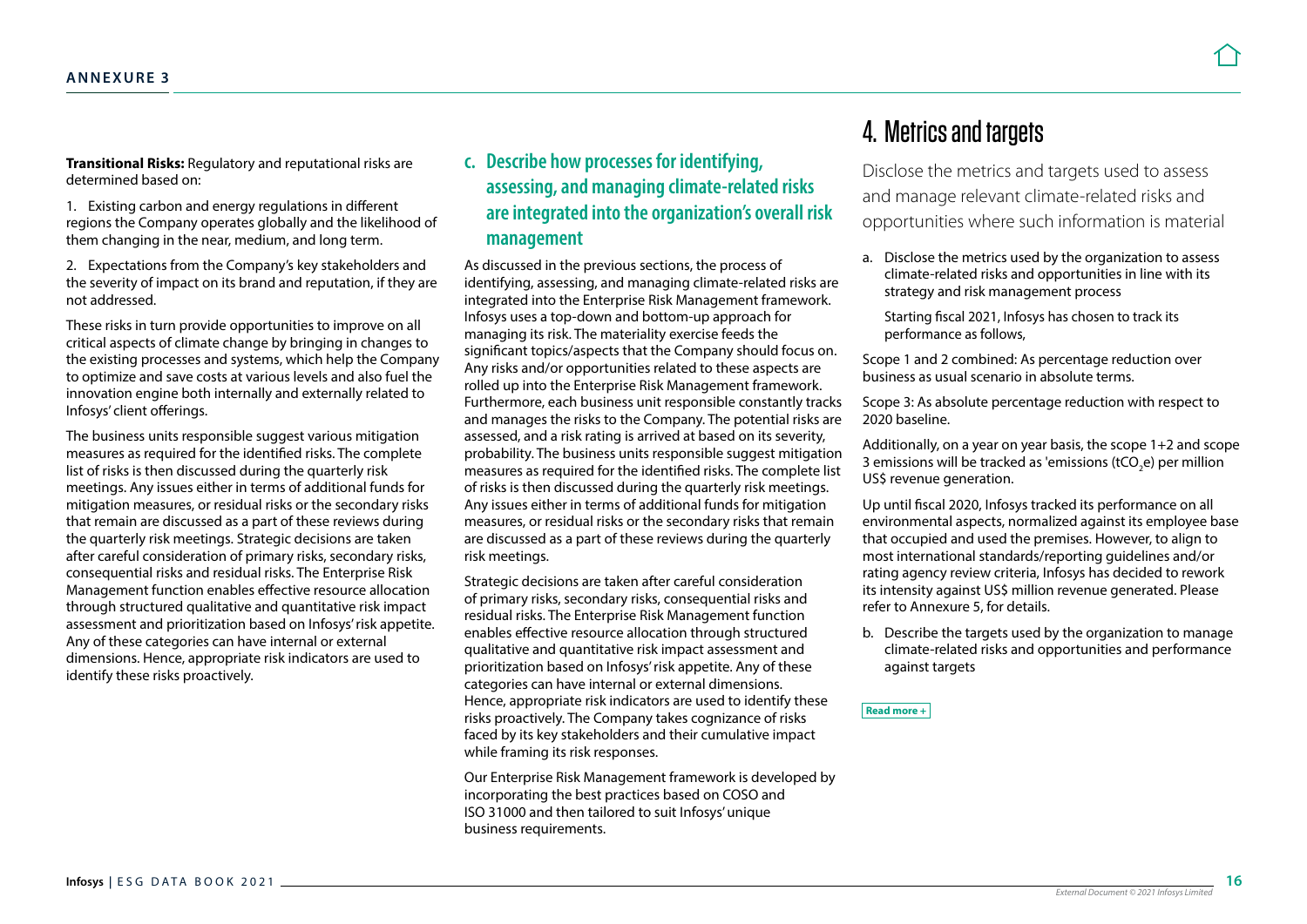# <span id="page-17-0"></span>Key Performance Indicators

This chapter provides an overview of Infosys' performance over time. The boundary of its disclosure is given in Annexure 1.

# BUSINESS

# **Financial Performance Snapshot**

|                                               |                       |                       | [US\$ million]        |
|-----------------------------------------------|-----------------------|-----------------------|-----------------------|
| <b>Particulars</b>                            | <b>Fiscal</b><br>2021 | <b>Fiscal</b><br>2020 | <b>Fiscal</b><br>2019 |
| Direct economic value<br>generated            | 13,832                | 13,151                | 12,106                |
| Revenues                                      | 13,561                | 12,780                | 11,799                |
| Other income                                  | 271                   | 371                   | 307                   |
| Economic value distributed                    | 13,803                | 14,227                | 13,389                |
| Operating costs                               | 2,684                 | 2,324                 | 2,600                 |
| Employee wages and benefits                   | 7,493                 | 7,678                 | 6,468                 |
| Payments to providers of<br>capital           | 1,226                 | 2,196                 | 1,746                 |
| Payments to governments<br>(total taxes paid) | 2,341                 | 1,975                 | 2,526                 |
| Community investments <sup>(1)</sup>          | 59                    | 54                    | 49                    |
| Economic value retained $(2)(3)$              | 29                    | (1,076)               | (1,283)               |

### *Notes:*

- *1) Includes US\$5 million which the Company intends to spend in the future relating to and in addition to the amounts spent in the prior year*
- *2) Calculated as 'Economic value generated less economic value distributed'*
- *3) Includes amount paid on buyback of equity shares of US\$1,070 million and US\$118 million for fiscal 2020 and, fiscal 2019 funded through accumulated reserves. Refer to our financial statements in the Annual Report and Form 20F for further details*

# EMPLOYEES

## **Employee Details and Talent Management**

**Region-wise employee distribution (permanent and fixed-term)**

| Region   | Fiscal 2021 |                 |              | Fiscal 2020 |        |                | Fiscal 2019 |        |                |
|----------|-------------|-----------------|--------------|-------------|--------|----------------|-------------|--------|----------------|
|          | Men         | Women           | <b>Total</b> | Men         | Women  | <b>Total</b>   | Men         | Women  | <b>Total</b>   |
| India    | 132,684     | 84,383          | 217.067      | 127,323     | 77,993 | 205,316        | 124,676     | 72,508 | 197.184        |
| APAC     | 5.034       | 3.745           | 8.779        | 4,908       | 3,712  | 8,620          | 4.429       | 3,332  | 7,761          |
| Americas | 14,284      | 7.515           | 21,799       | 11,953      | 5.756  | 17.709         | 10,663      | 5.039  | 15,702         |
| EMEA     | 7.296       | 4,678           | 11.974       | 6,508       | 4,218  | 10.726         | 4.684       | 2.792  | 7,476          |
| Total    | 159,298     | 100.321 259,619 |              | 150,692     |        | 91,679 242,371 | 144,452     |        | 83,671 228,123 |

### **Role-wise employee distribution**

| <b>Role</b>  | Fiscal 2021 |        |                 | Fiscal 2020 |        |                | Fiscal 2019 |        |                |
|--------------|-------------|--------|-----------------|-------------|--------|----------------|-------------|--------|----------------|
|              | Men         | Women  | <b>Total</b>    | Men         | Women  | <b>Total</b>   | Men         | Women  | <b>Total</b>   |
| Associate    | 54,734      | 49,802 | 104,536         | 50.045      | 44,539 | 94,584         | 46.625      | 39,933 | 86,558         |
| Middle       | 77,530      | 44,921 | 122,451         | 73.716      | 41.561 | 115,277        | 71.602      | 38,900 | 110,502        |
| Senior       | 25,580      | 5.054  | 30.634          | 25,129      | 4,884  | 30.013         | 25,343      | 4.749  | 30,092         |
| Top          | 871         | 94     | 965             | 845         | 81     | 926            | 882         | 89     | 971            |
| <b>Total</b> | 158,715     |        | 99,871 258,586* | 149,735     |        | 91,065 240,800 | 144,452     |        | 83,671 228,123 |

*\*Excluding Stater*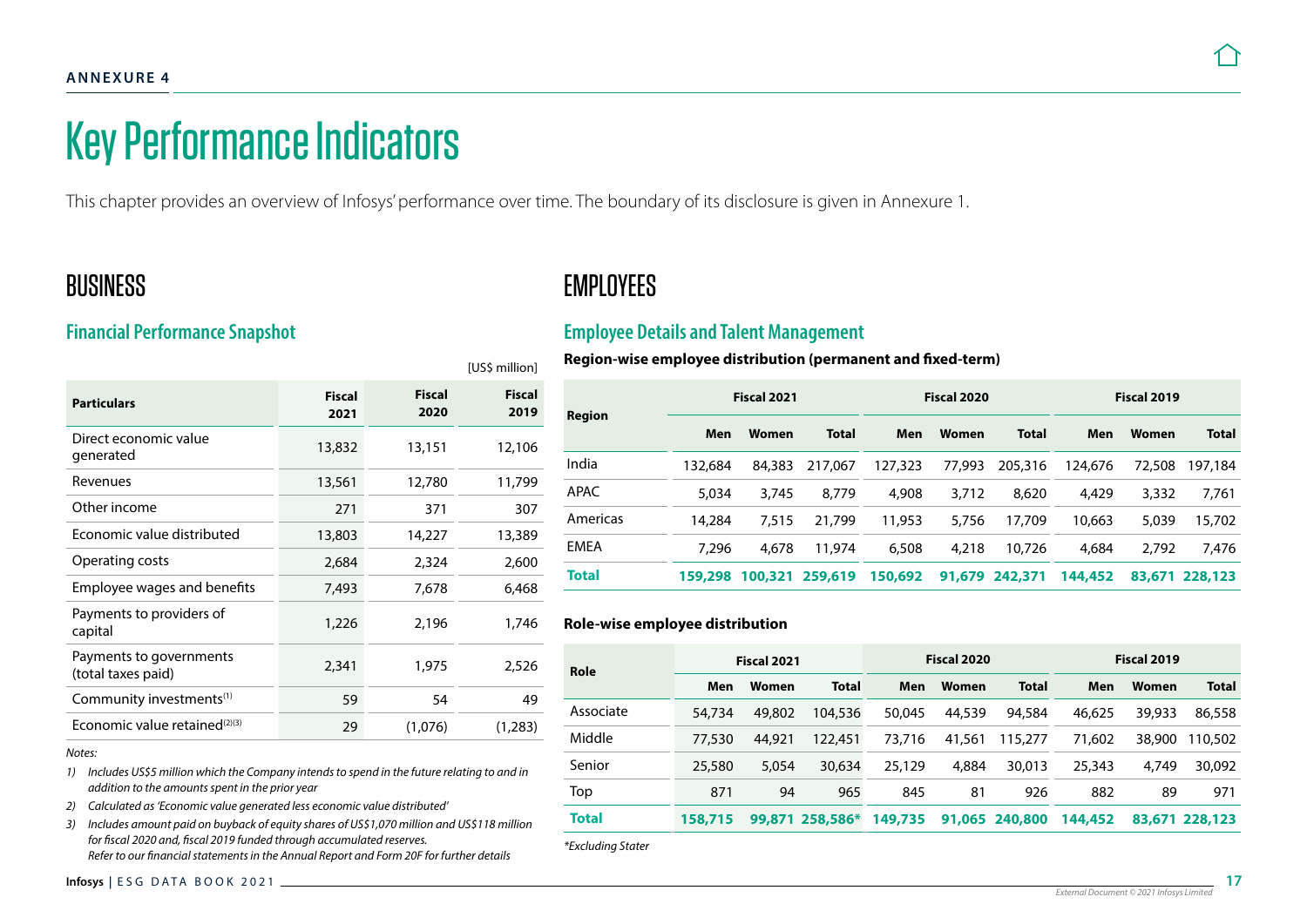### **Age-wise employee distribution**

| Age             | Fiscal 2021 |         |              | Fiscal 2020 |        |              | Fiscal 2019 |        |              |
|-----------------|-------------|---------|--------------|-------------|--------|--------------|-------------|--------|--------------|
|                 | Men         | Women   | <b>Total</b> | Men         | Women  | <b>Total</b> | Men         | Women  | <b>Total</b> |
| $\leq$ 30 years | 77.286      | 66.517  | 143,803      | 76.100      | 62.841 | 138,941      | 74,779      | 58,727 | 133,506      |
| 31-50 years     | 77.429      | 32,203  | 109,632      | 70.098      | 27,225 | 97.323       | 66,600      | 24,098 | 90,698       |
| $> 50$ years    | 4,583       | 1.601   | 6.184        | 3.537       | 999    | 4,536        | 3.073       | 846    | 3,919        |
| Total           | 159,298     | 100,321 | 259,619      | 149,735     | 91,065 | 240,800      | 144,452     | 83,671 | 228,123      |

As an IT services and consulting company, we do not have seasonal variations in employment. Most of our staff work as fulltime, permanent employees. We are committed to strengthening local hiring practices and continuously increasing the proportion of senior management hires from the local regions of our operations. We have 40 female and 9 male employees working part-time under fixed-term contracts across the organization. 88% of our talent are local hires and 71% of senior management personnel hired locally.

### **New employee hires by age, gender and region**

### **Employee turnover by age, gender and region**

|               |        |               | Fiscal 2021          |                          |        | Fiscal 2020 |                      |                                 |               |        |                                    | <b>Fiscal 2021</b> |                                       | Fiscal 2020  |                                              |        |              |
|---------------|--------|---------------|----------------------|--------------------------|--------|-------------|----------------------|---------------------------------|---------------|--------|------------------------------------|--------------------|---------------------------------------|--------------|----------------------------------------------|--------|--------------|
| Geography     | Men    | hiring $(\%)$ | <b>Rate of Women</b> | Rate of<br>hiring $(\%)$ | Men    | hiring (%)  | <b>Rate of Women</b> | <b>Rate of</b><br>hiring $(\%)$ | Geography     |        | <b>Men Turnover</b><br>rate $(% )$ |                    | <b>Women Turnover</b><br>rate $(\% )$ | Men          | <b>Turnover Women Turnover</b><br>rate $(%)$ |        | rate $(\% )$ |
| $<=$ 30 years |        |               |                      |                          |        |             |                      |                                 | $<=$ 30 years |        |                                    |                    |                                       |              |                                              |        |              |
| America       | 2,228  | 7.29          | 1,255                | 5.81                     | 2,349  | 6.40        | 1,029                | 3.91                            | America       | 1,207  | 5.50                               | 590                | 4.56                                  | 1,161        | 3.70                                         | 615    | 3.25         |
| APAC          | 580    | 1.90          | 487                  | 2.26                     | 776    | 2.12        | 801                  | 3.04                            | APAC          | 582    | 2.65                               | 491                | 3.79                                  | 505          | 1.61                                         | 569    | 3.00         |
| <b>EMEA</b>   | 1,116  | 3.65          | 1,014                | 4.70                     | 1,405  | 3.83        | 1,241                | 4.71                            | EMEA          | 831    | 3.79                               | 727                | 5.62                                  | 618          | 1.97                                         | 528    | 2.79         |
| India         | 18,048 | 59.09         | 14,283               | 66.15                    | 23,749 | 64.74       | 19,287               | 73.26                           | India         | 10,473 | 47.72                              | 7,023              |                                       | 54.26 17,209 | 54.83                                        | 12,556 | 66.27        |
| 31-50 years   |        |               |                      |                          |        |             |                      |                                 | 31-50 years   |        |                                    |                    |                                       |              |                                              |        |              |
| America       | 2,701  | 8.84          | 2,046                | 9.48                     | 1,952  | 5.32        | 1,360                | 5.17                            | America       | 1,536  | 7.00                               | 1,166              | 9.01                                  | 1,976        | 6.30                                         | 1,122  | 5.92         |
| APAC          | 891    | 2.92          | 471                  | 2.18                     | 784    | 2.14        | 432                  | 1.64                            | APAC          | 774    | 3.53                               | 436                | 3.37                                  | 776          | 2.47                                         | 396    | 2.09         |
| <b>EMEA</b>   | 1,047  | 3.43          | 654                  | 3.03                     | 1,099  | 3.00        | 674                  | 2.56                            | <b>EMEA</b>   | 689    | 3.14                               | 480                | 3.71                                  | 737          | 2.35                                         | 459    | 2.42         |
| India         | 2,949  | 9.65          | 917                  | 4.25                     | 3,679  | 10.03       | 1,232                | 4.68                            | India         | 5,096  | 23.22                              | 1,815              | 14.02                                 | 7,462        | 23.78                                        | 2,501  | 13.20        |
| >50 years     |        |               |                      |                          |        |             |                      |                                 | $> 50$ years  |        |                                    |                    |                                       |              |                                              |        |              |
| America       | 765    | 2.50          | 395                  | 1.83                     | 641    | 1.75        | 167                  | 0.63                            | America       | 567    | 2.58                               | 146                | 1.13                                  | 691          | 2.20                                         | 146    | 0.77         |
| APAC          | 56     | 0.18          | 15                   | 0.07                     | 74     | 0.20        | 33                   | 0.13                            | APAC          | 47     | 0.21                               | 16                 | 0.12                                  | 46           | 0.15                                         | 9      | 0.05         |
| EMEA          | 149    | 0.49          | 52                   | 0.24                     | 152    | 0.41        | 69                   | 0.26                            | <b>EMEA</b>   | 92     | 0.42                               | 46                 | 0.36                                  | 126          | 0.40                                         | 35     | 0.18         |
| India         | 15     | 0.05          | 3                    | 0.01                     | 22     | 0.06        | $\overline{2}$       | 0.01                            | India         | 52     | 0.24                               | $\overline{7}$     | 0.05                                  | 77           | 0.25                                         | 12     | 0.06         |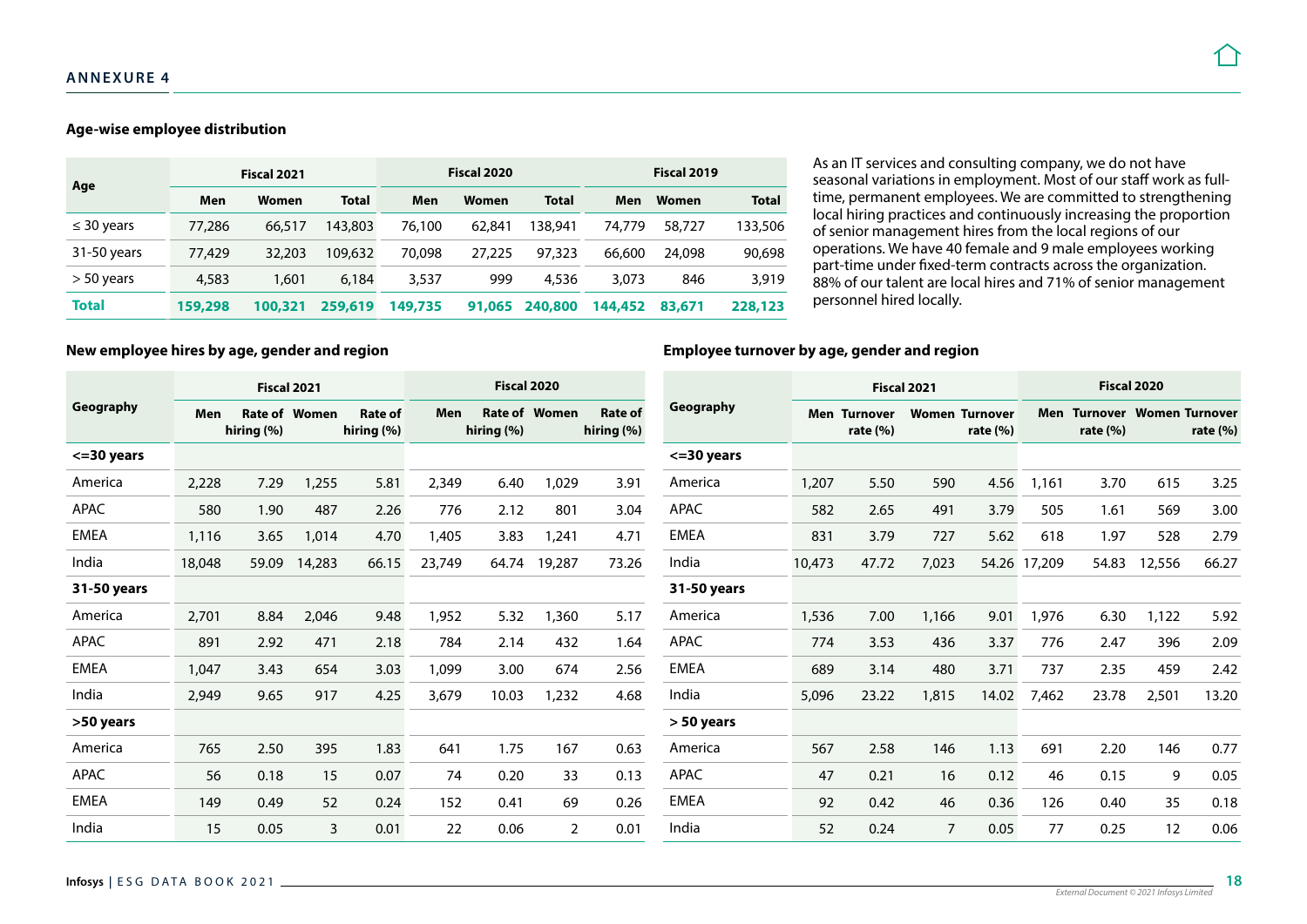**Employees covered under collective bargaining agreements (CBA) globally, as on Mar 31, 2021region**

| <b>Operating</b><br><b>locations</b> | <b>Number of</b><br>employees | <b>Employees</b><br>covered under<br><b>CBA</b> | <b>Operating</b><br><b>locations</b> | <b>Number of</b><br>employees | <b>Employees</b><br>covered under<br><b>CBA</b> |
|--------------------------------------|-------------------------------|-------------------------------------------------|--------------------------------------|-------------------------------|-------------------------------------------------|
| Spain                                | 25                            | 25                                              | The<br>Netherlands*                  | 2088                          | 1474                                            |
| Italy                                | 9                             | 9                                               | Poland                               | 2698                          | 2603                                            |
| <b>Brazil</b>                        | 567                           | 567                                             | Finland                              | 277                           | 277                                             |
| Japan                                | 533                           | 533                                             | France                               | 407                           | 407                                             |
| Sweden*                              | 445                           | 29                                              | Germany*                             | 1566                          | 816                                             |
| Croatia*                             | 103                           | 102                                             | Belgium*                             | 799                           | 61                                              |

*\*Only employees hired in these locations are covered*

We recognize our employees' right to assemble, communicate and join associations of their choice in matters related to their employment within the purview of our policies and procedures. We respect the rights of our employees to associate or not associate through Internal Employee resource groups and seek representation, to bargain or not bargain collectively in accordance with local laws

### **Occupational Health and Safety**

|                                                |                 | Fiscal 2021 |                |             | Fiscal 2020     |             |                    |            |
|------------------------------------------------|-----------------|-------------|----------------|-------------|-----------------|-------------|--------------------|------------|
| <b>Details</b>                                 | <b>Employee</b> |             | <b>Subcons</b> |             | <b>Employee</b> |             | <b>Subcons</b>     |            |
|                                                | <b>Number</b>   | Rate        | <b>Number</b>  | Rate        | <b>Number</b>   |             | <b>Rate Number</b> | Rate       |
| <b>Fatalities</b>                              | $\mathbf 0$     | $\Omega$    | $\Omega$       | $\mathbf 0$ | $\mathbf{0}$    | 0           | 0                  | 0          |
| High-consequence,<br>work-related<br>incidents | $\mathbf 0$     | $\mathbf 0$ | $\Omega$       | $\mathbf 0$ |                 | 0.0006      | $\mathbf{0}$       | 0          |
| Reportable<br>incidents                        | $\Omega$        | $\Omega$    | 21             | 0.217       |                 | 42 0.02519  | 51                 | 0.18449    |
| <b>Number of hours</b><br>worked               |                 | 8,407,944   |                | 19,323,324  |                 | 333,471,402 |                    | 55,287,563 |

*Notes:* 

*1) The incidents above are at India locations. There have been no incidents reported in overseas locations.* 

*2) The rates have been calculated based on 200,000 hours worked.*

*3) Reportable incidents are related to subcontractors is slips/trips, fall from height.*

*4) 28 vendor incidents were reported during the year, including 2 near-miss.* 

*5) We had two cases of suicide – 1 employee at Pune and 1 subcontractor at Bangalore and the reason were personal.* 

*6) Root cause analysis of all incidents are conducted and appropriate controls implemented to address the concerns.*

### **Trainings conducted**

|                                  |                          | Fiscal 2021          |                          |                          | Fiscal 2020          |                          |                          | Fiscal 2019          |                          |
|----------------------------------|--------------------------|----------------------|--------------------------|--------------------------|----------------------|--------------------------|--------------------------|----------------------|--------------------------|
| <b>Role-wise distribution</b>    | <b>Employee</b><br>count | <b>Training days</b> | Average<br>training days | <b>Employee</b><br>count | <b>Training days</b> | Average<br>training days | <b>Employee</b><br>count | <b>Training days</b> | Average<br>training days |
| Associate<br>(JL3 and below)     | 104,536                  | 2,061,912            | 19.72                    | 96,155                   | 2,050,508            | 21.33                    | 86,558                   | 2,268,382            | 26.21                    |
| Middle<br>$(JL4$ and $JL5)$      | 122,451                  | 736,277              | 6.01                     | 115,277                  | 440,733              | 3.82                     | 110,502                  | 500,797              | 4.53                     |
| Senior<br>$(JL6, JL7$ and $JL8)$ | 30,634                   | 140,851              | 4.60                     | 30,013                   | 84,198               | 2.81                     | 30,092                   | 100,627              | 3.34                     |
| Top<br>(title holders and UMR)   | 965                      | 1,688                | 1.75                     | 926                      | 1,475                | 1.59                     | 971                      | 1,482                | 1.53                     |
| <b>Total</b>                     | 258,586*                 | 2,940,728            |                          | 242,371                  | 2,576,913            |                          | 228,123                  | 2,871,288            |                          |

*Note: There are specialized enabling programs for the top leadership, such as coaching, mentoring and one-on-one development, which are not included in the table excluding Stater.*

**Infosys |** ESG DATA BOOK 2021 **19**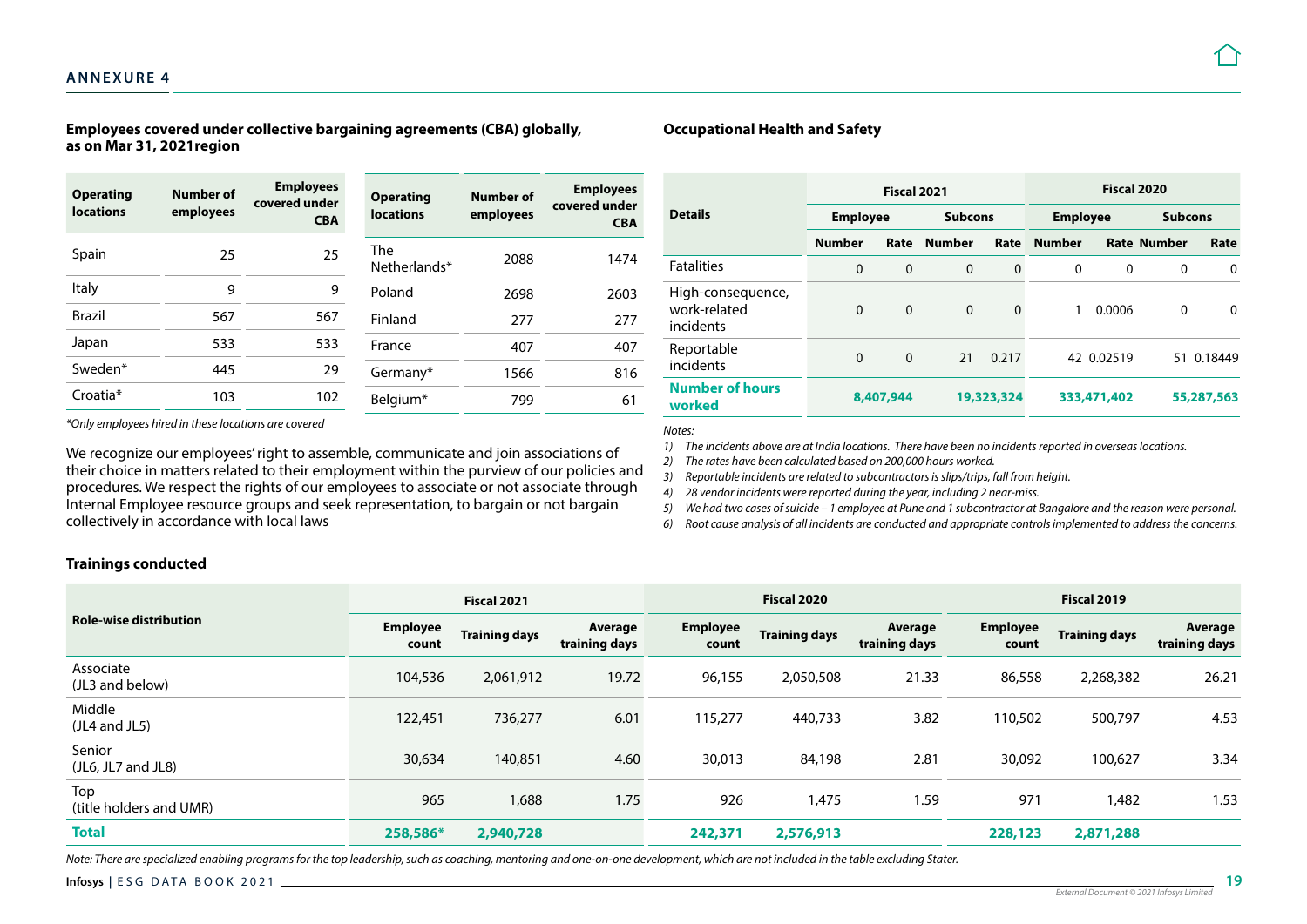# **Environment**

### **Performance across energy, emissions, water and waste**

Starting fiscal 2021, we are reporting global energy consumption for all significant locations in line with the topic boundaries detailed in Annexure 1 above. Where direct energy reading/bills were unavailable, Infosys has extrapolated the energy consumption based on national energy performance index (kWh/sq.ft) or based on historical averages. The data provided here includes data center energy consumptions.

### **Overall electricity consumption**

| <b>Electricity source</b> | Fiscal 2021 | Fiscal 2020 | Fiscal 2019 |
|---------------------------|-------------|-------------|-------------|
| $Grid^{(1)}$              | 94,249,185  | 161,226,788 | 153,095,050 |
| Captive DG Power          | 2.629.380   | 5,785,394   | 4,426,962   |
| Renewable $^{(2)}$        | 79,726,125  | 119,036,593 | 121,181,941 |
| <b>Total</b>              | 176,604,690 | 286,048,775 | 278,703,953 |

*Notes:* 

(1) *Includes global energy consumption, in line with the topic boundary for Energy. All overseas consumptions have been included under grid power* 

(2) *This includes wheeled green power, and the energy generated through in-house solar plants.*

Given the COVID scenario, most of our employees worked from home (WFH). We have estimated electricity consumption from WFH at 78,155,043 kWh.

### **Direct energy consumption in GJ**

The table below provides our consolidated energy consumption in GJ from our significant global locations. Until last year, the energy data for India and overseas were presented in separate tables

| Energy (within the organization, in GJ)   | Fiscal 2021 | Fiscal 2020 | Fiscal 2019    |
|-------------------------------------------|-------------|-------------|----------------|
| Grid electricity (non-renewable source)   | 339,297     | 580,416     | 551,142        |
| Electricity from renewable source         | 287,014     | 428,532     | 436,255        |
| Fuel (HSD, diesel, petrol) <sup>(1)</sup> | 45,349      | 79,366      | $66.352^{(2)}$ |
| <b>Total</b>                              | 671,660     | 1,088,314   | 1,053,749      |

### *Notes:*

*1) The values of GJ for fiscal 2020 and 2019 have been restated to include global information*

*2) Fuel consumption in GJ for the year Fiscal 2019 has been restated to include diesel and petrol consumption in addition to HSD. Fuel consumption is restricted to India operations only*

### **Total renewable energy capacities**

The table below presents our total installed capacities for Solar PV plant (rooftop and on-ground) across locations. Currently all our RE installations are in our India campuses. During the last fiscal, a few of our existing solar panels were dismantled owing to redevelopment activities at our Chennai Sholinganallur and Pune Ph 1 campuses. We also had to dismantle the rooftop solar at Bhubaneshwar due to cyclone Phani. The total capacity dismantled was 1,296 kW.

| <b>Solar PV installation location</b>  | Installed capacity (KW) |
|----------------------------------------|-------------------------|
| <b>SIRA</b>                            | 40,308.13               |
| Hyderabad SEZ                          | 7,682.00                |
| Bangalore                              | 2,191.08                |
| Chennai                                | 1,895.58                |
| Chennai Paranur Bus Bay <sup>(1)</sup> | 37.28                   |
| Mysore                                 | 1,347.83                |
| Pune Phase 2                           | 1,319.00                |
| Mangalore SEZ                          | 1,231.02                |
| Jaipur                                 | 1,015.00                |
| Hyderabad STP                          | 988.20                  |
| Trivandrum                             | 825.84                  |
| Bhubaneshwar                           | 612.00                  |
| Chandigarh                             | 202.80                  |
| Indore                                 | 189.90                  |
| <b>Total</b>                           | 59,845.66               |

*(1) Outside campus*

*(Please refer to page 23 - Comparison of Infosys building standards with other relevant building standards)*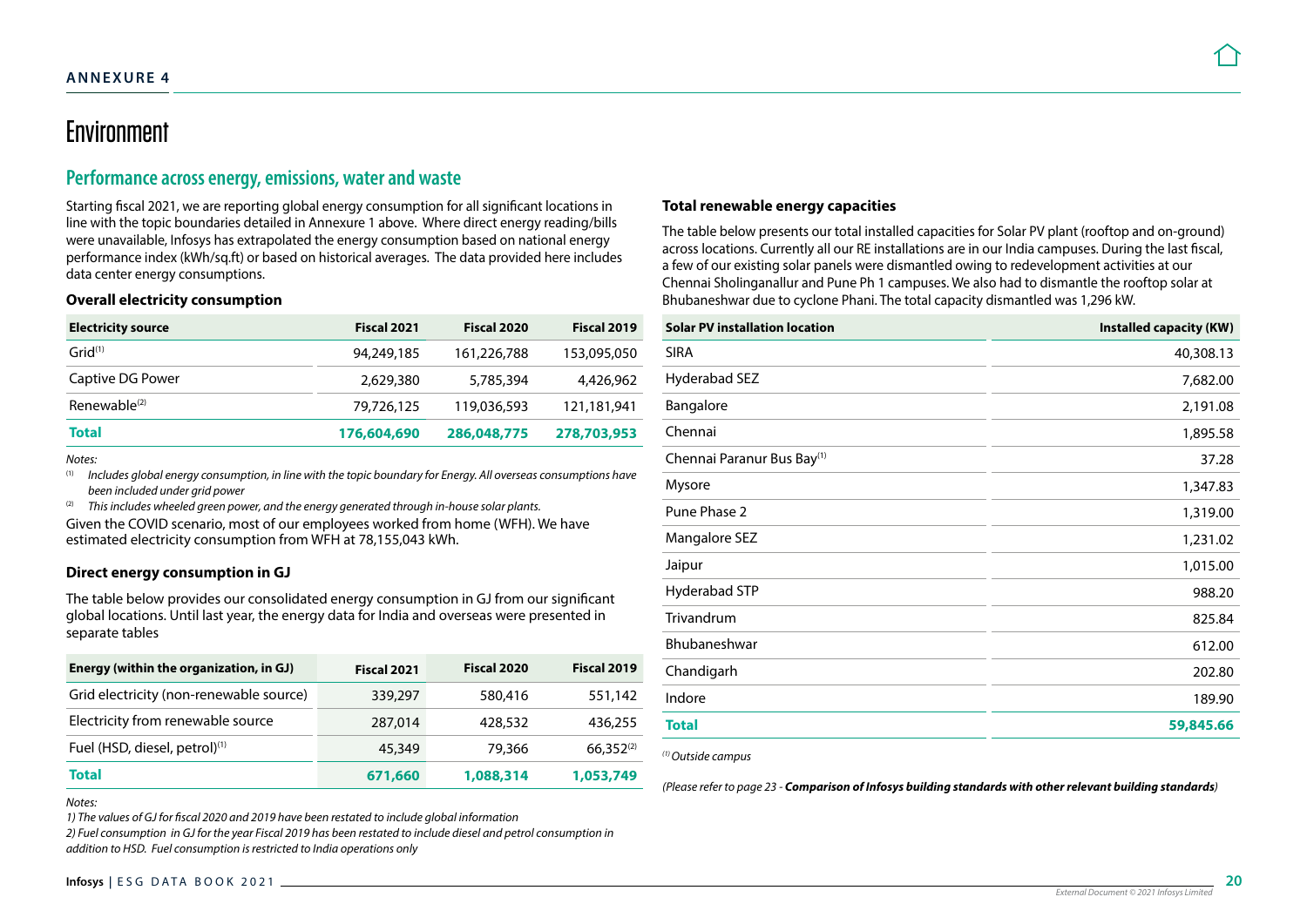### **GHG emissions**

|                                                            | GHG emissions (tCO <sub>se</sub> ) |             |             |  |  |
|------------------------------------------------------------|------------------------------------|-------------|-------------|--|--|
| <b>Source of emissions</b>                                 | Fiscal 2021                        | Fiscal 2020 | Fiscal 2019 |  |  |
| Scope $1^{(1)}$                                            | 8,678                              | 15,344      | 13.482      |  |  |
| Scope $2^{(2)}$                                            | 68,673                             | 124.063     | 118,293     |  |  |
| Total – Scope $1 + 2$                                      | 77,350                             | 139,407     | 131,774     |  |  |
| Scope 1+2 intensity (tCO <sub>2</sub> e per US \$ million) | 5.70                               | 10.91       | 11.17       |  |  |
| Y-o-Y reduction of per capita – Scope $1 + 2$ (%)          | 47.7                               | 2.3         | 7.6         |  |  |
| Scope 3                                                    |                                    |             |             |  |  |
| <b>Business travel</b>                                     | 8,068                              | 71,217      | 75,869      |  |  |
| Employee commute $(3)$                                     | 4.717                              | 54,372      | 57.762      |  |  |
| Transmission and distribution losses                       | 12,061                             | 25,913      | 21.747      |  |  |
| Upstream leased assets <sup>(4)</sup>                      | 3156                               | 23,556      | NА          |  |  |
| Waste emissions                                            | 127                                | 202         |             |  |  |
| Work from home emissions                                   | 64.634                             | NA.         | <b>NA</b>   |  |  |
| Capital goods                                              | 120.751                            | 196,342     | 187.469     |  |  |

*Notes:*

*1) Scope 1 emissions covers all owned offices in India.* 

*2) This includes India and other significant overseas locations, in line with the topic boundary defined.* 

- *3) Employee commute emissions reported include data for India locations, which forms a significant portion of our employee base.*
- *4) Leased office emissions calculated since fiscal 2020 only. For most overseas locations, we operated out of leased offices. Many of these lease agreements include power consumption as a part of their maintenance charges and therefore, we might not have exclusive Infosys energy bills. In such cases, the emissions are estimated based on EPI based energy consumption in the respective geographies.*

Scope 3 targets under our ESG vision, only includes the following categories viz., emissions from business travel, employee commute and T&D losses.

The biogenic emissions arise from combustion and/or flaring of biogas. Infosys monitors these emissions periodically and discloses them. The biogenic emissions during fiscal are 45.38 tCO<sub>2</sub>e.

### **Emission reduction initiatives**

The table below provides the list of emission reduction initiatives that have resulted in a reduction or avoidance of scope 2 emissions. These projects were completed at various points during the year and the actual emission reductions are as listed below:

| <b>Carbon reduction initiative</b>           | Energy procured/<br>saved (kWh) | <b>Emissions avoided</b><br>(tCO,e) |
|----------------------------------------------|---------------------------------|-------------------------------------|
| Energy efficiency retrofits in our buildings | 340.291                         | 281.42                              |
| Renewable energy generation and procurement  | 79.726.125                      | 65,933.50                           |

### **Carbon Offset**

We have implemented nine projects for driving low carbon technologies for communities. These were evaluated during the year for assessing carbon offset generated since the start of the projects. Third-party verification was carried out by UN-approved agencies.

| <b>Project name</b>                                     | Vintage                                 | <b>Project type</b> | <b>ERs verified/</b><br>available <sup>(1)</sup><br>(tCO,e) |
|---------------------------------------------------------|-----------------------------------------|---------------------|-------------------------------------------------------------|
| SKG Household Biogas, Karnataka                         | 2020                                    | <b>GS VER</b>       | 49,306                                                      |
| Udaipur Urja Improved Cookstove, Rajasthan              | 2019-2020                               | <b>GS VER</b>       | 38,561                                                      |
| Envirofit Improved Cookstove, Maharashtra               | 2019-2020                               | <b>GS VER</b>       | 44,228                                                      |
| Envirofit Improved Cookstove, Odisha                    | 2018-2020                               | <b>GS VER</b>       | 74,676(2)                                                   |
| Samuha Improved Cookstove, Karnataka                    | Verification yet to be<br>initiated     | <b>GS CDM</b>       |                                                             |
| Leh-Ladakh Solar Rural Electrification, J&K             | Not considered for<br>offset commitment | Voluntary           |                                                             |
| Savayava Krishi Parivara household biogas,<br>Karnataka | Project under<br>implementation         | $GS$ VER $(3)$      |                                                             |
| Envirofit improved cookstove $-2$ ,<br>Maharashtra      | Project under<br>implementation         | $GS$ VER $^{(3)}$   |                                                             |
| YRA household Biogas, Maharashtra                       | Project under<br>implementation         | $GS$ VER $^{(3)}$   |                                                             |
| <b>Total Credits</b>                                    |                                         |                     | $206,771^{(4)}$                                             |

*Notes:*

*1) As verified by 3rd Party auditors as of 31 March 2021.*

*2) This includes 26,129 credits carried forward from previous issuance.*

*3) These projects are in the process of Gold Standard registration.*

4) For the carbon neutrality requirement for fiscal 2021, Infosys will retire 170,113tCO<sub>2</sub>e.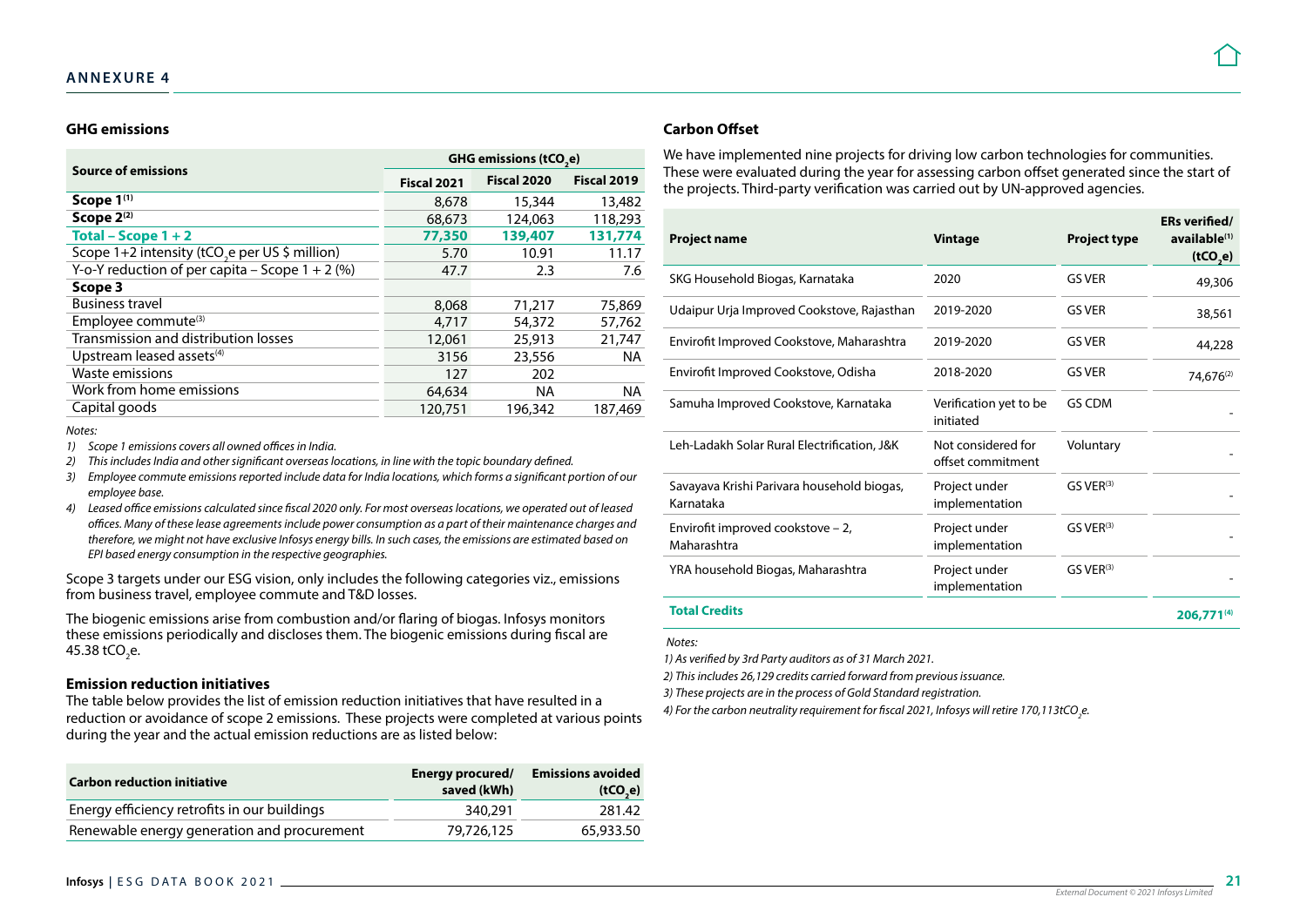### **Emission intensity:**

Scope 1+2 (tCO<sub>2</sub>e/US\$ million revenue) **e/US\$ million revenue) Scope 3 (tCO2e/US\$ million revenue)** 2019 2020 **2021 5.70** 11.17 10.91 2020 **2021** 11.85 **1.83**

> *Note: ESG goal for Scope 3 includes the scope 3 categories business travel, employee commute and T&D losses.*

### **Ozone-depleting substances (ODS)**

Our operations warrant the use of refrigerants in our Heating, Ventilation, and Air Conditioning (HVAC) systems, including R22, R32, R12, R123A, R410A, R407C, R134A and R404A. Each of these substances come with diverse Ozone Depleting Potential (ODP). We made the choice to switch over to refrigerants with minimum ODP and Global Warming Potential (GWP)

|                  | Fiscal 2021                              |                            | Fiscal 2020                              |                            | Fiscal 2019                              |                            |  |
|------------------|------------------------------------------|----------------------------|------------------------------------------|----------------------------|------------------------------------------|----------------------------|--|
| <b>ODS</b>       | <b>Total ODS</b><br>consumption<br>in kg | <b>CFC11</b><br>equivalent | <b>Total ODS</b><br>consumption<br>in kg | <b>CFC11</b><br>equivalent | <b>Total ODS</b><br>consumption<br>in kg | <b>CFC11</b><br>equivalent |  |
| R <sub>22</sub>  | 957                                      | 56.52                      | 1.766.50                                 | 105.99                     | 2,233.22                                 | 122.83                     |  |
| R407C            | 224.5                                    | $\Omega$                   | 171.50                                   | 0                          | 217                                      | 0                          |  |
| <b>R410A</b>     | 1,211                                    | $\Omega$                   | 1,955.90                                 | 0                          | 1,298.10                                 | 0                          |  |
| R134A            | 400                                      | $\Omega$                   | 1,325.22                                 | 0                          | 954.56                                   | 0                          |  |
| R404A            | 2.5                                      | $\Omega$                   | 11.29                                    | 0                          | 3.2                                      | 0                          |  |
| R <sub>123</sub> | 400                                      | 8                          | 0                                        | 0                          | 0                                        | $\Omega$                   |  |
| <b>R417A</b>     | 0                                        | $\Omega$                   | 10.40                                    | 0                          | 0                                        | 0                          |  |
| R32              | 8.1                                      |                            | 7.50                                     |                            | 0                                        | 0                          |  |

**Other emissions**

Our main emissions from our support activities are Nitrogen Oxide (NOx), Sulfur Oxide (SOx) and other ozone-depleting substances (ODS). The operation of diesel generator sets and boilers are the primary sources of NOx and SOx at our campuses. These are monitored every month to keep them within permissible limits prescribed by the regional Pollution Control Boards. We conduct monthly ambient air quality checks. The sulfur content in our fuel is 50 ppm (BS-IV at Bengaluru, Hyderabad and Chennai) and 350 ppm (BS-III for all other locations). The SOx and NOx emissions are not material to us and hence are not reported.

### **Freshwater consumption**

The table below presents the category wise freshwater consumption data for global operations. Water sources with a TDS of less than 1,000mg/L are considered as freshwater.

It is to be noted that none of the water sources are from designated protected area or areas having high-biodiversity value. During the year, Infosys has not received any grievances from local communities on water.

|                                         | <b>Water consumption (kl)</b> |             |             |  |  |
|-----------------------------------------|-------------------------------|-------------|-------------|--|--|
| <b>Freshwater sources</b>               | Fiscal 2021                   | Fiscal 2020 | Fiscal 2019 |  |  |
| Third-party water supply <sup>(1)</sup> |                               |             |             |  |  |
| Municipal <sup>(2)</sup><br>٠           | 866,527                       | 208,074     | 2,239,636   |  |  |
| Private providers                       | 205,731                       | 614,530     | 716.353     |  |  |
| Groundwater                             | 142,081                       | 123,077     | 403,323     |  |  |
| <b>Rainwater</b>                        | 79,293                        | 152,470     | 93,559      |  |  |
| <b>Total fresh water</b>                | 1,293,632                     | 2,972,151   | 3,452,871   |  |  |

*Notes:* 

*1) Water consumption mentioned above is restricted to minimal operations on campuses / offices.*

*2) Overseas water consumption has been estimated and included under Municipal category. This has been estimated based on the location-wise occupancy and the 3-year average per capita water consumption in India (fiscal 18, fiscal 19 & fiscal 20). The water consumption in these locations is restricted to human touch requirements only, unlike India, which has large landscaping and other requirements.*

The overall consumption of fresh water was 1293.63 ML, comprising of 866.58 ML from Municipal sources, 205.73 ML from Private Providers, 142.08 ML from Ground Water, 79.3 ML through Rainwater.

*Note: The ODP of R407C, R404A, R410A, R134A, R417A and R32 is zero*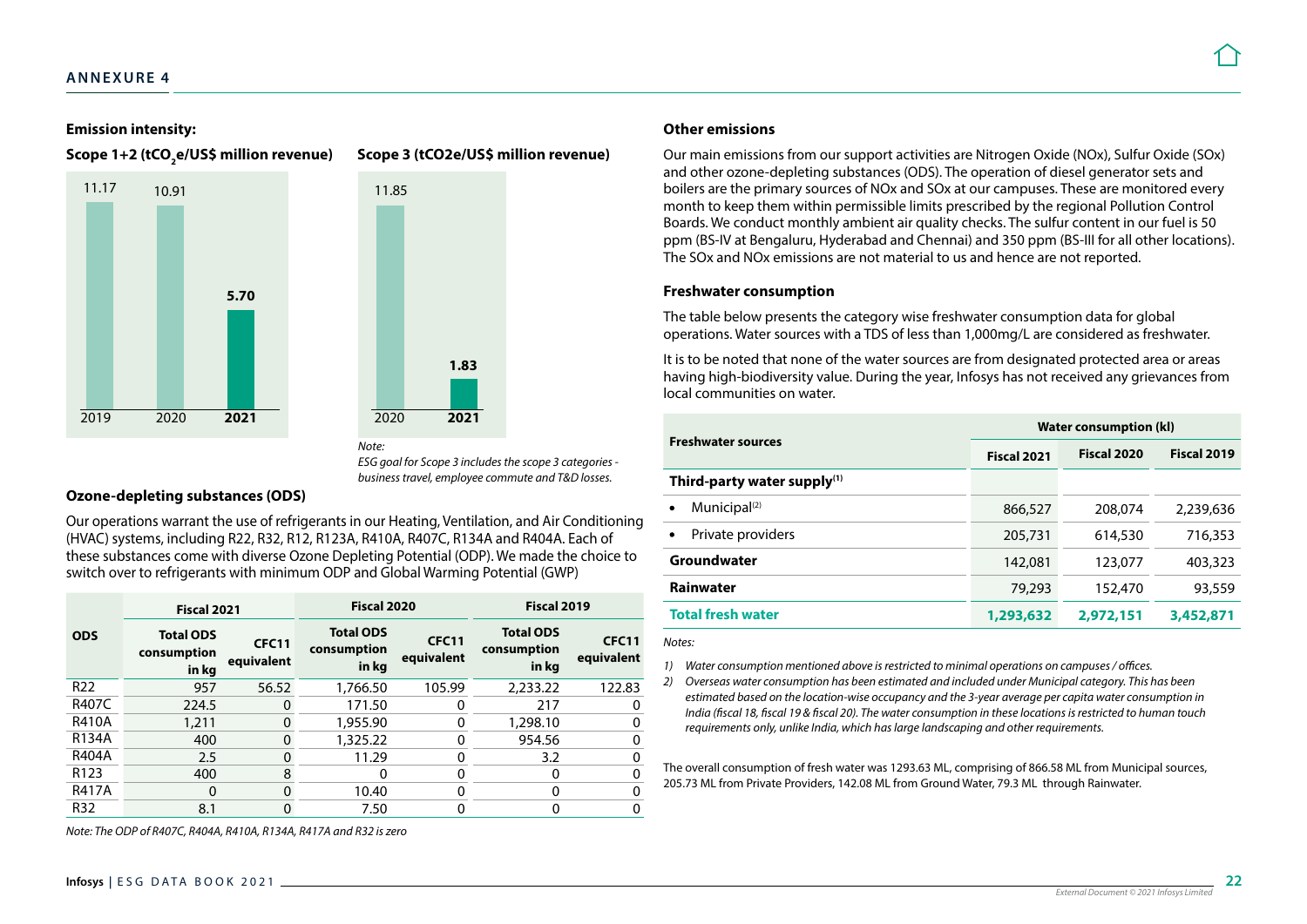### **Waste generation and disposal**

| <b>Significant waste</b>                                 | <b>Unit</b> | <b>Fiscal</b><br>2021 | <b>Fiscal</b><br>2020 | <b>Fiscal</b><br>2019 | <b>Disposal method</b>                                                                               |
|----------------------------------------------------------|-------------|-----------------------|-----------------------|-----------------------|------------------------------------------------------------------------------------------------------|
| <b>Hazardous waste</b>                                   |             |                       |                       |                       |                                                                                                      |
| E-waste                                                  | T           | 361.94                | 492.18                | 346.28                | Recycling                                                                                            |
| Oil-soaked cotton<br>waste                               | Τ           | 0.52                  | 0.643                 | 0.23                  | Incineration by authorized<br>agency                                                                 |
| <b>Biomedical waste</b><br>(including sanitary<br>waste) | T           | 31.92                 | 33.87                 | 30.15                 | Incineration by authorized<br>agency                                                                 |
| Used oil                                                 | kl          | 38.06                 | 39.19                 | 36.42                 | Recycling                                                                                            |
| Batteries (UPS+ Dry)                                     | т           | 96.43                 | 109.94                | 65.57                 | Recycling                                                                                            |
| DG batteries                                             | т           | 0.99                  | 2.39                  | 0.22                  | Recycling                                                                                            |
| DG filters                                               | т           | 2.51                  | 2.05                  | 2.00                  | Incineration                                                                                         |
| Paint can and residues                                   | T           | 8.46                  | 18.71                 | 11.11                 | Recycling                                                                                            |
| Chemical cans /<br>containers                            | т           | 4.49                  | 10.478                | 9.14                  | Recycling                                                                                            |
| Non-hazardous waste                                      |             |                       |                       |                       |                                                                                                      |
| Food                                                     | T           | 219.35                | 2.989.87              | 2,932.36              | Recycling and reuse                                                                                  |
| Plastic                                                  | т           | 55.99                 | 85.60                 | 133.87                | Recycling                                                                                            |
| Garden waste                                             | Т           | 4,116.21              | 4,549.11              | 2,450.94              | Recycling (treated in-house<br>in organic waste converter<br>and manure reused)                      |
| Mixed waste                                              | T           | 250.75                | 1,233.31              | 1,382.12              | Municipal solid waste                                                                                |
| STP sludge                                               | т           | 398.41                |                       | 3,059.66 2,385.85     | Reuse - Dried section sludge<br>is used as manure (solar<br>sludge drying beds in five<br>locations) |

### **Comparison of Infosys building standards with other relevant building standards**

| <b>Office Building Energy</b><br><b>Performance Index</b> |                                                             |                                                                                                                                                              | <b>Office Building Air-conditioning coverage</b>                                                           | <b>Chiller Plant (Air-conditioning) Efficiency</b><br>Chiller efficiency |                                         |  |
|-----------------------------------------------------------|-------------------------------------------------------------|--------------------------------------------------------------------------------------------------------------------------------------------------------------|------------------------------------------------------------------------------------------------------------|--------------------------------------------------------------------------|-----------------------------------------|--|
| $75$ kWh/Sq.m<br>per year<br><b>Infosys</b>               | 90 kWh/Sq.m per year<br><b>BEE 5-star rated</b><br>building | 1TR<br>1 <sub>TR</sub><br>of air-conditioning<br>of air-conditioning<br>covers 300 to 500 Sq.ft<br>covers 750 Sq.ft<br>Regular building(1)<br><b>Infosys</b> |                                                                                                            | $0.55$ kw/TR<br><b>Infosys</b>                                           | $0.7$ kW/TR<br>SuperECBC <sup>(2)</sup> |  |
|                                                           | Office Building Envelope Heat Gain (Peak)                   | <b>Fresh Air in Air-conditioning</b>                                                                                                                         |                                                                                                            |                                                                          |                                         |  |
| 0.7 W/Sq.ft Built-up<br>area<br><b>Infosys</b>            | <b>None</b><br>Comparable<br><b>Standard</b>                | <b>100%</b> Fresh Air<br>Infosys (radiant<br>cooled buildings)                                                                                               | <15% Fresh Air<br><b>ASHRAE 62.1</b><br>minimum standard<br>and LEED enhanced<br><b>Fresh Air Standard</b> |                                                                          |                                         |  |
| <b>Office Building Lighting Power Density</b>             |                                                             | <b>Office Building Water Demand</b>                                                                                                                          |                                                                                                            |                                                                          |                                         |  |
| $0.4$ W/Sq.ft<br><b>Infosys</b>                           | 0.46 W/Sq.ft<br><b>Super ECBC</b>                           | 25 liter/person<br>per day<br><b>Infosys</b>                                                                                                                 | 45 liter/person per day<br><b>National Building</b><br><b>Code 2016</b>                                    |                                                                          |                                         |  |
| <b>Office Building Electrical Demand (Peak)</b>           |                                                             |                                                                                                                                                              |                                                                                                            |                                                                          |                                         |  |
| $3.5$ w/sq.ft                                             | <b>5 to 10 W/Sq.ft</b><br><b>Ruilt-un area</b>              |                                                                                                                                                              |                                                                                                            |                                                                          |                                         |  |

| $\mathsf{I}$ 3.3 W/Sq.ft | 9.69.19.11/99.16                |
|--------------------------|---------------------------------|
| <b>Built-up area</b>     | Built-up area                   |
| <b>Infosys</b>           | Regular building <sup>(1)</sup> |

### *Notes:*

*(1) Average for commercial building in India*

*(2) Energy Conservation Building Code (ECBC)*

### *Notes:*

*1) Of the total waste generated and disposed of at Infosys, the significant waste due to legislative requirements, where quantities exceed 1,000 kg are being reported.* 

*2) All significant waste disposed of at India locations are included.* 

*3) The quantity of waste disposed is considered as the waste generation quantity.* 

*4) There were no significant spills during fiscal 2021*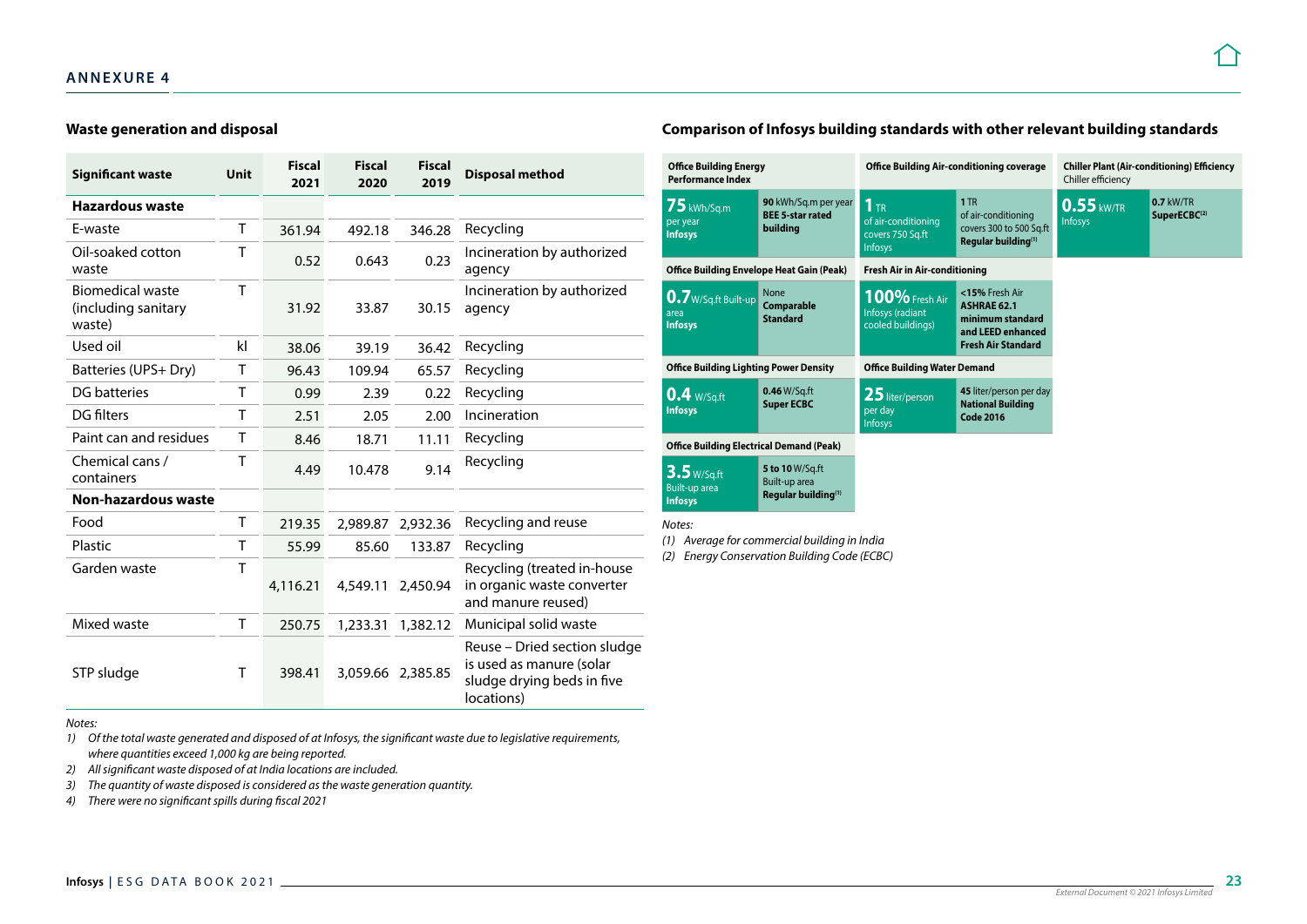# <span id="page-24-0"></span>Data computational methods

This chapter describes the conventions and computation methods used for calculating emissions, freshwater consumption and electricity consumption reported in Annexure 1.

# Intensity calculations for energy, water and GHG emissions

**Starting fiscal 2021, Infosys has decided to track its environmental performance normalized against the revenue (\$ million). While traditionally Infosys tracked this on the per capita basis, the Company realized that this did not offer a liketo-like comparison with its peers. Aligning to most standards that require data to be reported on revenue basis (like BRSR, CDP, etc.), the Company decided to make this shift. This was also functional shift considering the new baseline and the ESG vision laid out in fiscal 2020. Furthermore,** 

**this approach provided a rational assessment of our performance given the COVID scenario where most of its employees worked from home. A per capita assessment would give a skewed result.** 

Revenue-based Intensity: This intensity is estimated on a quarterly basis for Infosys Corporate (Group-level) based on quarterly revenues.

It is to be noted that most targets taken currently are on absolute reductions as opposed to intensity-based reduction.

# Energy

Infosys' energy consumption within its operations includes electricity from the grid, fuel used in diesel generators and Company-owned vehicles and equipment. The energy consumption outside the organization consists of fuel used in personal and commercial vehicles used by its employees for daily commute to the Compnay

offices and business travel and fuel used in its food courts. The energy data is calculated by using suitable conversion factors for electricity and various fuel sources as defined in the IPCC 4th Assessment Report.

# GHG emissions

GHG inventorization at Infosys is carried out with the underlying business objective of identifying potential areas for reduction of GHG, wherever possible. In view of this, Infosys decided to include any category of emission, that offered a potential to reduce emissions either through direct reduction option or a market alternative.

The gases considered for the carbon footprinting include carbon dioxide (CO<sub>2</sub>), methane (CH<sub>4</sub>), nitrous oxide (N<sub>2</sub>O), hydrofluorocarbons (HFCs), perfluorocarbons (PFCs) and sulfur hexafluoride (SF $_{6}$ ) emissions.

The following list provides details of significant emission categories for Infosys:

# **SCOPE 1**

### **Stationary combustion**

The total monthly quantity of high-speed diesel (fuel) combusted by diesel generators is captured and used for the emissions computation. The emissions factor for high-speed diesel is sourced from the IPCC 4<sup>th</sup> Assessment Report. Emissions due to onsite power generation from renewable sources such as solar and wind is considered to be zero.

### **Mobile emissions — petrol and diesel vehicles**

The total monthly quantity of diesel and petrol used by the Company-owned vehicles and lawn mowers is considered. The emissions factor for diesel/petrol is sourced from the IPCC 4th Assessment Report.

### **Fugitive emissions — refrigerants used in air conditioning equipment**

HVAC systems are a basic requirement of the industry. Various refrigerants are used for the air conditioners, each of which has a different global warming potential. The refrigerants used include R32, R410A, R407C, R404A, R134A, R22 and R417A. The total weight (in kg) of the refrigerant refilled during the service of airconditioning systems is captured from the service reports. This consolidated quantity based on the different refrigerants is used for the GHG computation using emissions factors sourced from the UK Department for Environment, Food and Rural Affairs (DEFRA).

### Fugitive emissions – SF<sub>6</sub> in electrical circuit breaks

Some of the electrical breakers installed in Infosys campuses contain SF $_{\rm c}$ , which might be refilled during the course of maintenance. The information on the quantity of SF $_{\rm 6}$  used for refilling the electrical breakers, if any, from the service report is collated and the total GHG emissions computed using emissions factors sourced from DEFRA.

### **Fugitive emissions – CO2 in fire extinguishers**

The CO $_{\textrm{\tiny{2}}}$  used for fire extinguishers are included in this category. The total weight (in kg) of the CO $_{_2}$ refilled during service is captured from the service reports. This consolidated quantity of CO<sub>2</sub> is used for GHG computation.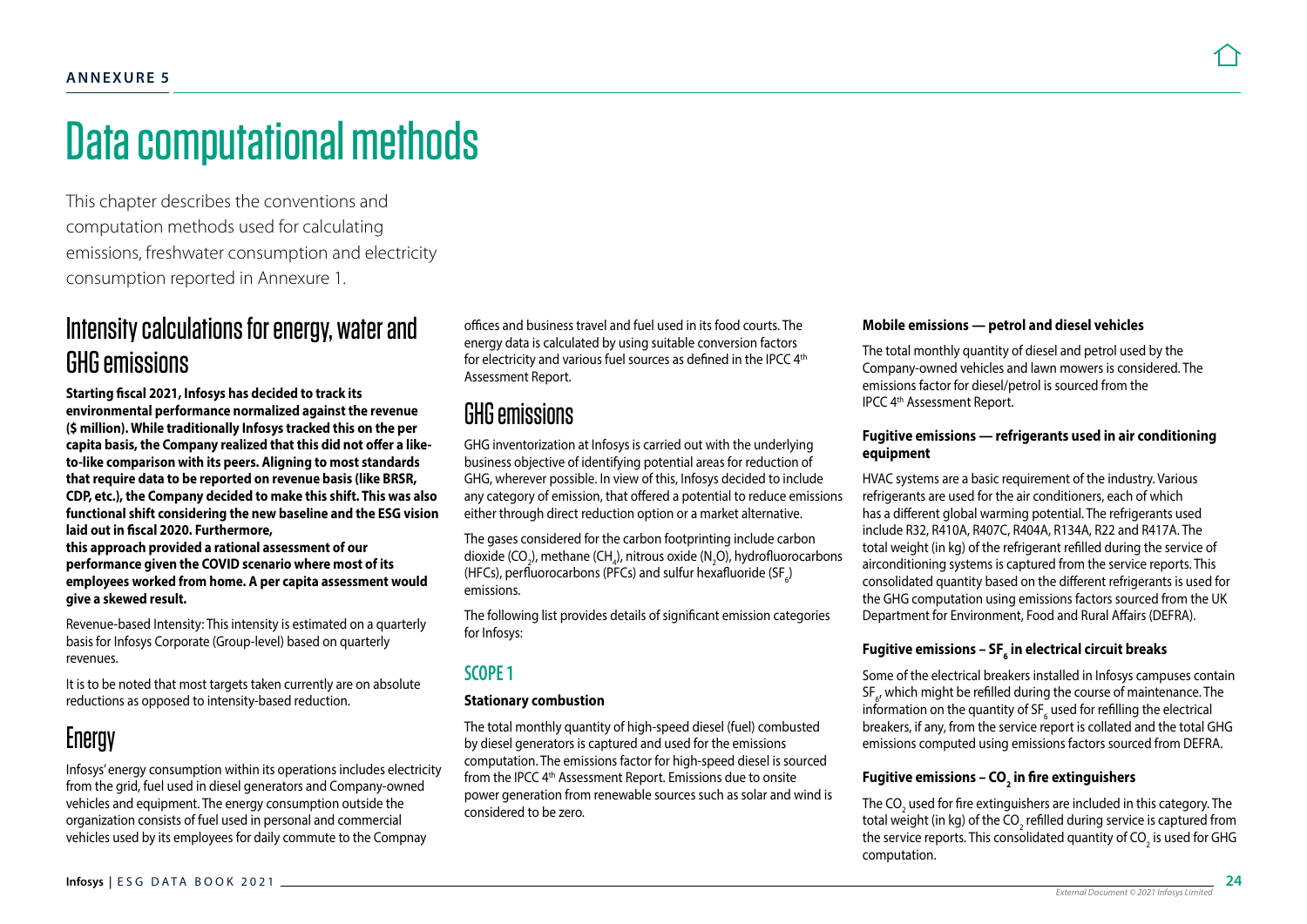# **SCOPE 2**

This includes the emissions from the generation of purchased electricity for all the Company's own offices as well as leased facilities with 'operational control'. In addition, being an IT company, the energy consumption from all data centers are also included.

### **Purchased electricity consumption**

A major portion of Infosys' electricity is sourced from government agencies or other utility providers who provide invoices on a monthly basis. This is used to capture information on the units consumed during the month in a location, and this information is recorded on the dashboard.

To calculate the total Scope 2 emissions, we have used the latest emissions factors for grid electricity provided by the Central Electricity Authority for India and country specific emission factors for other countries. For fiscal 2020, the emissions factors considered for other overseas locations are sourced from the respective countries' websites.

### **SCOPE 3**

### **Category 1: Purchased goods and services**

(reported under Category 2 below)

The Company's typical operational expenses include expenditure on employee salary, salary of technical subcontractors, insurance, travel expenses, etc. The expenses related to IT equipment, furniture and fixtures, etc. are already accounted in the capital goods based on its financial accounting at the Group level. In order to avoid double counting, no emissions are reported under 'purchased goods'. No emissions are therefore reported here.

### **Category 2: Capital goods**

(Relevant and reported)

Lifecycle emissions (cradle to gate) due to the procurement of capital goods have been included in this section. This data was available starting 2015 only and is hence reported

separately. The emissions due to capital goods have been calculated on the basis of annual spend on capital good.

The capital goods include buildings, plant and equipment, land acquired, furniture and fixtures, miscellaneous, office equipment and computers and vehicles procured during the current reporting period. This includes the emissions from the complete lifecycle of goods from extraction, production to transportation and distribution.

### **Category 3: Fuel and electricity related emission (not included in scope 1 or 2)**

### **Transmission and Distribution (T&D) losses (3.c)** (Relevant and reported)

Emissions due to T&D losses for every unit of grid electricity procured have been calculated under this section. This only applies for the electricity procured from the grid, and sourced from third-party nonrenewable sources, if any.

### **Other fuel and electricity related emissions (3.a, 3.b and 3.d)** (Not Relevant)

The other upstream emissions with respect to either the fuel or the electricity consumed in not in line with our business goals and therefore not relevant to Infosys. Infosys has neither any control, nor an opportunity to reduce the GHG of the large oil and gas companies. Similarly, in case of upstream emissions of power generators, neither does Infosys has any information on the upstream practices of the power generators in terms of the types of fuel used, the process for exploration/mining, transportation, processing and/or refining the fuel used for power generation. These would categorize as Tier 3 suppliers for Infosys. Therefore, category 3.a and 3.b are irrelevant for Infosys.

Since the Company is not a utility or energy retailer, category 3.d of Scope 3 is not relevant.

### **Category 4: Upstream transportation and distribution** (Relevant and reported under Category 2)

The emissions from capital goods already considers cradle to gate emissions and therefore this is not reported, to avoid double counting.

### **Category 5: Waste generated in operations** (Relevant and reported)

These include the emissions from the waste generated within Infosys operations. While the contribution of this category is low, Infosys has established processes and systems to manage the waste as well as capture GHG emissions from waste.

### **Category 6: Business travel**

(Relevant and reported)

Business travel comprises long- and short-distance air travel globally, and commute through surface transportation, including trains, buses, cabs, flights, etc., for business requirements. iTravel, an internal application, provides an integrated, end-to-end web-based solution for the travel needs of the employees. This solution is integrated with all Company policies, business processes, rules and validations and it captures the total distance travelled. In addition, the data from employee claim systems are also considered, for any taxis booked for their business travels.

The emissions due to business travel is estimated based on the fuel efficiency, the total distance travelled and the fuel characteristics like Net Calorific Value (NCV), density and emission factor for the fuel used. The emissions from business travel are based on the DEFRA emission factors.

### **Category 7: Employee commute**

(Relevant and reported)

The assumptions for the employee commute calculation have been sourced from a survey conducted within Infosys to understand the commute practices. The survey was launched across all campuses and geographies. The survey covered various aspects, such as distance between home and work, modes of transport, fuel efficiencies of personal vehicles used, the use of shift cabs if any, average number of work from home, number of times the employee carpooled to work, etc. The results of the survey were used for calculating the GHG emissions due to employee commute.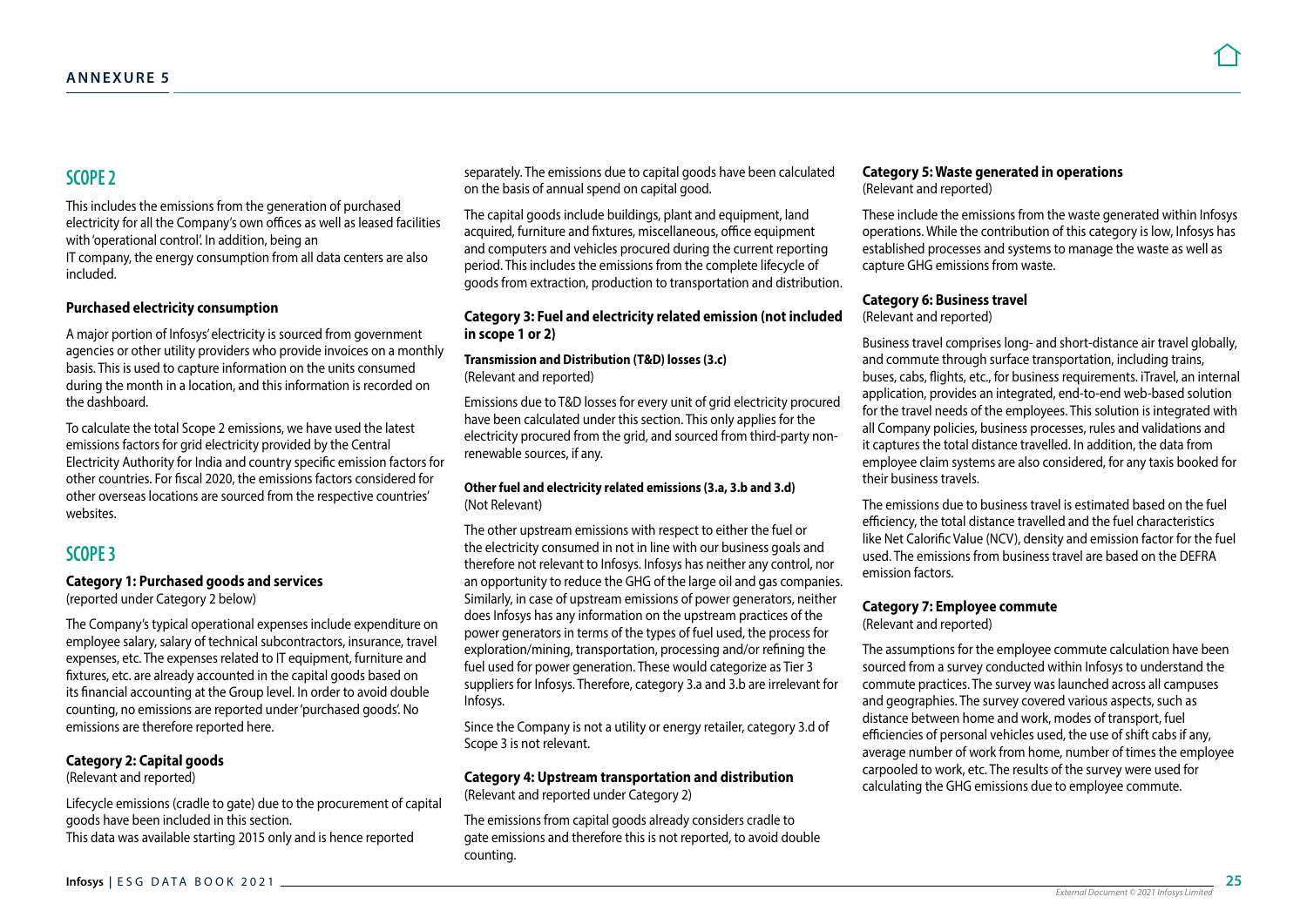Employees commute to office and back by various means, including Company-provided transportation, personal vehicles, and public transport. The total number of two- wheeler parking slots occupied monthly across campuses is considered for arriving at emissions from employee commute. The carpool percentage of the total employee swipe count at the campus is identified through surveys and this information is considered for arriving at emissions from employees using personal transport.

The information on the total number of bus users is provided by the transport team, which covers the number of people traveling by Company-provided transportation. The difference between the total number of employees and the sum of personal transport users and Company-provided transport users less percentage of carpool users gives the total number of users using public transport.

During this year, the emissions due to employee commute have been estimated based on the fuel efficiency, the total distance travelled and the fuel characteristics like NCV, density and emission factor for the fuel used.

### **Category 8: Upstream leased assets**

(Relevant and Reported)

In the Infosys context, this includes emissions from the energy consumption by: a) Infosys operating out of leased offices and b) Vendors operating out of Infosys food courts: LPG, PNG and other fuel usage by vendors in canteens/food courts.

### **Category 9: Downstream transportation and distribution**

(Not Relevant)

Infosys is a service company dealing with technology, consulting and outsourcing and its services do not require physical transportation and distribution. The emissions produced as a result of electricity usage for delivering services to clients has already been accounted under scope 1 and scope 2 emissions. Hence, this category is not applicable to Infosys and it has not calculated the GHG emissions associated with it.

### **Category 10: Processing of sold products** (Not Relevant)

Infosys is a service company dealing with technology, consulting and outsourcing. We do not sell any physical products, which requires processing. Hence, this category is not applicable to us and we have not estimated the GHG emissions associated with this category.

### **Category 11: Use of sold products** (Not Relevant)

Infosys is a service company dealing with technology, consulting and outsourcing. The emissions from its services are already covered in Scope 1 and 2 emissions. The emissions from energy use of while using its software products have been identified as part of the Company's Scope 3 emissions. The Company evaluated and spoke to several standard setting bodies for guidance on the same. However, no standards/guidelines are readily available at this point to estimate the same. Hence, the Company is unable to evaluate or state the emissions due to the use of its software solutions.

### **Category 12: End of life treatment of sold products** (Not Relevant)

Infosys is a service company dealing with technology, consulting and outsourcing. It does not sell any physical products which require end of life treatment. Hence, this category is not applicable to the Company and it does not calculated the GHG emissions associated with it.

### **Category 13: Downstream leased assets** (Not Relevant)

Infosys does not have any owned facilities, which it has leased out to any third party. Hence, this category is not applicable to the Company and it has not calculated the GHG emissions associated with it.

### **Category 14: Franchises** (Not Relevant)

Infosys does not operate under any franchises. Hence this category is not applicable to the Company and it has not calculated the GHG emissions associated with it.

### **Category 15: Investments**

(Not Relevant)

Infosys has not acquired any new companies which fall within its topic boundary during fiscal 2021.

Also, emission from Infosys' leased facilities in non-significant locations are already covered under 'upstream leased facilities'.

### **Category 16: Others – Work from home emissions** (Relevant and Reported)

The COVID scenario has presented different challenges this year. Considering safety, the Company switched its working, to work from home (WFH) mode, wherever possible. This also meant that a part of its energy consumption and the emissions thereof, were now happening at its employee homes.

The Company decided to be responsible about these emissions and has decided to include them in its carbon neutral commitment for this year.

Owing to lack of existing methodologies or procedures to estimate WFH emissions, it launched a global employee survey. The lighting, company laptop/computer charging, HVAC requirements were understood through the survey. Based on the industry average energy consumptions or wattages and the usage patterns, Infosys estimated the total emissions from WFH.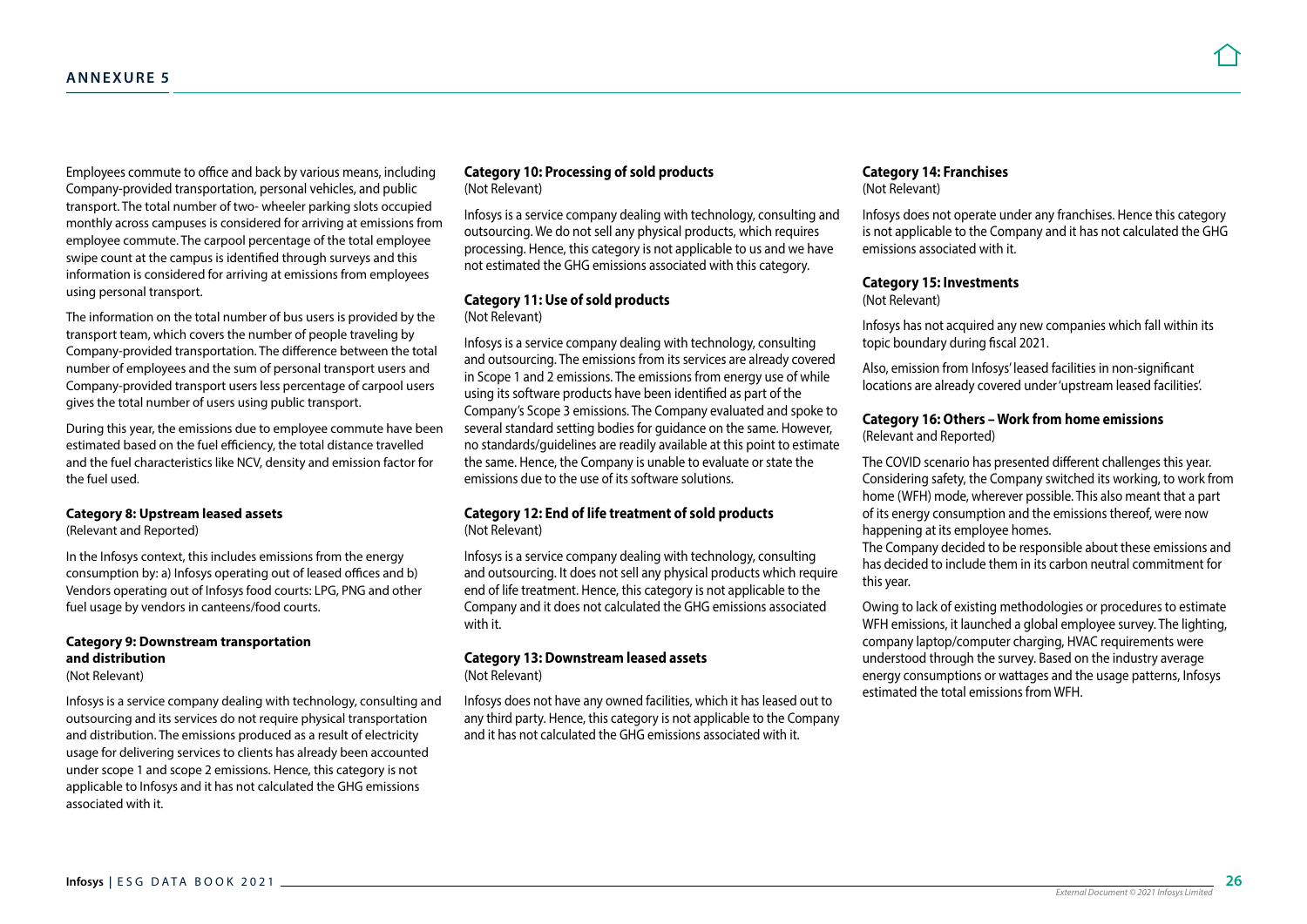# <span id="page-27-0"></span>**Emissions factors used for GHG calculations**

| <b>Emission source</b>                               | <b>Emission factor</b> | <b>Unit</b>                 | Reference                                                                |
|------------------------------------------------------|------------------------|-----------------------------|--------------------------------------------------------------------------|
| Scope 1                                              |                        |                             |                                                                          |
| High Speed Diesel (HSD)                              | 74.1                   | $tCO$ <sub>,</sub> $e$ / TJ | IPCC 4 <sup>th</sup> Assessment report                                   |
| Diesel - company-owned vehicles                      | 74.1                   | $tCO$ <sub>,</sub> $e$ / TJ | IPCC 4 <sup>th</sup> Assessment report                                   |
| Petrol - company-owned vehicles                      | 69.3                   | $tCO$ <sub>,</sub> $e$ / TJ | IPCC 4 <sup>th</sup> Assessment report                                   |
| Refrigerant – R22                                    | 1,810                  | kg CO <sub>2</sub> e / kg   | Latest applicable DEFRA values                                           |
| Refrigerant - R123                                   | 77                     | kg CO <sub>2</sub> e / kg   | Latest applicable DEFRA values                                           |
| Refrigerant - R407C                                  | 1,774                  | kg CO <sub>2</sub> e/ kg    | Latest applicable DEFRA values                                           |
| Refrigerant - R134A                                  | 1,430                  | kg CO <sub>2</sub> e / kg   | Latest applicable DEFRA values                                           |
| Refrigerant - R410A                                  | 2,088                  | kg CO <sub>2</sub> e / kg   | Latest applicable DEFRA values                                           |
| Refrigerant - R404A                                  | 3,922                  | kg CO <sub>2</sub> e / kg   | Latest applicable DEFRA values                                           |
| Refrigerant and others - SF6                         | 22,800                 | kg CO <sub>2</sub> e / kg   | Latest applicable DEFRA values                                           |
| <b>Scope 2</b>                                       |                        |                             |                                                                          |
| Electricity - India grid emission                    | 0.827                  | tCO <sub>2</sub> /MWh       | CEA CO <sub>2</sub> Baseline Database for the Indian Power Sector - 2019 |
| China                                                |                        |                             |                                                                          |
| US                                                   | Confidential           | $kg CO$ <sub>2</sub> /kWh   | Not revealed since it is confidential                                    |
| UK                                                   | 0.2331                 | kg CO <sub>2</sub> / kWh    | Latest applicable DEFRA values                                           |
| Scope 3                                              |                        |                             |                                                                          |
| Employee commute / business travel - diesel vehicles | 74.1                   | tCO <sub>2</sub> e/TJ       | IPCC 4 <sup>th</sup> Assessment report                                   |
| Employee commute - petrol cabs                       | 69.3                   | $tCO$ <sub>,</sub> $e/TJ$   | IPCC 4 <sup>th</sup> Assessment report                                   |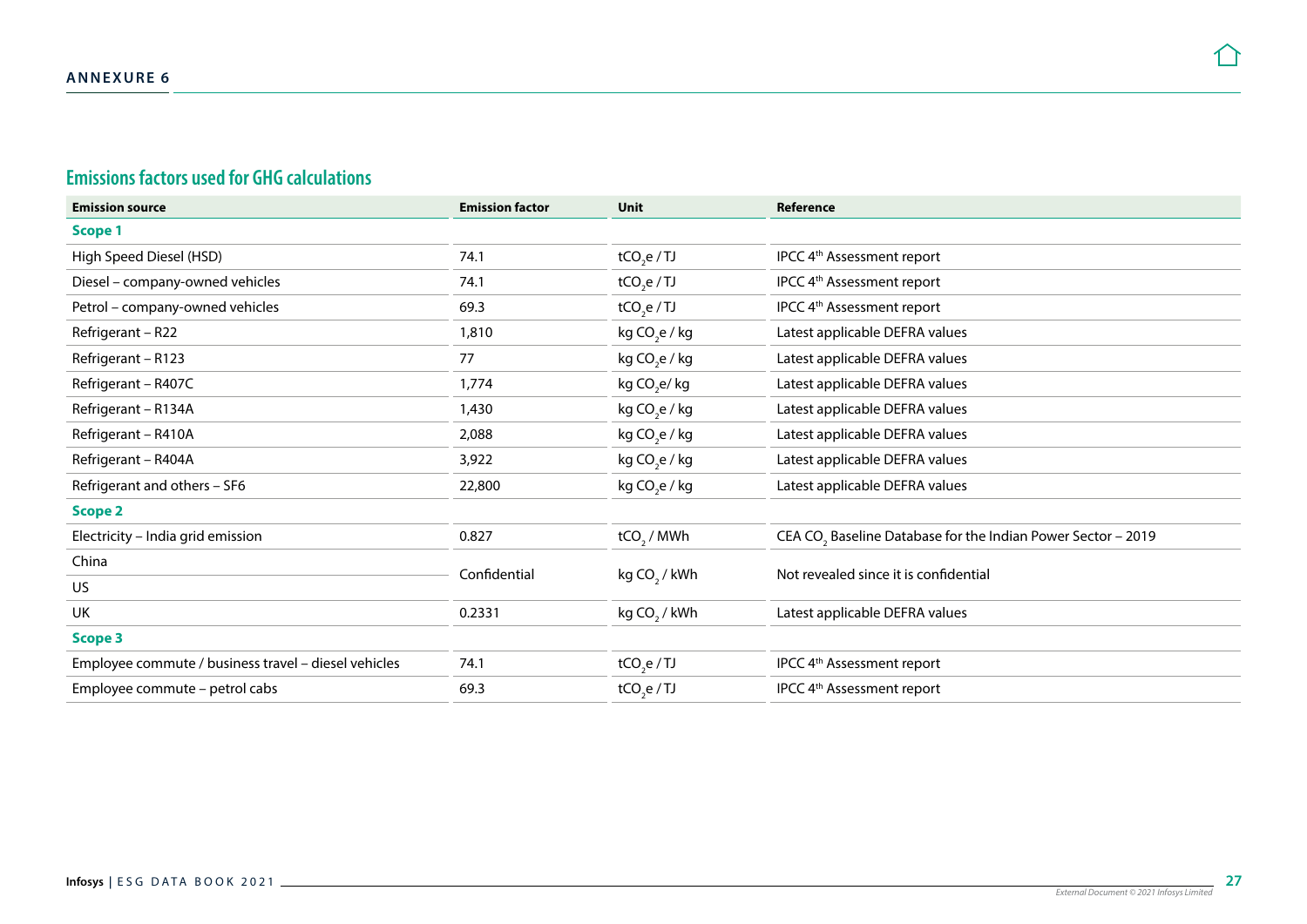|          | Unit                       | <b>Reference</b>                                                                                                     |
|----------|----------------------------|----------------------------------------------------------------------------------------------------------------------|
| 74.1     | tCO <sub>3</sub> e/TJ      | IPCC 4 <sup>th</sup> Assessment report                                                                               |
| 0.0078   | kg CO <sub>2</sub> e / pkm | India GHG Protocol 2015 - Non-Sub urban rail (indiaghgp.org/sites/default/<br>files/Rail%20Transport%20Emission.pdf) |
| 0.005    | kg CO <sub>2</sub> e       | Latest applicable DEFRA values                                                                                       |
| 0.12132  | kg CO <sub>2</sub> e / pkm | Latest applicable DEFRA values                                                                                       |
| 0.073615 | kg CO <sub>2</sub> e / pkm | Latest applicable DEFRA values                                                                                       |
| 0.11778  | kg CO <sub>2</sub> e / pkm | Latest applicable DEFRA values                                                                                       |
| 0.21348  | kg CO <sub>2</sub> e / pkm | Latest applicable DEFRA values                                                                                       |
| 0.29445  | kg CO <sub>2</sub> e / pkm | Latest applicable DEFRA values                                                                                       |
| 18.3%    | % T&D loss                 | Ministry of Power, India                                                                                             |
| 0.02971  | kg CO <sub>2</sub> e / kWh | Country-specific emission factor and T&D loss data                                                                   |
| 0.0258   | kg CO <sub>2</sub> e / kWh | Country-specific emission factor and T&D loss data                                                                   |
| 0.0329   | kg CO <sub>2</sub> e / kWh | Latest available DEFRA values                                                                                        |
|          | <b>Emission factor</b>     |                                                                                                                      |

# **Water**

Fresh water consumption is tracked through meter readings and through invoices. Water inlet and outlet from Sewage Treatment Plants is also monitored and accordingly reported.

# Waste

Waste is segregated at source and process for measurement of waste is established. The quantum of waste generated and disposed is computed with relevant evidences in the form of weighment receipts, registers, etc.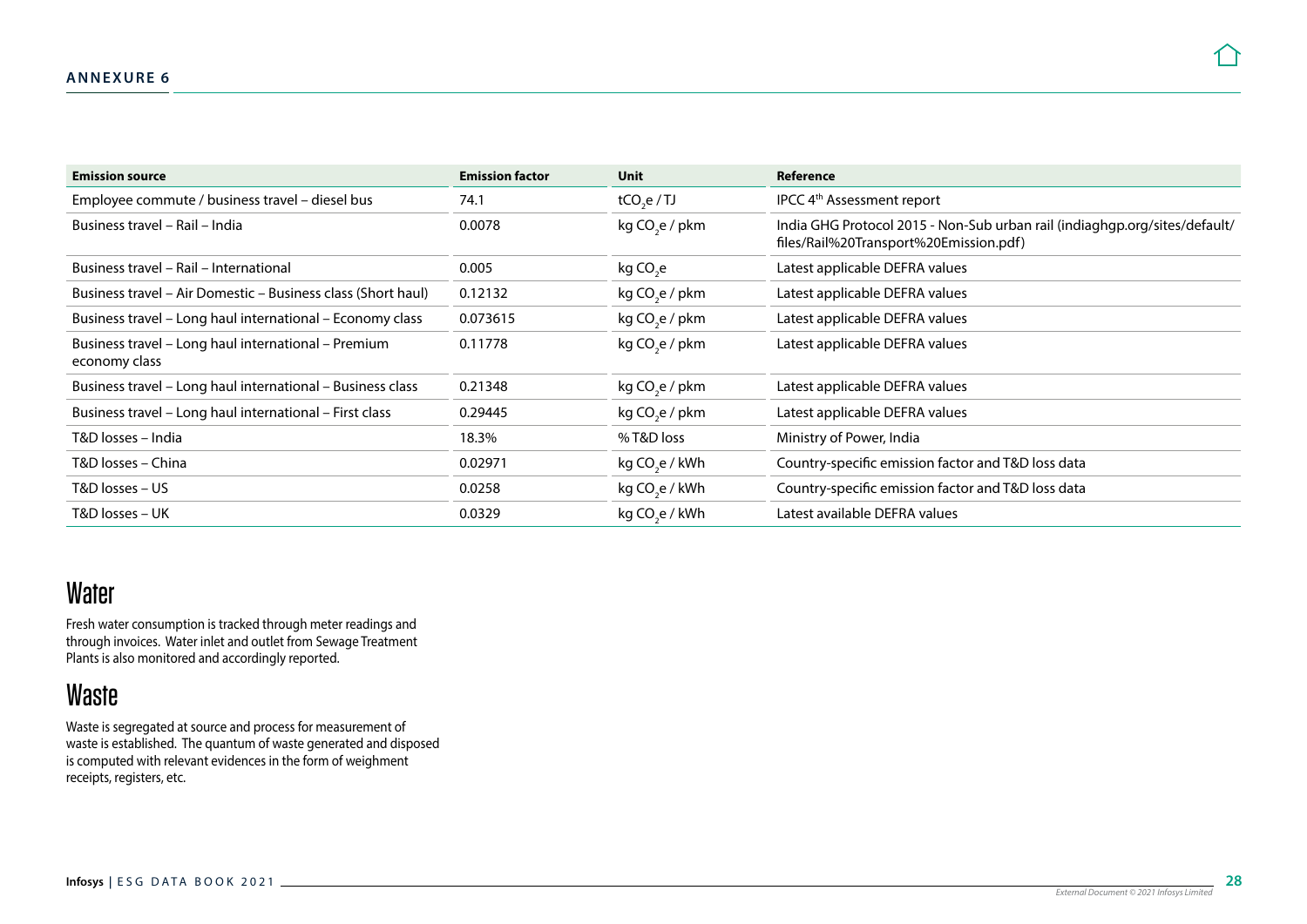# <span id="page-29-0"></span>GRI content index

Infosys' Annual Report 2020-21, which includes the financial disclosures and the Business Responsibility Report, along with the ESG Report are available on our website. Our ESG Report is aligned with the Global Reporting Initiative's Standard sustainability reporting guidelines and TCFD recommendations.

The Report also conforms to the United Nations Global Compact (UNGC) principles and forms the basis of our Communication on Progress (CoP) with the UNGC.

The following table provides the mapping of our disclosures for fiscal 2021 against the GRI standard (Comprehensive) requirements: Note (AR - Infosys Annual Report 2020-21; ESG - Infosys ESG Report 2020-21). It also includes TCFD recommendations mapping.

| <b>GRI</b><br>standard &<br>disclosure | <b>Description</b>                                                 | <b>TCFD</b> | Page number<br>reference link                                             | <b>GRI</b><br>standard &<br>disclosure | <b>Description</b>                                      | <b>TCFD</b>                | Page number<br>reference link                                                                |
|----------------------------------------|--------------------------------------------------------------------|-------------|---------------------------------------------------------------------------|----------------------------------------|---------------------------------------------------------|----------------------------|----------------------------------------------------------------------------------------------|
|                                        | <b>GRI 102: General Disclosures 2016</b>                           |             |                                                                           | 102-11                                 | Precautionary Principle or<br>approach                  |                            | Page 12 ESG: Environment                                                                     |
|                                        | 1. Organizational profile                                          |             |                                                                           | 102-12                                 | <b>External initiatives</b>                             |                            | Page 2, 12, 30 ESG                                                                           |
| $102 - 1$                              | Name of the organization                                           |             | Cover Page ESG: Cover Page<br>Page 283 AR: Business Responsibility Report | $102 - 13$                             | Membership of associations                              |                            | Page 30 ESG: Partnerships and collaborations                                                 |
| $102 - 2$                              | Activities, brands, products,<br>and services                      |             | Page 283 AR: Business Responsibility Report                               | 2. Strategy                            |                                                         |                            |                                                                                              |
| $102 - 3$                              | Location of headquarters                                           |             | Page 283 AR: Business Responsibility Report                               | 102-14                                 | Statement from senior<br>decision-maker                 |                            | Page 6 ESG: Our world in digital acceleration                                                |
| $102 - 4$                              | Location of operations                                             |             | Page 283 AR: Business Responsibility Report                               | $102 - 15$                             | Key impacts, risks, and<br>opportunities                | Strategy. A                | Page 85 AR: Outlook, risks and concerns,                                                     |
| $102 - 5$                              | Ownership and legal form                                           |             | Page 139 AR: Corporate Governance Report                                  |                                        |                                                         | Strategy. B<br>Strategy. C | Page 130 AR: Risk Management Report                                                          |
| $102 - 6$                              | Markets served                                                     |             | Page 280 AR: Segment reporting                                            | 3. Ethics and integrity                |                                                         |                            |                                                                                              |
| $102 - 7$                              | Scale of the organization                                          |             | Page 9 ESG: Progress on our goals<br>Page 26-27 AR: Financial Highlights  | 102-16                                 | Values, principles, standards,<br>and norms of behavior |                            | Page 40-43 ESG: Corporate Governance, Code of<br>Conduct and Ethics https://www.infosys.com/ |
| $102 - 8$                              | Information on employees<br>and other workers                      |             | Page 30 ESG: Energizing<br>local communities                              |                                        |                                                         |                            | investors/corporate-governance/documents/<br>codeofconduct.pdf                               |
| 102-9                                  | Supply chain                                                       |             | Page 41 ESG: Engaging for a sustainable supply<br>chain                   | $102 - 17$                             | Mechanisms for advice and<br>concerns about ethics      |                            | Page 42 ESG: Whistle Blower Policy<br>https://www.infosys.com/investors/corporate-           |
| $102 - 10$                             | Significant changes to the<br>organization and its supply<br>chain |             | Page 4 ESG: About the report                                              |                                        |                                                         |                            | governance/Documents/whistleblower-policy.<br>pdf                                            |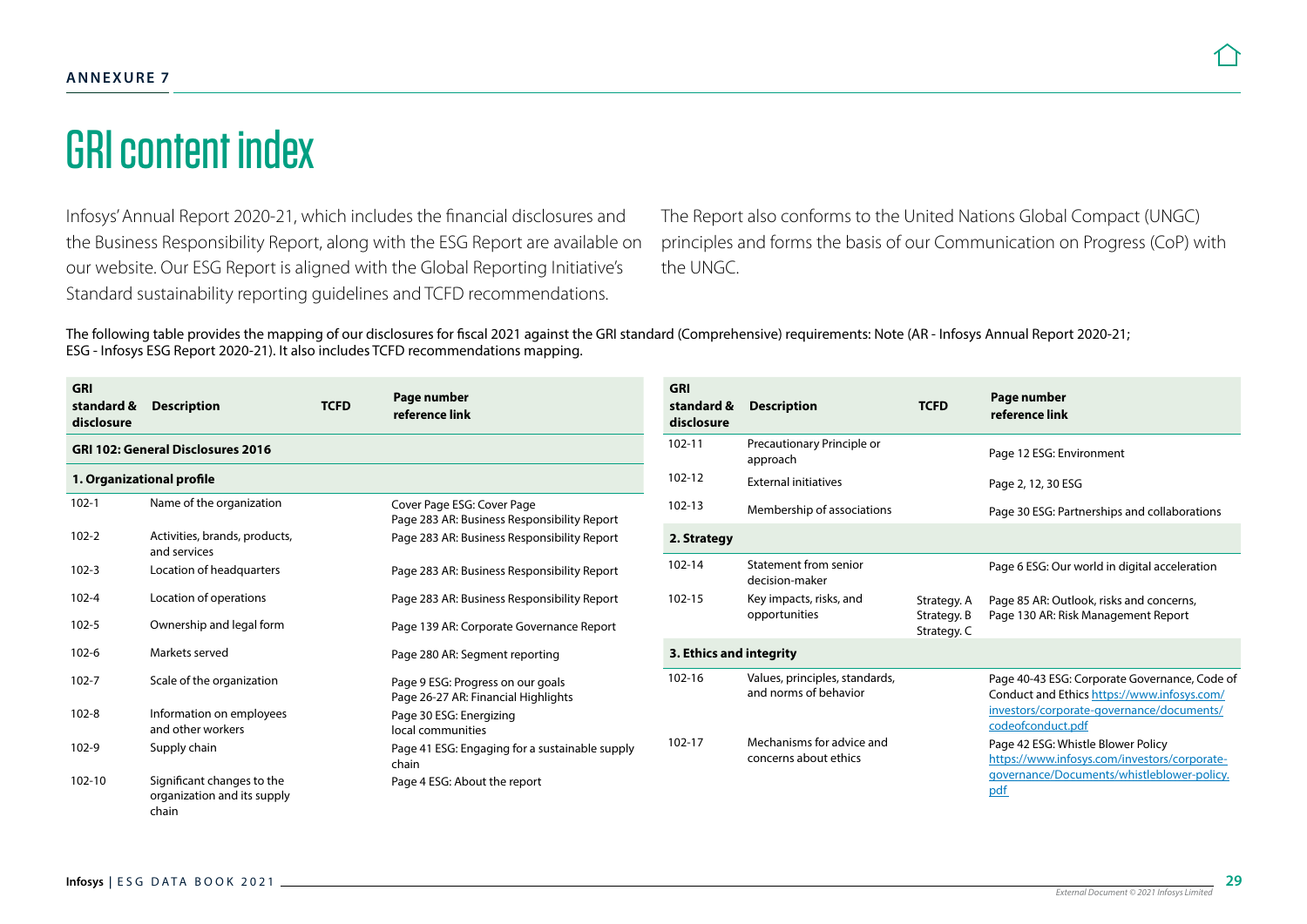| <b>GRI</b><br>standard &<br>disclosure | <b>Description</b>                                                             | <b>TCFD</b> | Page number/<br>reference link                                                                                            | <b>GRI</b><br>standard &<br>disclosure | <b>Desc</b>                      |
|----------------------------------------|--------------------------------------------------------------------------------|-------------|---------------------------------------------------------------------------------------------------------------------------|----------------------------------------|----------------------------------|
| 4. Governance                          |                                                                                |             |                                                                                                                           | 102-33                                 | Comr<br>conce                    |
| 102-18                                 | Governance structure                                                           |             | Page 99 AR: The Board of Directors                                                                                        | 102-34                                 | Natur<br>critica                 |
| 102-19                                 | Delegating authority                                                           |             | Page 5 ESG: ESG Governance framework, ESG<br>Committee                                                                    | 102-35                                 | Remu                             |
| 102-20                                 | for economic, environmental,<br>and social topics                              |             | Executive-level responsibility Governance. A Page 5 ESG: ESG Governance framework, ESG<br>Committee                       | 102-36                                 | Proce<br>remu                    |
| 102-21                                 | Consulting stakeholders on<br>economic, environmental,<br>and social topics    |             | Page 7, 8 ESG: ESG vision, material topics and<br>ambitions 2030                                                          | 102-37                                 | Stake<br>remu                    |
| 102-22                                 | Composition of the highest<br>governance body and its<br>committees            |             | Page 99 AR: The Board of Directors                                                                                        | 102-38<br>102-39                       | Annu<br>ratio<br>Perce<br>annua  |
| 102-23                                 | Chair of the highest<br>governance body                                        |             | AR: The Board of Directors<br>Page 99                                                                                     |                                        | ratio                            |
| 102-24                                 | Nominating and selecting<br>the highest governance body                        |             | Page 99 AR: The Board of Directors                                                                                        | 5. Stakeholder eng                     |                                  |
| 102-25                                 | Conflicts of interest                                                          |             | Page 99 AR: The Board of Directors                                                                                        | 102-40                                 | List o                           |
| 102-26                                 | Role of highest governance<br>body in setting purpose,<br>values, and strategy |             | Page 18 ESG: Making sustainability part of our<br><b>DNA</b>                                                              | 102-41                                 | Colled<br>agree                  |
| 102-27                                 | Collective knowledge of<br>highest governance body                             |             | Page 99 AR: The Board of Directors                                                                                        | 102-41                                 | Identi<br>stakel                 |
| 102-28                                 | Evaluating the highest<br>governance body's<br>performance                     |             | Page 104 AR: Board member evaluation                                                                                      | 102-43                                 | Appro<br>enga                    |
| 102-29                                 | Identifying and managing<br>economic, environmental,<br>and social impacts     |             | Page 5 ESG: ESG Governance framework, ESG<br>Committee Page 18 AR: Sharing an equitable and<br>sustainable digital future | 102-44                                 | Key to<br>raisec                 |
| 102-30                                 | <b>Effectiveness of risk</b><br>management processes                           |             | Governance. B Page 130 AR: Risk Management Report                                                                         | 6. Reporting practi                    |                                  |
| 102-31                                 | Review of economic,<br>environmental, and social<br>topics                     |             | Page 5 ESG: ESG Governance framework, ESG<br>Committee                                                                    | 102-45                                 | <b>Entiti</b><br>consc<br>finano |
| 102-32                                 | Highest governance<br>body's role in sustainability                            |             | Governance. A Page 5 ESG: ESG Governance framework, ESG<br>Committee                                                      | 102-46                                 | Defin<br>topic                   |
|                                        | reporting                                                                      |             |                                                                                                                           | 102-47                                 | List of                          |
|                                        |                                                                                |             |                                                                                                                           |                                        |                                  |

| GRI<br>standard &<br>disclosure | <b>Description</b>                                               | <b>TCFD</b> | Page number/<br>reference link                                                                                             |
|---------------------------------|------------------------------------------------------------------|-------------|----------------------------------------------------------------------------------------------------------------------------|
| 102-33                          | Communicating critical<br>concerns                               |             | Page 5 ESG: ESG Governance framework, ESG<br>Committee                                                                     |
| 102-34                          | Nature and total number of<br>critical concerns                  |             | Page 5 ESG: ESG Governance framework, ESG<br>Committee                                                                     |
| 102-35                          | Remuneration policies                                            |             | Page 35 AR: Particulars of employees                                                                                       |
| 102-36                          | Process for determining<br>remuneration                          |             | Page 35 AR: Particulars of employees,<br>Page 114 AR: Nomination and remuneration<br>committee                             |
| 102-37                          | Stakeholders' involvement in<br>remuneration                     |             | Page 35 AR: Particulars of employees                                                                                       |
| 102-38                          | Annual total compensation<br>ratio                               |             | Page 35 AR: Particulars of employees                                                                                       |
| 102-39                          | Percentage increase in<br>annual total compensation<br>ratio     |             | Page 35 AR: Particulars of employees                                                                                       |
|                                 | 5. Stakeholder engagement                                        |             |                                                                                                                            |
| 102-40                          | List of stakeholder groups                                       |             | Page 43 ESG: Engaging with stakeholders through<br>various channels and earning trust through<br>transparent communication |
| 102-41                          | Collective bargaining<br>agreements                              |             | Page 45 ESG: Our culture and ethos,<br>Page 91 ESG Annexure 2                                                              |
| 102-41                          | Identifying and selecting<br>stakeholders                        |             | Page 43 ESG: Engaging with stakeholders through<br>various channels and earning trust through<br>transparent communication |
| 102-43                          | Approach to stakeholder<br>engagement                            |             | Page 43 ESG: Engaging with stakeholders through<br>various channels and earning trust through<br>transparent communication |
| 102-44                          | Key topics and concerns<br>raised                                |             | Page 43 ESG: Engaging with stakeholders through<br>various channels and earning trust through<br>transparent communication |
| 6. Reporting practice           |                                                                  |             |                                                                                                                            |
| 102-45                          | Entities included in the<br>consolidated<br>financial statements |             | Page 212 AR: Consolidated Financial Statements                                                                             |
| 102-46                          | Defining report content and<br>topic Boundaries                  |             | Page 2 ESG: About the Report, Page 2 ESG<br>Databook: Annexure 1                                                           |
| 102-47                          | List of material topics                                          |             | Page 7 ESG: ESG vision, material topics and<br>ambitions 2030                                                              |
| 102-48                          | Restatements of information                                      |             | Page 2 ESG: About the Report                                                                                               |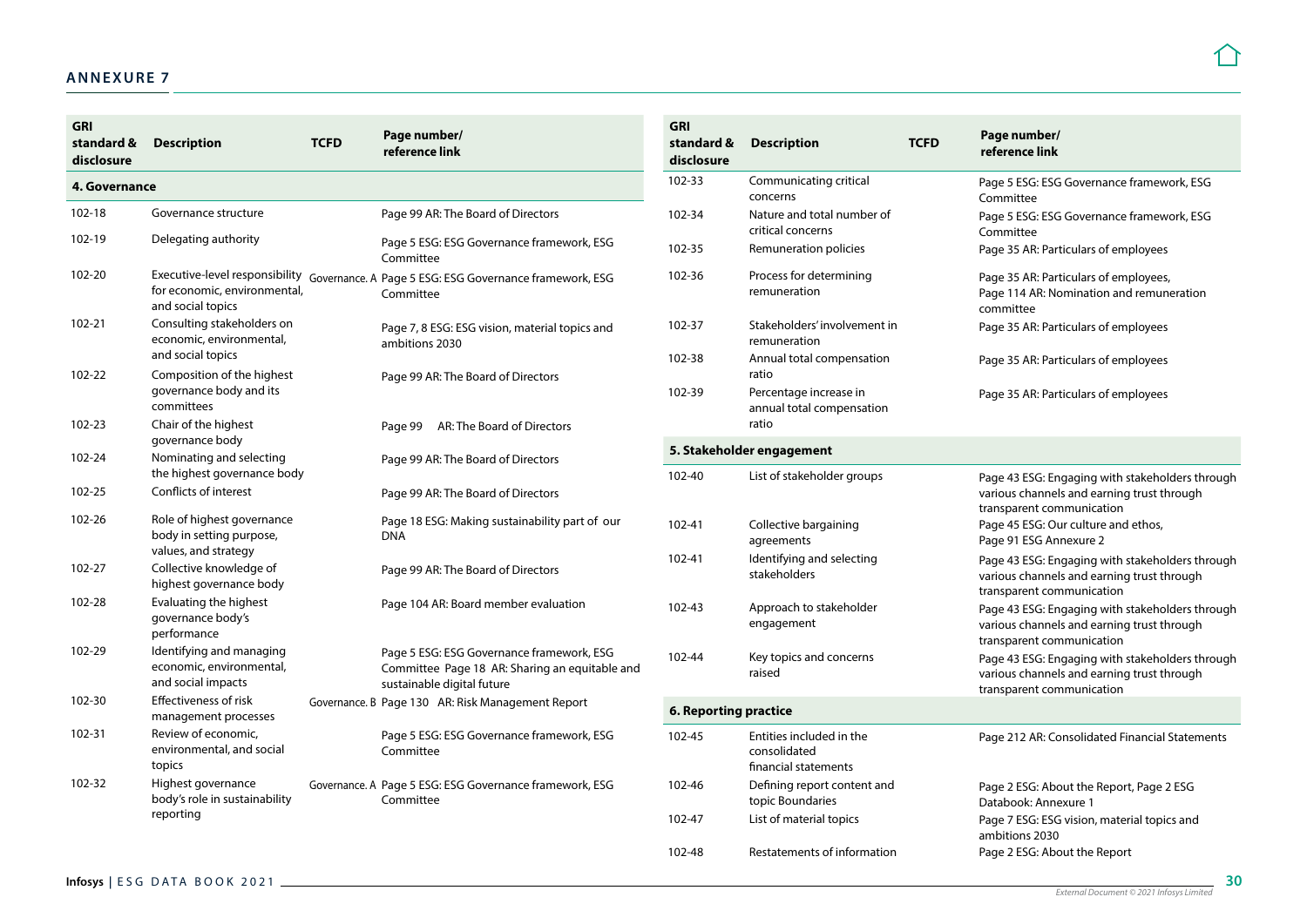| GRI<br>standard &<br>disclosure | <b>Description</b>                                                                   | <b>TCFD</b>                                                | Page number/<br>reference link                                                                                                                                                  |
|---------------------------------|--------------------------------------------------------------------------------------|------------------------------------------------------------|---------------------------------------------------------------------------------------------------------------------------------------------------------------------------------|
| 102-49                          | Changes in reporting                                                                 |                                                            | Page 2 ESG: About the Report, Page 23 ESG<br>Databook: Annexure 5                                                                                                               |
| 102-50                          | Reporting period                                                                     |                                                            | Page 2 ESG: About the Report                                                                                                                                                    |
| 102-51                          | Date of most recent report                                                           |                                                            | Sustainability Report 2019-20: June 2020                                                                                                                                        |
| 102-52                          | Reporting cycle                                                                      |                                                            | Annual                                                                                                                                                                          |
| 102-53                          | Contact point for questions<br>regarding the report                                  |                                                            | Back Cover ESG: Feedback                                                                                                                                                        |
| 102-54                          | Claims of reporting in<br>accordance with the GRI<br><b>Standards</b>                |                                                            | Page 2 ESG: About the Report                                                                                                                                                    |
| 102-55                          | <b>GRI</b> content index                                                             |                                                            | Page 27 ESG Databook: Annexure 7                                                                                                                                                |
| 102-56                          | External assurance                                                                   |                                                            | Page 33 ESG Databook: Annexure 8                                                                                                                                                |
|                                 | <b>GRI 103: MANAGEMENT APPROACH</b>                                                  |                                                            |                                                                                                                                                                                 |
| $103-1$                         | Explanation of the material<br>topic and its Boundary                                |                                                            | Page 7, 8 ESG: ESG vision, material topics and<br>ambitions 2030                                                                                                                |
| $103 - 2$                       | The management approach<br>and its components                                        |                                                            | Page 6 ESG: Message from Chief Executive Officer<br>& Managing Director Page 14-15 AR: Message<br>from Chairman and Message from Chief Executive<br>Officer & Managing Director |
| $103 - 3$                       | Evaluation of the<br>management approach                                             |                                                            | Page 7, 8, 9 ESG: ESG vision, material topics and<br>ambitions 2030                                                                                                             |
|                                 | <b>GRI 200: ECONOMIC PERFORMANCE</b>                                                 |                                                            |                                                                                                                                                                                 |
| <b>GRI 201: Economic</b>        |                                                                                      |                                                            |                                                                                                                                                                                 |
| $201 - 1$                       | Direct economic value<br>generated and distributed                                   |                                                            | Page 16 ESG Databook Annexure 4                                                                                                                                                 |
| $201 - 2$                       | Financial implications and<br>other risks and opportunities<br>due to climate change | Strategy. A<br>Strategy. B<br>Risk Mgmt. B<br>Risk Mgmt. C | Page 3 ESG Databook: Climate change risks and<br>opportunities assessment and management<br>Risk Mgmt. A (Aligned with TCFD Guidance)                                           |
| $201 - 3$                       | Defined benefit plan<br>obligations and other<br>retirement plans                    |                                                            | Page 82 AR: Provision for tax                                                                                                                                                   |
| $201 - 4$                       | Financial assistance received                                                        |                                                            | Page 16 ESG Databook nnexure 4                                                                                                                                                  |

| <b>GRI</b><br>standard &<br>disclosure | <b>Description</b>                                                                        | <b>TCFD</b> | Page number/reference link                                                                |
|----------------------------------------|-------------------------------------------------------------------------------------------|-------------|-------------------------------------------------------------------------------------------|
| <b>GRI 202: Market presence</b>        |                                                                                           |             |                                                                                           |
| $202-1$                                | Ratios of standard entry level<br>wage by gender compared to<br>local minimum wage        |             | Page 28 ESG: Diversity and inclusion                                                      |
| $202 - 2$                              | Proportion of senior<br>management hired from the<br>local community                      |             | Page 30 ESG: Energizing local communities                                                 |
|                                        | <b>GRI 203: Indirect Economic Impacts</b>                                                 |             |                                                                                           |
| $203-1$                                | Infrastructure investments<br>and services supported                                      |             | Page 30-35 ESG: Energizing local communities and<br>Employee wellness and experience      |
| $203-2$                                | Significant indirect economic<br>impacts                                                  |             | Page 30-35 ESG: Energizing local communities and<br>Employee wellness and experience      |
|                                        | <b>GRI 204: Procurement practices</b>                                                     |             |                                                                                           |
| 204-1                                  | Proportion of spending on<br>local suppliers                                              |             | Page 41 ESG: Local suppliers                                                              |
| <b>GRI 205: Anti-corruption</b>        |                                                                                           |             |                                                                                           |
| 205-1                                  | Operations assessed for risks<br>related to corruption                                    |             | Page 127 AR: Risk management committee                                                    |
| 205-2                                  | Communication and training<br>about anti-corruption<br>policies and procedures            |             | Page 42, 43 ESG: Anti-Bribery and Anti Corruption,<br>Code of conduct and ethics training |
| $205 - 3$                              | Confirmed incidents of<br>corruption and actions taken                                    |             | Page 42 ESG: Integrity and compliance                                                     |
|                                        | GRI 206: Anti-competitive behavior                                                        |             |                                                                                           |
| 206-1                                  | Legal actions for anti-<br>competitive behavior,<br>anti-trust, and monopoly<br>practices |             | Page 42, 43 ESG: Integrity and compliance, Anti-<br>competitive practices                 |
|                                        |                                                                                           |             |                                                                                           |

from government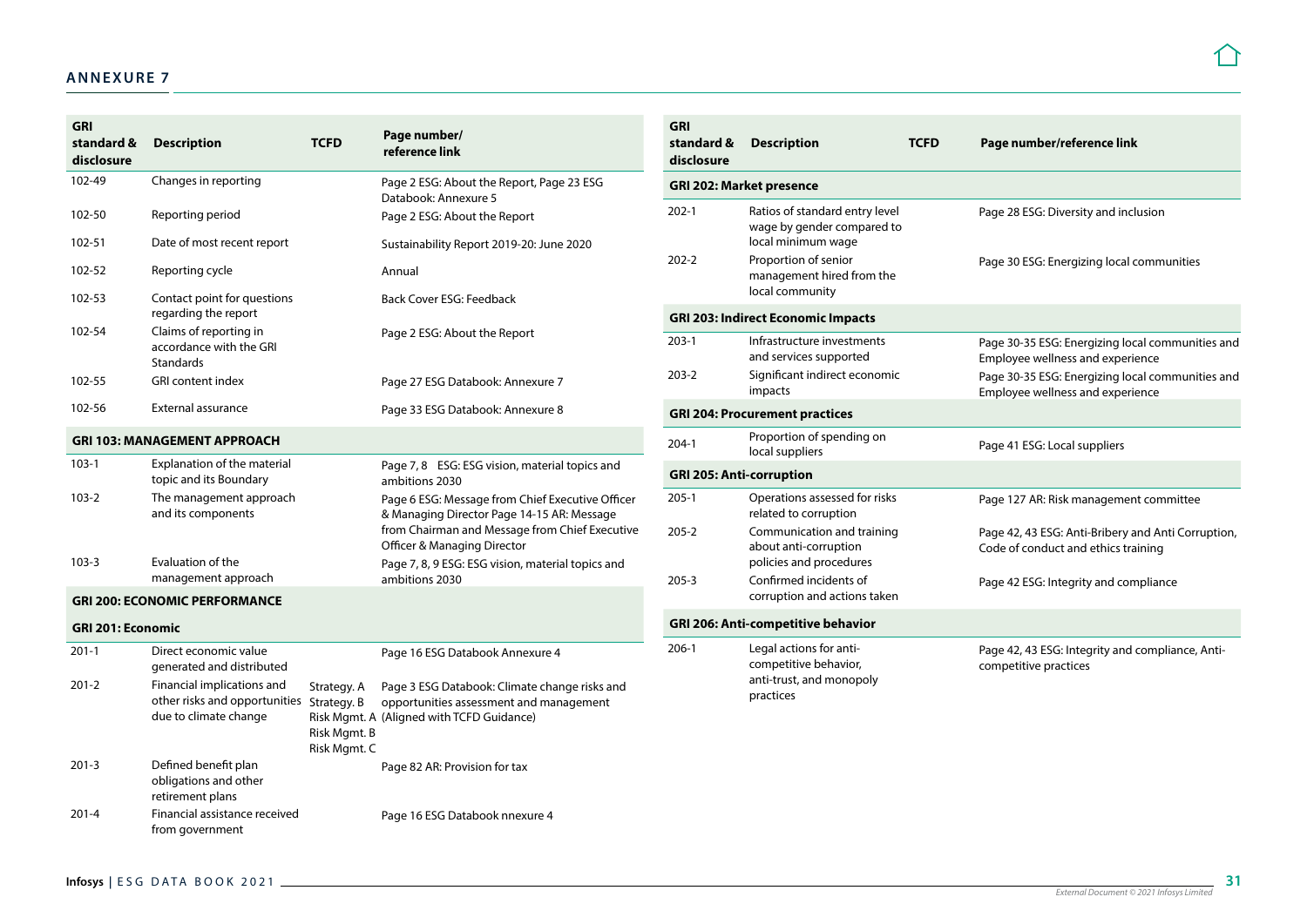| <b>GRI</b><br>standard &<br>disclosure | <b>Description</b>                                                                                                                                     | <b>TCFD</b>            | Page number/reference link                                           | <b>GRI</b><br>standard &<br>disclosure | <b>Description</b>                                                                                      | <b>TCFD</b>                                                     | Page number/reference link       |  |
|----------------------------------------|--------------------------------------------------------------------------------------------------------------------------------------------------------|------------------------|----------------------------------------------------------------------|----------------------------------------|---------------------------------------------------------------------------------------------------------|-----------------------------------------------------------------|----------------------------------|--|
|                                        | <b>GRI 300: ENVIRONMENT PERFORMANCE</b>                                                                                                                |                        |                                                                      | <b>GRI 305: Emissions</b>              |                                                                                                         |                                                                 |                                  |  |
| <b>GRI 302:Energy</b>                  |                                                                                                                                                        |                        |                                                                      | $305-1$                                | Direct (Scope 1) GHG<br>emissions                                                                       |                                                                 | Page 13 ESG: Climate change      |  |
| $302 - 1$                              | Energy consumption within<br>the organization                                                                                                          |                        | Page 19 ESG Databook: ANNEXURE 4 Environment                         | $305 - 2$                              | Energy indirect (Scope 2)<br><b>GHG</b> emissions                                                       |                                                                 | Page 13 ESG: Climate change      |  |
| $302 - 2$                              | Energy consumption outside<br>of the organization                                                                                                      |                        | Page 19 ESG Databook: ANNEXURE 4 Environment                         | $305 - 3$                              | Other indirect (Scope 3) GHG<br>emissions                                                               |                                                                 | Page 13 ESG: Climate change      |  |
| $302 - 3$                              | Energy intensity                                                                                                                                       |                        |                                                                      | 305-4                                  | GHG emissions intensity                                                                                 |                                                                 | Page 21 ESG Databook: ANNEXURE 4 |  |
| $302 - 4$                              | Reduction of energy                                                                                                                                    |                        | Page 15 ESG: Green buildings Page 20 ESG:                            | $305 - 5$                              | <b>Reduction of GHG emissions</b>                                                                       |                                                                 | Page 20 ESG Databook: ANNEXURE 4 |  |
|                                        | consumption                                                                                                                                            |                        | Emission reduction initiatives Page 61 AR:<br>Conservation of energy | $305 - 6$                              | Emissions of ozone-depleting<br>substances (ODS)                                                        |                                                                 | Page 21 ESG Databook: ANNEXURE 4 |  |
| $302 - 5$                              | Reductions in energy<br>requirements of products<br>and services                                                                                       |                        | Page 15 ESG: Engaging client solutions                               | $305 - 7$                              | Nitrogen oxides (NOX), sulfur<br>oxides (SOX), and other<br>significant air emissions                   |                                                                 | Page 21 ESG Databook: ANNEXURE 4 |  |
| NA.                                    | Discussion of the integration<br>of environmental<br>considerations into strategic<br>planning for data center<br>needs<br>Metrics and targets used to |                        | Page 2 ESG Databook: ANNEXURE 2                                      |                                        | Metrics and targets used to<br>assess and manage relevant<br>climate-related risks and<br>opportunities | Metrics &<br>targets - A<br>Metrics &<br>targets.B<br>Metrics & |                                  |  |
|                                        | assess and manage relevant                                                                                                                             | Metrics &<br>targets.A |                                                                      | GRI 306: Waste                         |                                                                                                         | targets.C                                                       |                                  |  |
|                                        | climate-related risks and<br>opportunities                                                                                                             | Metrics &<br>targets.C |                                                                      | <b>Management Approach</b>             |                                                                                                         |                                                                 |                                  |  |
|                                        | <b>GRI 303: Water and effluents</b>                                                                                                                    |                        |                                                                      | $306-1$                                | Waste generation and                                                                                    |                                                                 | Page 22 ESG Databook: ANNEXURE 4 |  |
| <b>Management Approach</b>             |                                                                                                                                                        |                        |                                                                      |                                        | significant waste-related                                                                               |                                                                 |                                  |  |
| $303 - 1$                              | Interactions with water as a<br>shared resource                                                                                                        |                        | Page 18 ESG: Water                                                   | $306 - 2$                              | impacts<br>Management of significant                                                                    |                                                                 | Page 20 ESG: Waste               |  |
| $303 - 2$                              | Management of water                                                                                                                                    |                        | Page 18 ESG: Water                                                   |                                        | waste-related impacts                                                                                   |                                                                 |                                  |  |
| <b>Topic specific disclosures</b>      | discharge-related impacts                                                                                                                              |                        |                                                                      | $306 - 3$                              | <b>Topic Specific Disclosures</b><br>Waste generated                                                    |                                                                 |                                  |  |
| $303 - 3$                              | Water withdrawal                                                                                                                                       |                        |                                                                      | 306-4                                  |                                                                                                         |                                                                 | Page 22 ESG Databook: ANNEXURE 4 |  |
|                                        |                                                                                                                                                        |                        | Page 21 ESG Databook: ANNEXURE 4                                     |                                        | Waste diverted from disposal                                                                            |                                                                 | Page 22 ESG Databook: ANNEXURE 4 |  |
| $303 - 4$                              | Water discharge                                                                                                                                        |                        | Page 18 ESG: Water                                                   | $306 - 5$                              | Waste directed to disposal                                                                              |                                                                 | Page 22 ESG Databook: ANNEXURE 4 |  |
| $303 - 5$                              | Water consumption                                                                                                                                      |                        | Page 21 ESG Databook: ANNEXURE 4                                     |                                        |                                                                                                         |                                                                 |                                  |  |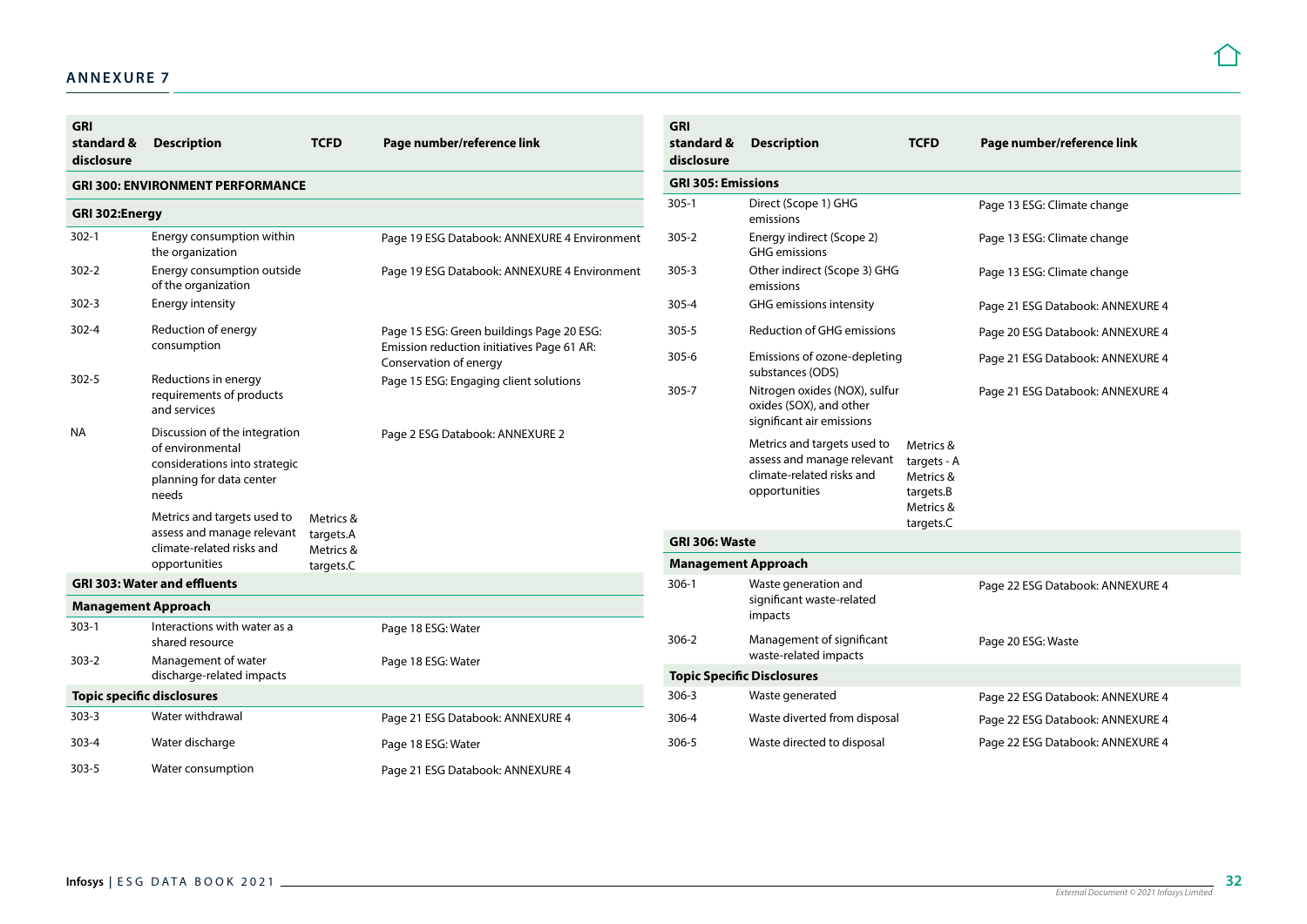| <b>GRI</b><br>standard &<br>disclosure | <b>Description</b>                                                                                          | <b>TCFD</b> | Page number/reference link                                              | <b>GRI</b><br>standard &<br>disclosure | <b>Description</b>                                                                    |
|----------------------------------------|-------------------------------------------------------------------------------------------------------------|-------------|-------------------------------------------------------------------------|----------------------------------------|---------------------------------------------------------------------------------------|
|                                        | <b>GRI 307: Environmental compliance</b>                                                                    |             |                                                                         | 403-6                                  | Promotion of worker heal                                                              |
| $307-1$                                | Non-compliance with<br>environmental laws and<br>regulations                                                |             | Page 42 ESG: Integrity and compliance                                   | 403-7                                  | Prevention and mitigation<br>of occupational health an<br>safety impacts directly lin |
|                                        | <b>GRI 308: Supplier Environmental Assessment</b>                                                           |             |                                                                         | $403 - 8$                              | by business relationships<br>Workers covered by an                                    |
| $308-1$                                | New suppliers that<br>were screened using<br>environmental criteria                                         |             | Page 41 ESG: Building sustainable and responsible<br>supply chain       | 403-9                                  | occupational health and<br>safety management syste<br>Work-related injuries           |
| $308 - 2$                              | Negative environmental<br>impacts in the supply chain<br>and actions taken                                  |             | Page 41 ESG: Building sustainable and responsible<br>supply chains      | 403-10                                 | Work-related ill health                                                               |
|                                        | <b>GRI 400: Social Dimension</b>                                                                            |             |                                                                         |                                        | <b>GRI 404: Training and education</b>                                                |
| <b>GRI 401: Employment</b>             |                                                                                                             |             |                                                                         | $404-1$                                | Average hours of training<br>year per employee                                        |
| $401 - 1$                              | New employee hires and<br>employee turnover                                                                 |             | Page 17 ESG Databook: Annexure 4                                        | $404 - 2$                              | Programs for upgrading<br>employee skills and transi                                  |
| $401 - 2$                              | Benefits provided to full-time<br>employees that are not<br>provided to temporary or<br>part-time employees |             | Page 32-35ESG: Employee wellness and<br>experience                      | 404-3                                  | assistance programs<br>Percentage of employees<br>receiving regular<br>performance    |
| $401 - 3$                              | Parental leave                                                                                              |             | Page 28 ESG: Parental leave                                             |                                        | <b>GRI 405: Diversity and equal opport</b>                                            |
|                                        | GRI 403: Occupational health and safety                                                                     |             |                                                                         | $405 - 1$                              | Diversity of governance                                                               |
| $403 - 1$                              | Occupational health and<br>safety management system                                                         |             | Page 36 ESG: Occupational Health and Safety                             | $405 - 2$                              | bodies and employees<br>Ratio of basic salary and<br>remuneration of women t          |
| $403 - 2$                              | Hazard identification, risk<br>assessment, and incident                                                     |             | Page 55 Infosys SR 2020-21: Occupational Health<br>and Safety           |                                        | men                                                                                   |
| $403 - 3$                              | investigation                                                                                               |             |                                                                         |                                        | <b>GRI 406: Non-discrimination</b>                                                    |
|                                        | Occupational health services                                                                                |             | Page 56-57 Infosys SR 2020-21: Occupational<br><b>Health and Safety</b> | 406-1                                  | Incidents of discrimination<br>and corrective actions tak                             |
| 403-4                                  | Worker participation,<br>consultation, and                                                                  |             | Page 56-57 Infosys SR 2020-21: Occupational<br><b>Health and Safety</b> |                                        | <b>GRI 407: Freedom of association and</b>                                            |
|                                        | communication on<br>occupational health and<br>safety                                                       |             |                                                                         | $407 - 1$                              | Operations and suppliers<br>which the right to freedor<br>of association and collecti |
| $403 - 5$                              | Worker training on<br>occupational health and<br>safety                                                     |             | Page 36 ESG: Occupational Health and Safety                             |                                        | bargaining may be at risk                                                             |

| GRI<br>standard &<br>disclosure | <b>Description</b>                                                                                                     | TCFD |                                      | Page number/reference link                  |  |
|---------------------------------|------------------------------------------------------------------------------------------------------------------------|------|--------------------------------------|---------------------------------------------|--|
| 403-6                           | Promotion of worker health                                                                                             |      |                                      | Page 36 ESG: Occupational Health and Safety |  |
| 403-7                           | Prevention and mitigation<br>of occupational health and<br>safety impacts directly linked<br>by business relationships |      |                                      | Page 36 ESG: Occupational Health and Safety |  |
| 403-8                           | Workers covered by an<br>occupational health and<br>safety management system                                           |      | 100% Workers                         |                                             |  |
| 403-9                           | Work-related injuries                                                                                                  |      |                                      | Page 18 ESG Databook: Annexure 4            |  |
| 403-10                          | Work-related ill health                                                                                                |      |                                      | Page 18 ESG Databook: Annexure 4            |  |
|                                 | <b>GRI 404: Training and education</b>                                                                                 |      |                                      |                                             |  |
| 404-1                           | Average hours of training per<br>year per employee                                                                     |      |                                      | Page 18 ESG Databook: Annexure 4            |  |
| 404-2                           | Programs for upgrading<br>employee skills and transition<br>assistance programs                                        |      |                                      | Page 18 ESG Databook: Annexure 4            |  |
| 404-3                           | Percentage of employees<br>receiving regular<br>performance                                                            |      | Page 38 ESG: Performance management  |                                             |  |
|                                 | <b>GRI 405: Diversity and equal opportunity</b>                                                                        |      |                                      |                                             |  |
| 405-1                           | Diversity of governance<br>bodies and employees                                                                        |      | Page 99 AR: Board composition        |                                             |  |
| 405-2                           | Ratio of basic salary and<br>remuneration of women to<br>men                                                           |      | Page 28 ESG: Diversity and inclusion |                                             |  |
|                                 | <b>GRI 406: Non-discrimination</b>                                                                                     |      |                                      |                                             |  |
| 406-1                           | Incidents of discrimination<br>and corrective actions taken                                                            |      | Page 29                              | ESG: Diversity and inclusion,               |  |
|                                 | GRI 407: Freedom of association and collective bargaining                                                              |      |                                      |                                             |  |
| 407-1                           | Operations and suppliers in<br>which the right to freedom<br>of association and collective                             |      | Page 18                              | <b>ESG Databook: Annexure 4</b>             |  |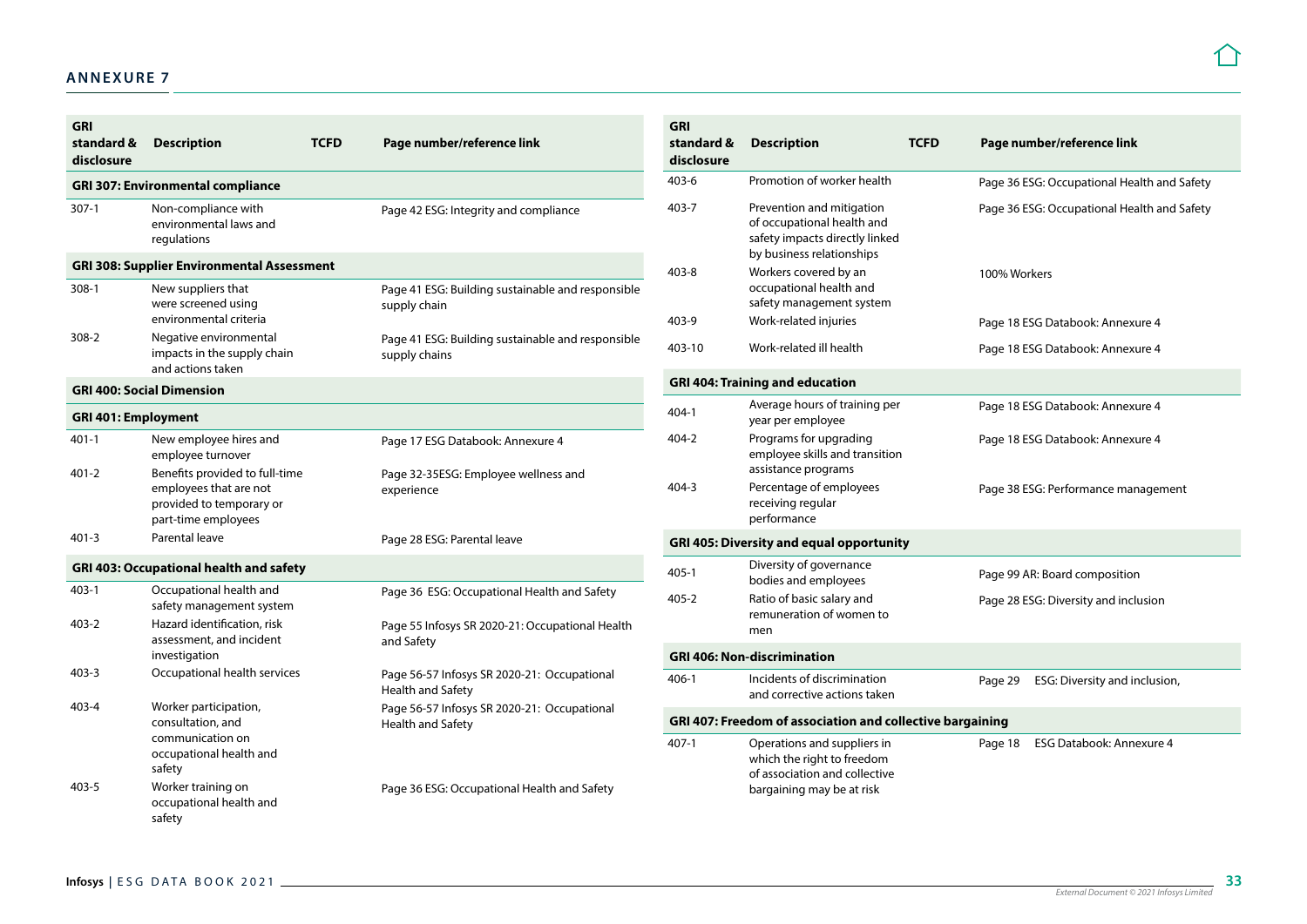| <b>GRI</b><br>standard &<br>disclosure | <b>Description</b>                                                                             | <b>TCFD</b> | Page number/reference link                                         | <b>GRI</b><br>standard &<br>disclosure | <b>Description</b>                                                                              | <b>TCFD</b> | Page number/reference link                                                                                              |  |
|----------------------------------------|------------------------------------------------------------------------------------------------|-------------|--------------------------------------------------------------------|----------------------------------------|-------------------------------------------------------------------------------------------------|-------------|-------------------------------------------------------------------------------------------------------------------------|--|
| <b>GRI 408: Child Labor</b>            |                                                                                                |             |                                                                    |                                        | <b>GRI 413: Local Communities</b>                                                               |             |                                                                                                                         |  |
| 408-1                                  | Operations and suppliers at<br>significant risk for incidents<br>of child labor                |             | Page 41 ESG: Building sustainable and responsible<br>supply chains | $413 - 1$                              | Operations with local<br>community engagement,<br>impact assessments,                           |             | Page 30 ESG: Energizing local communities                                                                               |  |
|                                        | <b>GRI 409: Forced or Compulsory Labor</b>                                                     |             |                                                                    |                                        | and development programs                                                                        |             |                                                                                                                         |  |
| 409-1                                  | Operations and suppliers at<br>significant risk for incidents<br>of forced or compulsory labor |             | Page 41 ESG: Building sustainable and responsible<br>supply chains | $413 - 2$                              | Operations with significant<br>actual and potential negative<br>impacts on<br>local communities |             | Page 30 ESG: Energizing local communities                                                                               |  |
|                                        | <b>GRI 410:Security Practices</b>                                                              |             |                                                                    |                                        | <b>GRI 414: Supplier Social Assessment</b>                                                      |             |                                                                                                                         |  |
| $410-1$                                | Security personnel trained<br>in human rights policies or<br>procedures                        |             | Page 41 ESG: Building sustainable and responsible<br>supply chains | $414-1$<br>414-2                       | New suppliers that were<br>screened using social criteria<br>Negative social impacts in         |             | Page 41 ESG: Building sustainable and responsible<br>supply chains<br>Page 41 ESG: Building sustainable and responsible |  |
|                                        | <b>GRI 412: Human Rights Assessment</b>                                                        |             |                                                                    |                                        | the supply chain and actions                                                                    |             | supply chains                                                                                                           |  |
| $412 - 1$                              | Operations that have                                                                           |             | Page 36 ESG: Employee wellness and experience                      |                                        | taken                                                                                           |             |                                                                                                                         |  |
|                                        | been subject to human<br>rights reviews or impact                                              |             |                                                                    | <b>GRI 418: Customer privacy</b>       |                                                                                                 |             |                                                                                                                         |  |
|                                        | assessments                                                                                    |             |                                                                    | 418-1                                  | Substantiated complaints                                                                        |             | Page 44 ESG: Aligned with global protocols                                                                              |  |
| $412 - 2$                              | Employee training on human<br>rights policies or procedures.                                   |             | Page 36 ESG: Employee wellness and experience                      |                                        | concerning breaches of<br>customer privacy and losses<br>of customer data                       |             |                                                                                                                         |  |
| $412 - 3$                              | Significant investment                                                                         |             | Page 41 ESG: Building sustainable and responsible                  |                                        |                                                                                                 |             |                                                                                                                         |  |
|                                        | agreements and contracts<br>that include human rights                                          |             | supply chains                                                      |                                        | <b>GRI 419: Socio-economic compliance</b>                                                       |             |                                                                                                                         |  |
|                                        | clauses or that underwent<br>human rights screening                                            |             |                                                                    | 419-1                                  | Non-compliance with laws<br>and regulations in the social<br>and economic area                  |             | Page 44 ESG: Aligned with global protocols                                                                              |  |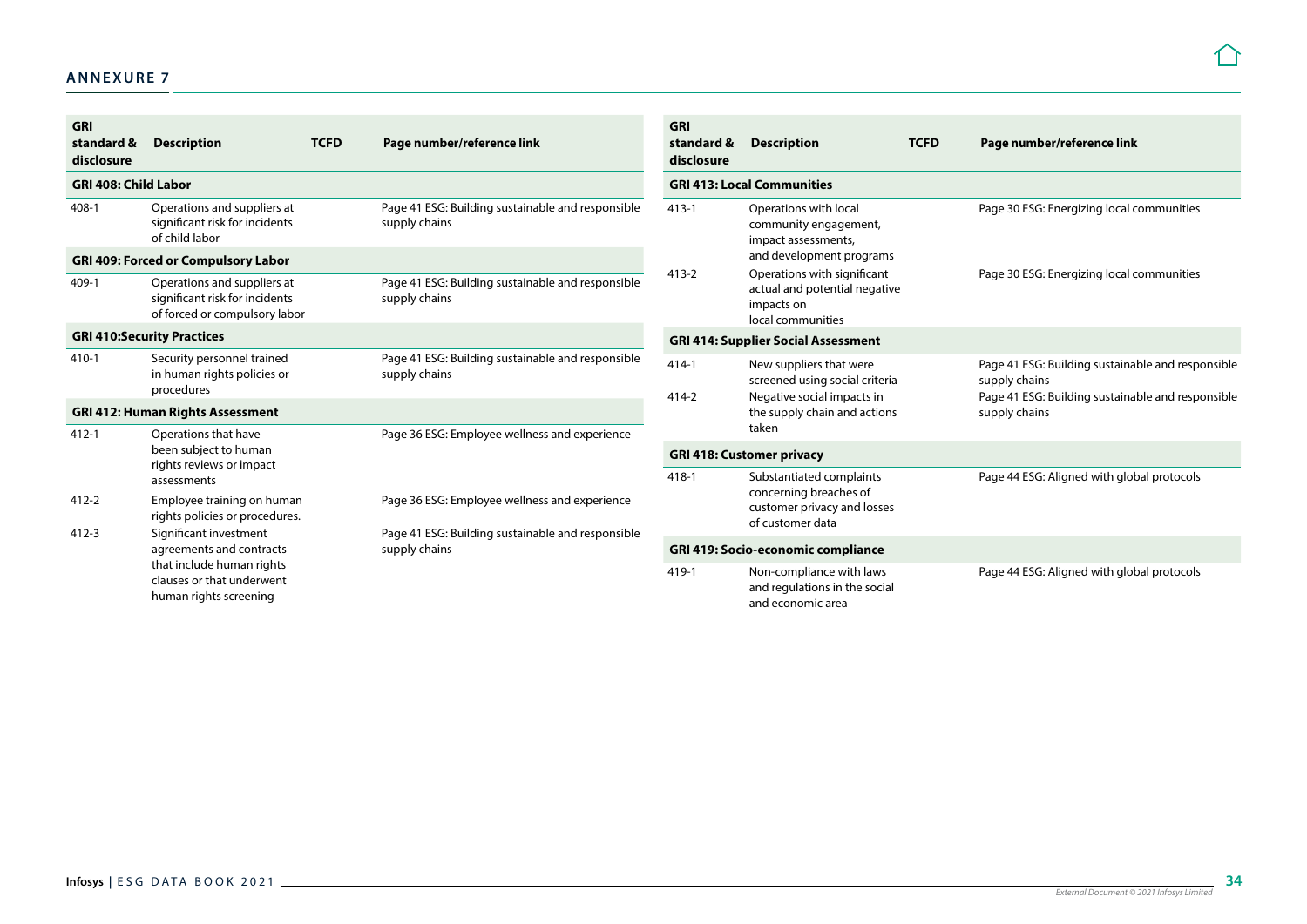# <span id="page-35-0"></span>SASB Disclosure

# Our ESG Report is aligned with SASB Standards, Technology & Communications Sector - Software & IT Services Sustainability Accounting Standard, Version 2018-10.

The following table provides the mapping of our disclosures for fiscal 2021 against SASB requirements: Note (AR - Infosys Annual Report 2020-21; ESG - Infosys ESG Report 2020-21).

| <b>Topic</b>                                                | <b>SASB</b><br>disclosure | <b>Description</b>                                                                                                                                                                       | Page number reference link                              | <b>Topic</b>                                                        | <b>SASB</b><br>disclosure | <b>Description</b>                                                                                                                       | Page number reference link                                                             |
|-------------------------------------------------------------|---------------------------|------------------------------------------------------------------------------------------------------------------------------------------------------------------------------------------|---------------------------------------------------------|---------------------------------------------------------------------|---------------------------|------------------------------------------------------------------------------------------------------------------------------------------|----------------------------------------------------------------------------------------|
|                                                             | TC-SI-130a.               | (1) Total energy consumed,<br>(2) percentage grid electricity,<br>(3) percentage renewable                                                                                               | Page 2 ESG Databook: ANNEXURE 2                         | Data Security                                                       | TC-SI-230a.1              | (1) Number of data breaches,<br>(2) percentage involving personally<br>identifiable information (PII),<br>(3) number of users affected.  | Page 45 ESG: Uphold the digital trust<br>of our stakeholders                           |
| Environmental<br>Footprint of<br>Hardware<br>Infrastructure | TC-SI-130a.2              | (1) Total water withdrawn.<br>(2) total water consumed, percentage<br>of each in regions with High or<br><b>Extremely High Baseline Water Stress</b>                                     | Page 21 ESG Databook: ANNEXURE 4                        |                                                                     | TC-SI-230a.2              | Description of approach to identifying<br>and addressing data security<br>risks, including use of third-party<br>cybersecurity standards | Page 45 ESG: Uphold the digital trust<br>of our stakeholders                           |
|                                                             | TC-SI-130a.3              | Discussion of the integration of<br>environmental considerations into                                                                                                                    | Page 2 ESG Databook: ANNEXURE 2                         |                                                                     | TC-SI-330a.1              | Percentage of employees that are<br>(1) foreign nationals and<br>(2) located offshore                                                    | Page 29 ESG: Diversity and Inclusion                                                   |
|                                                             |                           | strategic planning for data center needs                                                                                                                                                 |                                                         | Recruiting &<br>Managing a                                          | TC-SI-330a.2              | Employee engagement as a percentage                                                                                                      | Page 35 ESG: Employee health<br>and well-being driving a culture of<br>wellness        |
|                                                             | TC-SI-220a.1              | Description of policies and practices<br>relating to behavioral advertising and<br>user privacy                                                                                          | Page 44 ESG: Ensuring the safety of<br>stakeholder data | Global, Diverse<br>& Skilled<br>Workforce                           | TC-SI-330a.3              | Percentage of gender and racial/ethnic<br>group representation for                                                                       | Page 28 ESG: Diversity and Inclusion<br>Page 16 ESG databook: Annexure 4               |
|                                                             | TC-SI-220a.2              | Number of users whose information is<br>used for secondary purposes                                                                                                                      | Page 44 ESG: Ensuring the safety of<br>stakeholder data |                                                                     |                           | (1) management,<br>(2) technical staff, and<br>(3) all other employees                                                                   |                                                                                        |
| Data Privacy &<br>Freedom of<br>Expression                  | TC-SI-220a.4              | (1) Number of law enforcement<br>requests for user information,<br>(2) number of users whose information<br>was requested,<br>(3) percentage resulting in disclosure                     | Page 44 ESG: Ensuring the safety of<br>stakeholder data | Intellectual<br>Property<br>Protection &<br>Competitive<br>Behavior | TC-SI-520a.1              | Total amount of monetary losses as a<br>result of legal proceedings associated<br>with anticompetitive behavior<br>regulations           | Page 43 ESG: Anti-competitive<br>practices                                             |
|                                                             | TC-SI-220a.5              | List of countries where core products or Page 44 ESG: Ensuring the safety of<br>services are subject to government-<br>required monitoring, blocking, content<br>filtering, or censoring | stakeholder data                                        | Managing<br><b>Systemic Risks</b><br>from<br>Technology             | TC-SI-550a.1              | Number of<br>(1) performance issues and<br>(2) service disruptions;<br>(3) total customer downtime                                       | Page 10 ESG: Prioritizing employee<br>well-being while ensuring business<br>continuity |
|                                                             |                           |                                                                                                                                                                                          |                                                         | <b>Disruptions</b>                                                  | TC-SI-550a.2              | Description of business continuity risks<br>related to disruptions of operations                                                         | Page 74 AR: Outlook, risks and<br>concerns                                             |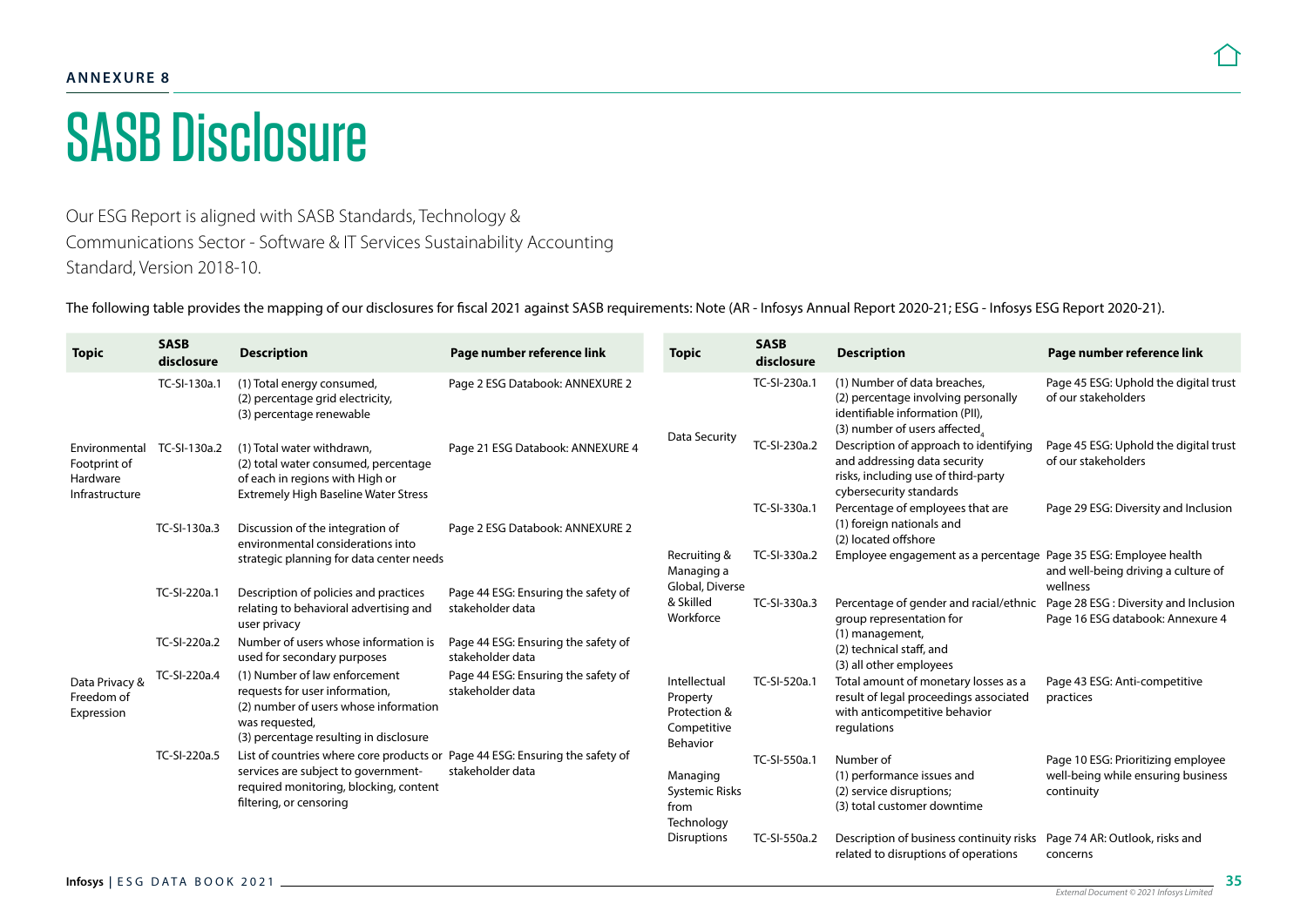# <span id="page-36-0"></span>Independent Assurance Statement

### **Scope and Approach**

DNV GL Business Assurance India Private Limited ("DNV") has been commissioned by management of Infosys Limited ("Infosys" or "the Company", Corporate Identity Number (CIN) L85110KA1981PLC013115) to undertake independent assurance of the Company's ESG Report 2021 in its printed format (the "Report") as well as referenced information in its Annual Report, the Company's website and other publicly available documents. The Report is prepared based on Global Reporting Initiative ("GRI") Sustainability Reporting Standards ("GRI Standards") and its Comprehensive option of Reporting, covering the performance of the Company across environmental, social and governance domains ("ESG performance") for the financial year 1st April 2020 - 31st March 2021.

The reporting scope and boundary encompasses Infosys' operations in India, Asia Pacific ("APAC"), Americas, and Europe, Middle East and Africa ("EMEA"), as brought out in the ESG Report 2021 in the section "About the Report", including criteria for inclusion and exclusion of entities from the reporting boundary.

We performed a moderate level of assurance based on our assurance methodology VeriSustainTM1, which is based on our professional experience, international assurance best practices including International Standard on Assurance Engagements 3000 ("ISAE 3000") Revised\* and GRI's Principles for Defining Report Content and Report Quality. Our assurance engagement was planned and carried out during May 2021. The intended user of this assurance statement is the Management of Infosys and relevant stakeholders.

### **Responsibilities of the Management of Infosys and the Assurance Provider**

The Management of Infosys has the sole responsibility for the preparation of the Report and are responsible for all information disclosed, and the processes for collecting, analysing and reporting the information. Infosys is also responsible for the maintenance and integrity of its website containing the referenced ESG performance-related disclosures. In performing this assurance work, DNV's responsibility is to the Management of Infosys; however, this statement represents our independent opinion and is intended to inform the outcome of the assurance to the stakeholders of the Company.

We provide a range of other services to Infosys, none of which in our opinion, constitute a conflict of interest with this assurance work. Our assurance engagements are based on the assumption that the data and information provided by Infosys to us as part of our review have been provided in good faith and free from material misstatements. We were not involved in the preparation of any statements or data included in the Report except for this Assurance Statement. DNV expressly disclaims any liability or co-responsibility for any decision a person or an entity may make based on this Assurance Statement.

### **Basis of our Opinion**

We planned and performed our work to obtain the evidence we considered necessary to provide a basis for our assurance opinion and the process did not involve engagement with external stakeholders. Due to the outbreak of the COVID-19 pandemic and associated travel restrictions, we carried out remote assessments as one-to-one discussions and onsite location audits were not feasible. Based on our assessment, we are providing a moderate level of assurance as per DNV VeriSustain.

As part of our assurance process, a multi-disciplinary team of sustainability and assurance specialists reviewed the ESG disclosures presented within the Report and referenced information, and sampled the disclosures related to operations in India and other geolocations, which were reviewed through the Company's customised sustainability management system.

DNV·GL

#### We undertook the following activities:

- Reviewed Infosys' approach to stakeholder engagement and materiality determination and the outcomes as brought out in this Report;
- Interviewed selected senior managers responsible for management of sustainability topics and reviewed selected evidences to support issues disclosed in the Report. We were free to choose interviewees and interviewed those with overall responsibility to deliver Infosys' sustainability objectives;
- Reviewed processes and systems for aggregating site level sustainability information, that is, reviewed sustainability disclosures for selected sites (Electronic City campus at Bengaluru, Phase – 2 Pune, Uniworld at Gurgaon and Infosys Poland) as well as the overall data aggregated and consolidated at the Corporate level from the Company's sustainability management system;
- Review of the processes for gathering and consolidating the selected performance data related to identified material topics and, for a sample, checking the data consolidation in context under the Principle of Completeness as per VeriSustain.

During the assurance process, we did not come across limitations to the scope of the agreed assurance engagement. The reported data on economic performance of Infosys, the expenditure towards Corporate Social Responsibility ("CSR") activities of Infosys (through the Infosys Foundation India, Infosys Foundation USA and the Infosys Science Foundation) and other financial data are based on audited financial statements issued by the Company's statutory auditors which is subject to a separate audit process. We were not involved in the review of financial data from the Annual Report.

### **Opinion**

On the basis of the verification undertaken, nothing came to our attention to suggest that the Report does not properly describe Infosys' sustainability performance including adherence to the Principles for Defining Report Content including GRI 102: General Disclosures 2016 and disclosures related to the following GRI Topic-specific Standards and related requirements as per GRI 103: Management Approach 2016, which have been chosen for reporting performance related to material topics identified by Infosys:

- − GRI 201: Economic Performance 2016 201-1, 201-2, 201-3, 201-4;
- − GRI 205: Anti-corruption 2016 205-1; 205-2, 205-3;
- − GRI 302: Energy 2016 302-1, 302-2, 302-3, 302-4;
- − GRI 303: Water 2018 –303-3, 303-4, 303-5;
- − GRI 305: Emissions 2016 305-1, 305-2, 305-3\* 305-4, 305-5, 305-6, 305-7;
- − GRI 306: Effluents and Waste 2016 –306-2, 306-3, 306-4;
- − GRI 307: Environmental Compliance 2016 307-1;
- − GRI 401: Employment 2016 401-1, 401-2, 401-3;
- − GRI 403: Occupational Health and Safety 2018 403-1, 403-2, 403-3, 403-4,
- 403-5, 403-6, 403-7, 403-8, 403-9, 403-10;
- − GRI 404: Training and Education 2016 404-1, 404-2, 404-3;

*Project No: PRJN-234697-2021-AST-IND Page 2 of 4*

*<sup>1</sup> The VeriSustain protocol is available on www.dnv.com \* Assurance Engagements other than Audits or Reviews of Historical Financial Information*.

*Project No: PRJN-234697-2021-AST-IND Page 1 of 4*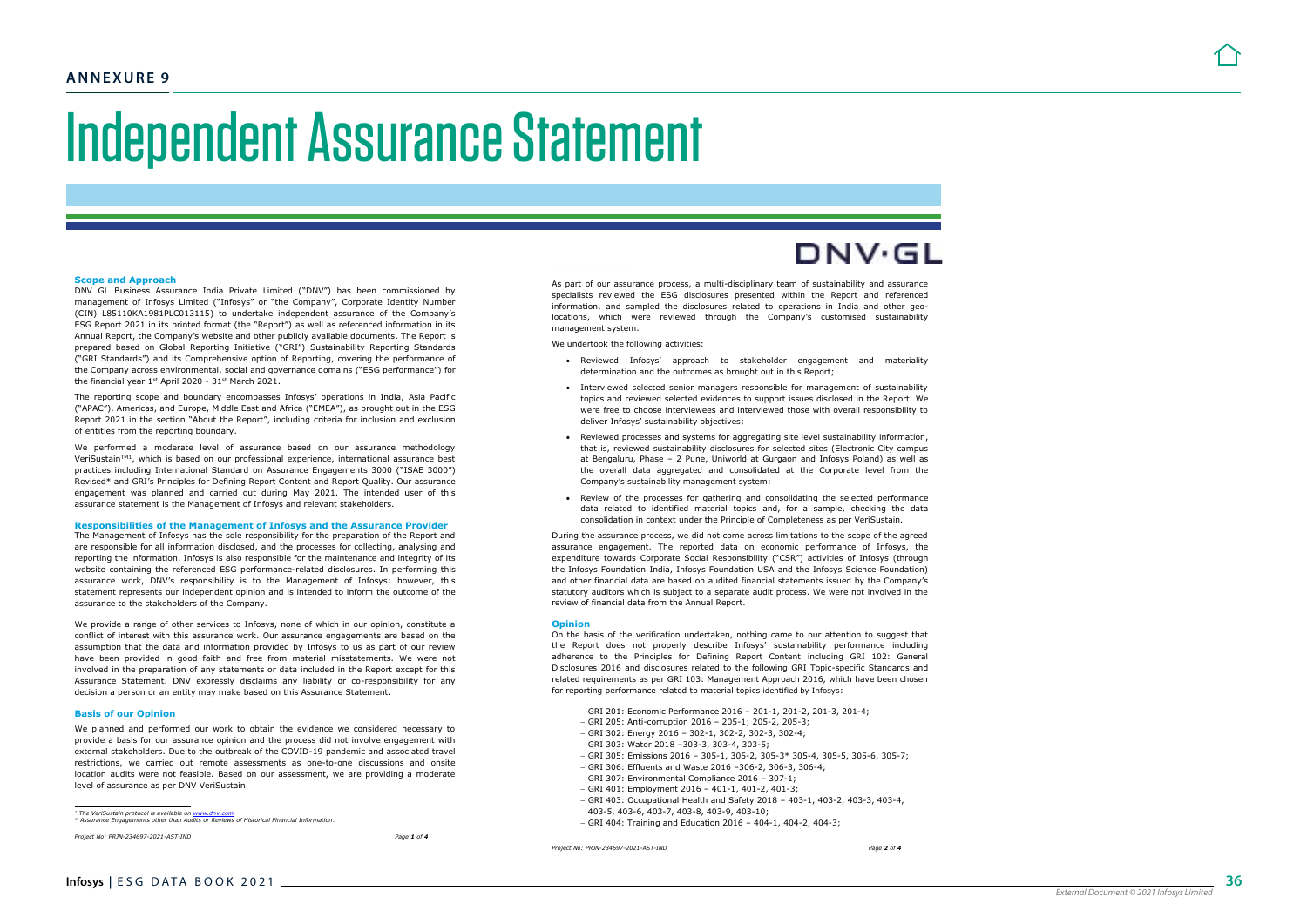# **DNV**·GL

- − GRI 405: Diversity and Equal Opportunity 2016 405-1, 405-2;
- − GRI 406: Non-discrimination 2016 406-1;
- − GRI 412: Human Rights Assessment 2016 412-1, 412-2, 412-3;
- − GRI 418: Customer Privacy 2016 418-1;
- − GRI 419: Socioeconomic Compliance 2016 419-1.
- *\*Reporting is based on the relative materiality of Scope 3 categories identified by Infosys.*

### **Observations**

Without affecting our assurance opinion, we provide the following observations against the principles of VeriSustain and GRI:

#### **Materiality**

*The process of determining the issues that is most relevant to an organization and its stakeholders.*

The Report brings out how Infosys has carried out its materiality determination process to arrive at its environmental, social and governance-related priorities through a process of shortlisting and prioritisation based on impacts to stakeholders and the business involving consultations with internal and external stakeholders, peer reviews, globally-accepted frameworks and global megatrends. This prioritized list topics arrived at based on the review of Infosys' progress over the last decade is brought out within the Report as well as its ESG Vision 2030.

**Nothing has come to our attention to believe that the Report has not applied the Principle of Materiality considering the chosen topic boundaries of reporting**.

#### **Stakeholder Inclusiveness**

*The participation of stakeholders in developing and achieving an accountable and strategic response to Sustainability.* 

We state that the Report brings out the process through which Infosys identifies its clients, employees, investors, suppliers and alliance partners, community, and government and regulatory bodies as its key stakeholder groups. The Report and referenced disclosures bring out the key expectations and concerns of these stakeholder groups which have been identified through formal and informal stakeholder engagement channels.

**Nothing has come to our attention to suggest that the Report does not meet the requirements related to the Principle of Stakeholder Inclusiveness.**

### **Responsiveness**

*The extent to which an organization responds to stakeholder issues.* 

The Report brings out disclosures related to the material topics identified by Infosys across the environmental, social and governance domains; this includes policies, strategies, ambitions over the medium- and long-term and disclosures related to management approach, as well as key performance indicators for bringing out its achievements during the reporting period.

**Nothing has come to our attention to suggest that the Report does not meet the requirements related to the Principle of Responsiveness**.

### **Reliability**

*The accuracy and comparability of information presented in the report, as well as the quality of underlying data management systems.* 

 Infosys has an established customized sustainability management system and internal audit mechanism for recording and reviewing its ESG performance across its operational sites, which includes processes for aggregation and validation of qualitative and quantitative disclosures as well as operating procedures which define calculations, methodologies and assumptions. The majority of data and information verified by us in the remote audits were found to be fairly accurate and reliable; some of the minor data inaccuracies identified during the verification of the sample data sets were found to be attributable to transcription, interpretation and aggregation errors. These data inaccuracies have been communicated for correction, and the related disclosures were further reviewed for correctness.

**Nothing has come to our attention to suggest that the Report does not meet the requirements related to the Principle of Reliability.**

#### **Completeness**

*How much of all the information that has been identified as material to the organisation and its stakeholders is reported?* 

The Report applies GRI's Principle of Completeness as defined in GRI 101: Foundation 2016, in relation to the coverage of its identified environmental, social and governance material topics considering operational boundaries and value chain entities where it deems its impacts to be significant, and relevant to the identified reporting period.

**Nothing has come to our attention to suggest that the Report does not meet the Principle of Completeness with respect to the identified scope and boundary for the reporting period.**

#### **Neutrality**

*The extent to which a report provides a balanced account of an organization's performance, delivered in a neutral tone.* 

The Report brings out disclosures related to Infosys' ESG performance and its key challenges and concerns of key stakeholder groups during the reporting period considering the overall sustainability context in a neutral and balanced tone while applying consideration to not unduly influence stakeholders' assessments made based on the reported disclosures.

**Nothing has come to our attention to suggest that the Report does not meet the requirements related to the Principle of Neutrality.**

For DNV GL Business Assurance India Private Limited

| nan, Kiran<br>$12:01:52 + 05'30'$                                                                                                          | , Nandkumar Pate: 2021.05.25 12:07:13                                                                            |
|--------------------------------------------------------------------------------------------------------------------------------------------|------------------------------------------------------------------------------------------------------------------|
| Kiran Radhakrishnan<br><b>Lead Verifier</b><br>DNV GL Business Assurance India Private<br>Limited, India.<br>25th May 2021 Rengaluru India | Vadakepatth Nandkumar<br><b>Assurance Reviewer</b><br>DNV GL Business Assurance India Private<br>Limited, India. |

25<sup>th</sup> May 2021, Bengaluru, India.

------------------------------------------------------------------------------------------------------- *DNV GL Business Assurance India Private Limited is part of DNV – Business Assurance, a global provider of certification, verification, assessment and training services, helping customers to build sustainable business performance. www.dnv.com*

*Project No: PRJN-234697-2021-AST-IND Page 3 of 4*

*Project No: PRJN-234697-2021-AST-IND Page 4 of 4*